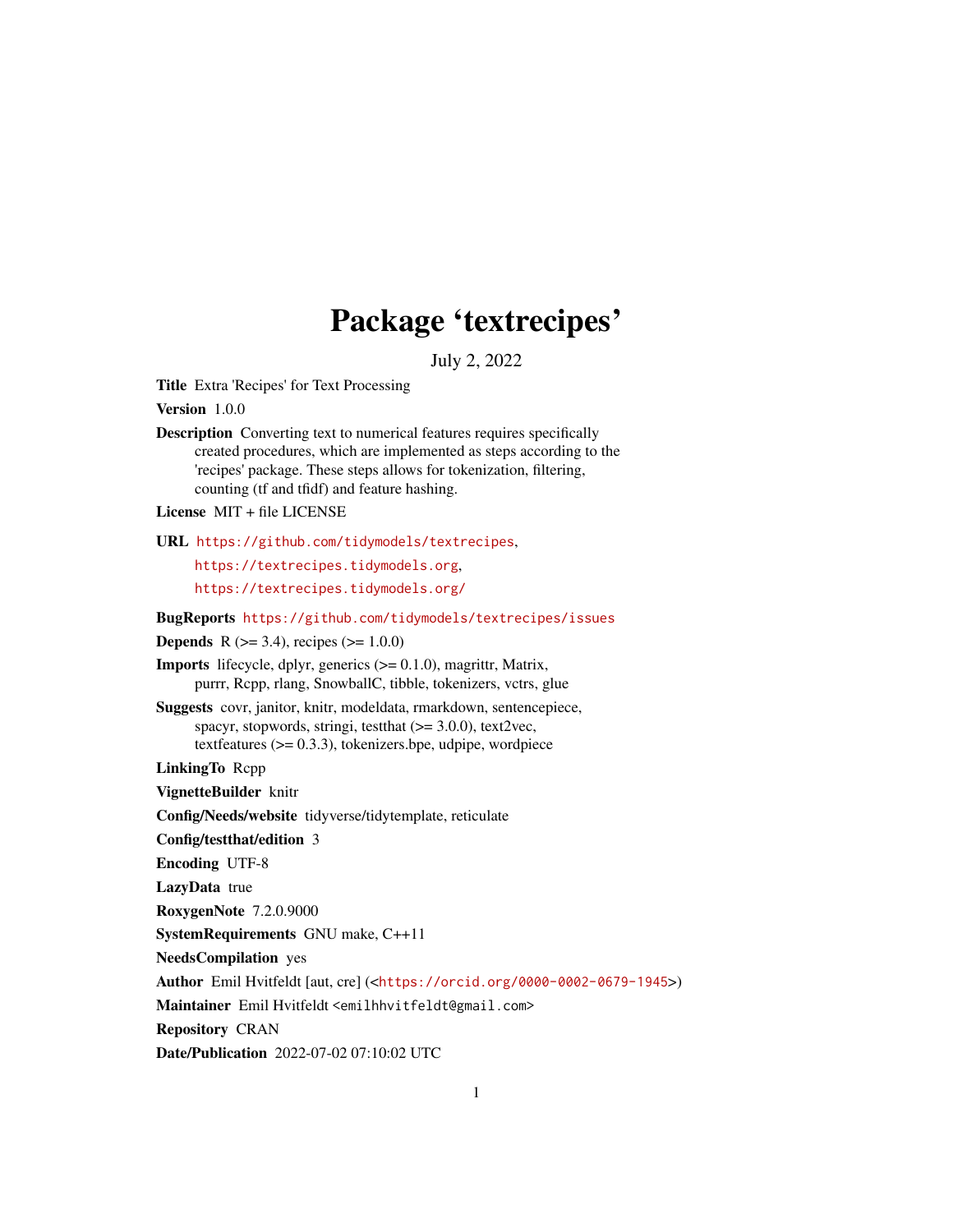# <span id="page-1-0"></span>R topics documented:

| Index | 58             |
|-------|----------------|
|       | 56             |
|       | -54            |
|       | 52             |
|       | 50             |
|       | 48             |
|       | 47             |
|       | 45             |
|       | 43             |
|       | 38             |
|       | 35             |
|       | 33             |
|       | 30             |
|       | 29             |
|       | 26             |
|       | 24             |
|       | 22             |
|       | 20             |
|       | 18             |
|       | <b>16</b>      |
|       | 14             |
|       | 12             |
|       | <b>10</b>      |
|       | $\overline{7}$ |
|       | 6              |
|       | $\overline{4}$ |
|       | $\overline{3}$ |
|       | 3              |
|       | 2              |

all\_tokenized *Role Selection*

# Description

all\_tokenized() selects all [token](#page-55-1) variables, all\_tokenized\_predictors() selects all predictor [token](#page-55-1) variables.

# Usage

all\_tokenized()

all\_tokenized\_predictors()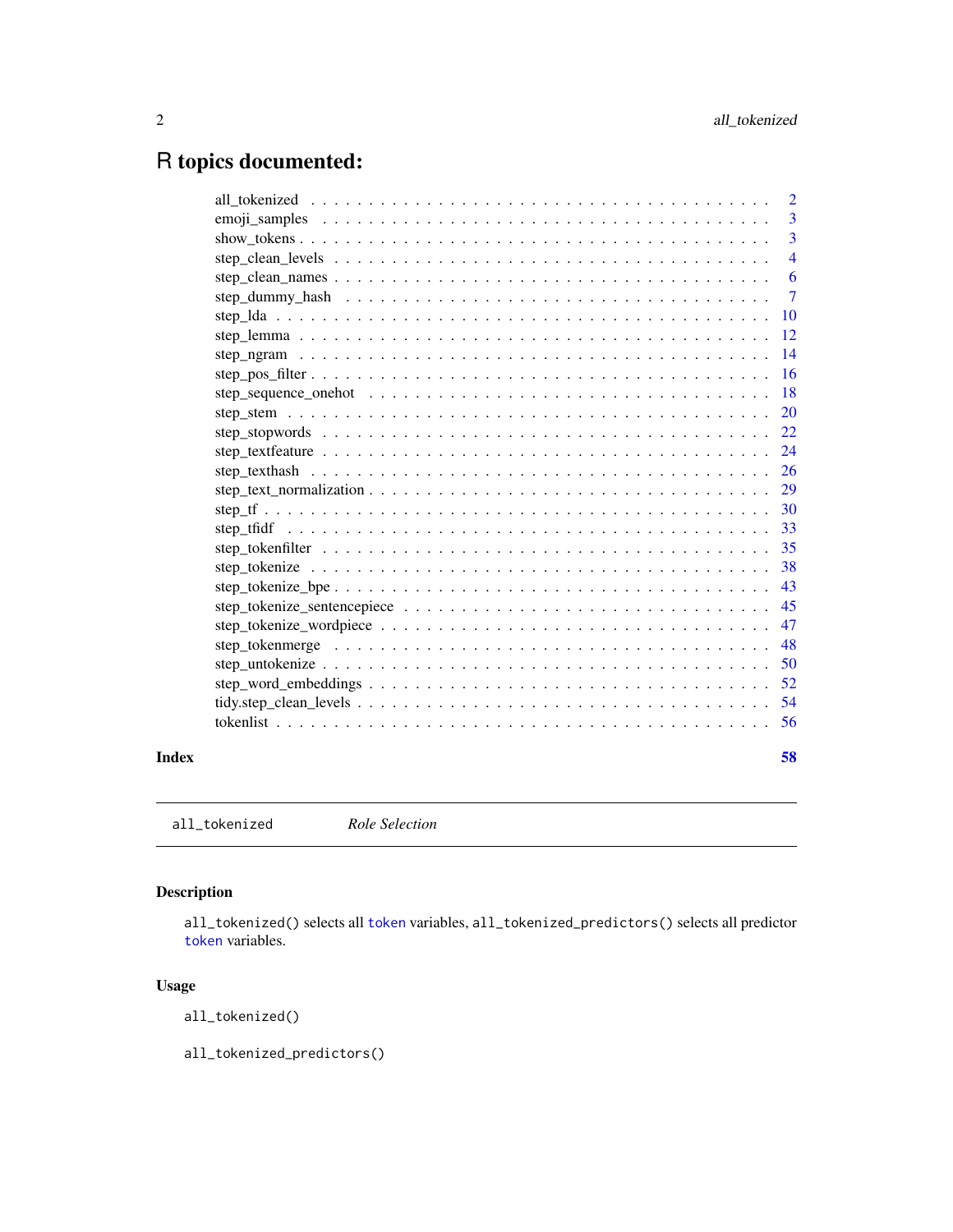<span id="page-2-0"></span>emoji\_samples 3

# See Also

[recipes::has\\_role\(\)](#page-0-0)

emoji\_samples *Sample sentences with emojis*

# Description

This data set is primarily used for examples.

# Usage

emoji\_samples

# Format

tibble with 1 column

show\_tokens *Show token output of recipe*

# Description

Returns the tokens as a list of character vector of a recipe. This function can be useful for diagnostics doing recipe construction but should not be used in final recipe steps. Note that this function will both prep() and bake() the recipe it is used on.

### Usage

show\_tokens(rec, var, n = 6L)

#### Arguments

| rec | A recipe object               |
|-----|-------------------------------|
| var | name of variable              |
| n   | Number of elements to return. |

# Value

A list of character vectors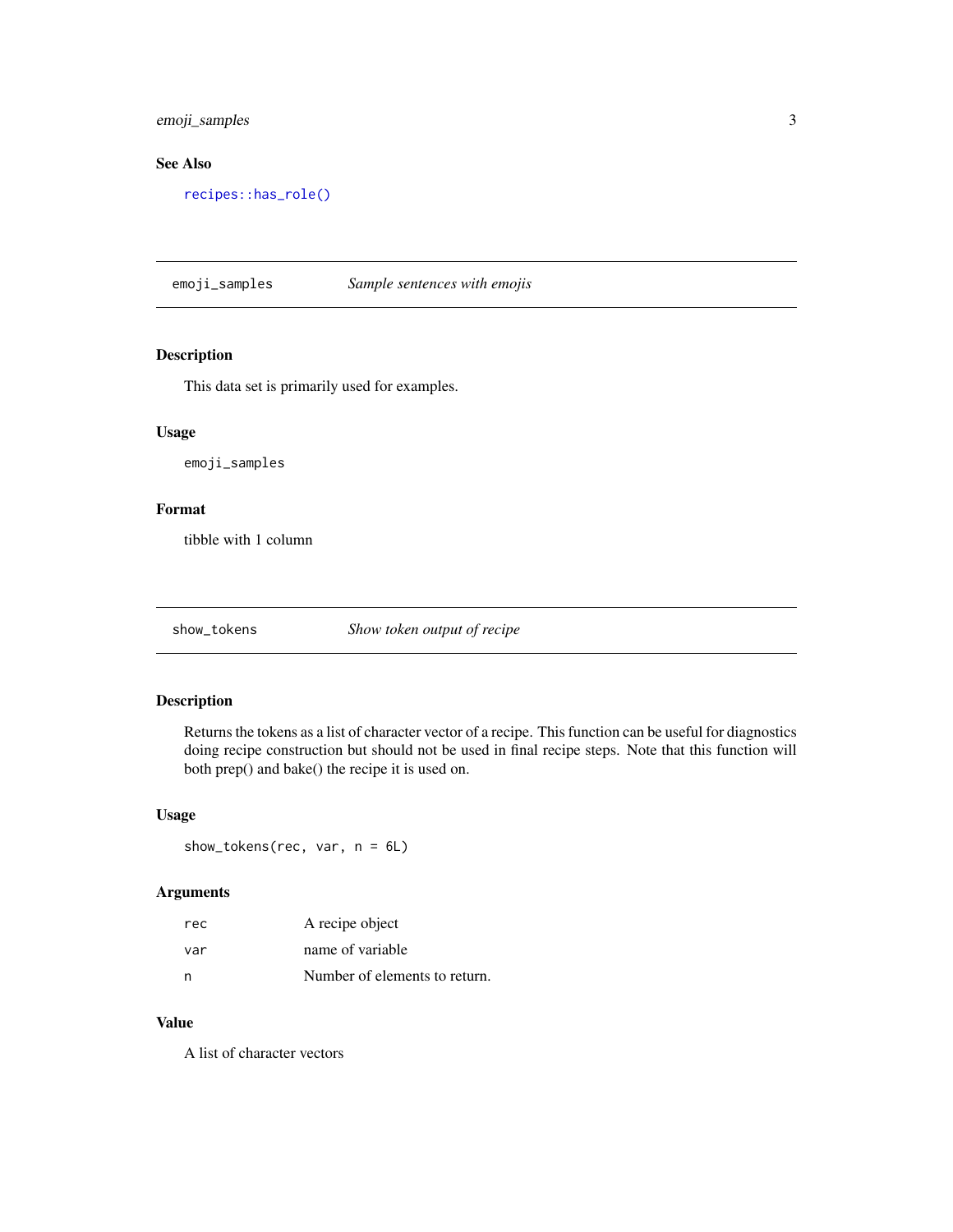# Examples

```
text_tibble <- tibble(text = c("This is words", "They are nice!"))
recipe(~text, data = text_tibble) %>%
  step_tokenize(text) %>%
  show_tokens(text)
library(modeldata)
data(tate_text)
recipe(~., data = tate_text) %>%
  step_tokenize(medium) %>%
  show_tokens(medium)
```
<span id="page-3-1"></span>step\_clean\_levels *Clean Categorical Levels*

# Description

step\_clean\_levels creates a *specification* of a recipe step that will clean nominal data (character or factor) so the levels consist only of letters, numbers, and the underscore.

#### Usage

```
step_clean_levels(
  recipe,
  ...,
  role = NA,
  trained = FALSE,
  clean = NULL,
  skip = FALSE,
  id = rand_id("clean_levels")
\mathcal{L}
```

| recipe     | A recipe object. The step will be added to the sequence of operations for this<br>recipe.                                                                                                                                    |
|------------|------------------------------------------------------------------------------------------------------------------------------------------------------------------------------------------------------------------------------|
| $\ddots$ . | One or more selector functions to choose which variables are affected by the<br>step. See recipes::selections() for more details.                                                                                            |
| role       | Not used by this step since no new variables are created.                                                                                                                                                                    |
| trained    | A logical to indicate if the quantities for preprocessing have been estimated.                                                                                                                                               |
| clean      | A named character vector to clean and recode categorical levels. This is NULL<br>until computed by $recipes::prep.recipe()$ . Note that if the original variable<br>is a character vector, it will be converted to a factor. |

<span id="page-3-0"></span>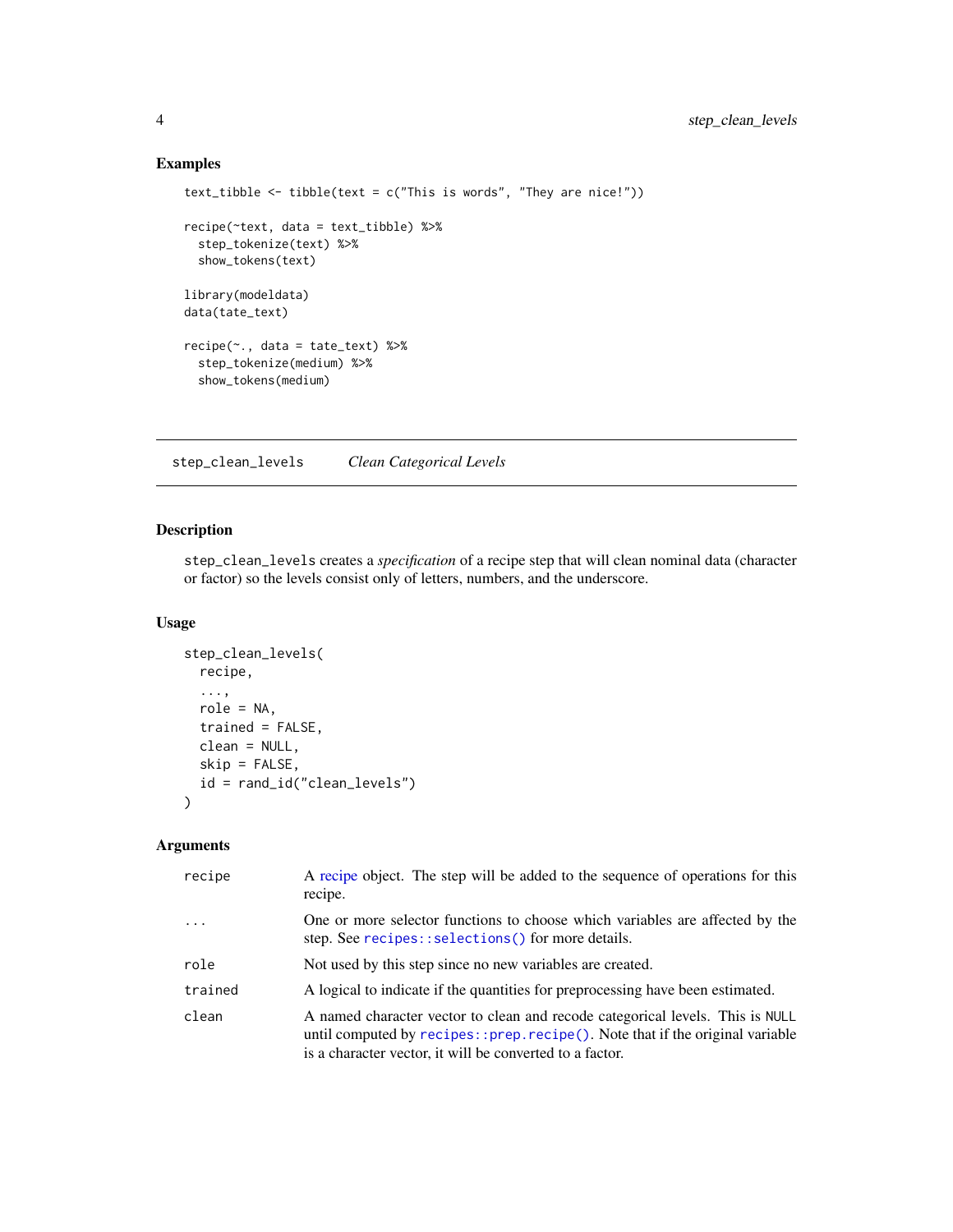<span id="page-4-0"></span>

| skip | A logical. Should the step be skipped when the recipe is baked by recipes: : bake. recipe()?                                                         |
|------|------------------------------------------------------------------------------------------------------------------------------------------------------|
|      | While all operations are baked when recipes:: prep.recipe() is run, some                                                                             |
|      | operations may not be able to be conducted on new data (e.g. processing the<br>outcome variable(s)). Care should be taken when using $skip =$ FALSE. |
| id   | A character string that is unique to this step to identify it.                                                                                       |

The new levels are cleaned and then reset with  $d$ plyr::recode\_factor(). When data to be processed contains novel levels (i.e., not contained in the training set), they are converted to missing.

#### Value

An updated version of recipe with the new step added to the sequence of existing steps (if any).

# Tidying

When you [tidy\(\)](#page-53-1) this step, a tibble with columns terms (the selectors or variables selected), original (the original levels) and value (the cleaned levels) is returned.

#### Case weights

The underlying operation does not allow for case weights.

#### See Also

```
step_clean_names(), recipes::step_factor2string(), recipes::step_string2factor(),
recipes::step_regex(), recipes::step_unknown(), recipes::step_novel(), recipes::step_other()
```
Other Steps for Text Cleaning: [step\\_clean\\_names\(](#page-5-1))

```
library(recipes)
library(modeldata)
data(Smithsonian)
smith_tr <- Smithsonian[1:15, ]
smith_te <- Smithsonian[16:20, ]
rec \leq recipe(\leq., data = smith_tr)
if (requireNamespace("janitor", quietly = TRUE)) {
 rec <- rec %>%
   step_clean_levels(name)
 rec <- prep(rec, training = smith_tr)
 cleaned <- bake(rec, smith_tr)
 tidy(rec, number = 1)
 # novel levels are replaced with missing
```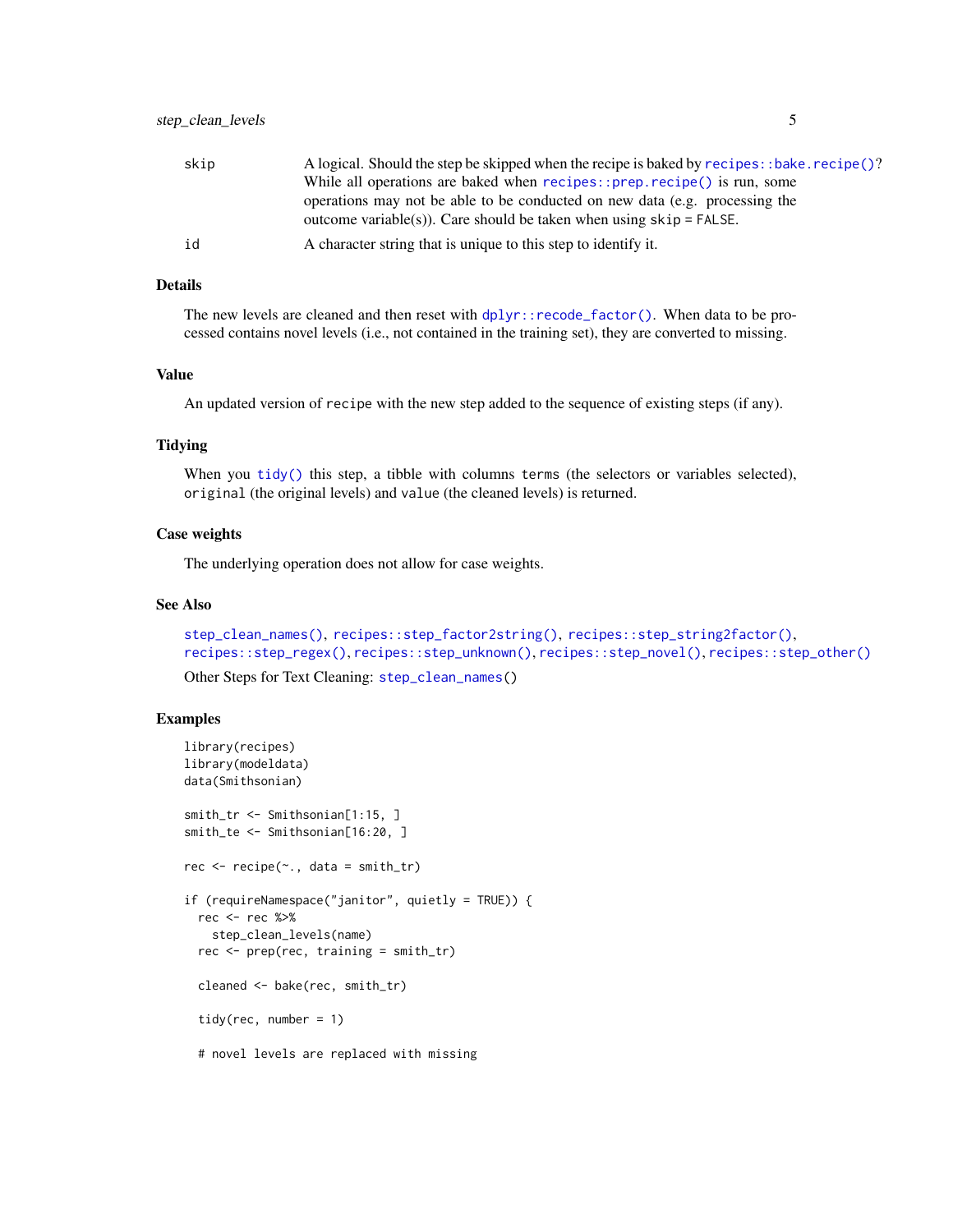```
bake(rec, smith_te)
}
```
<span id="page-5-1"></span>step\_clean\_names *Clean Variable Names*

# Description

step\_clean\_names creates a *specification* of a recipe step that will clean variable names so the names consist only of letters, numbers, and the underscore.

# Usage

```
step_clean_names(
  recipe,
  ...,
  role = NA,
  trained = FALSE,
  clean = NULL,
  skip = FALSE,
  id = rand_id("clean_names")
\mathcal{L}
```
# Arguments

| recipe  | A recipe object. The step will be added to the sequence of operations for this<br>recipe.                                                                                                                                                                                                                                         |
|---------|-----------------------------------------------------------------------------------------------------------------------------------------------------------------------------------------------------------------------------------------------------------------------------------------------------------------------------------|
| .       | One or more selector functions to choose which variables are affected by the<br>step. See recipes::selections() for more details.                                                                                                                                                                                                 |
| role    | Not used by this step since no new variables are created.                                                                                                                                                                                                                                                                         |
| trained | A logical to indicate if the quantities for preprocessing have been estimated.                                                                                                                                                                                                                                                    |
| clean   | A named character vector to clean variable names. This is NULL until computed<br>by $recipes::prep.recipe()$ .                                                                                                                                                                                                                    |
| skip    | A logical. Should the step be skipped when the recipe is baked by recipes: : bake. recipe()?<br>While all operations are baked when $recipes::prep.recipe()$ is run, some<br>operations may not be able to be conducted on new data (e.g. processing the<br>outcome variable(s)). Care should be taken when using $skip =$ FALSE. |
| id      | A character string that is unique to this step to identify it.                                                                                                                                                                                                                                                                    |

# Value

An updated version of recipe with the new step added to the sequence of existing steps (if any).

#### Tidying

When you [tidy\(\)](#page-53-1) this step, a tibble with columns terms (the new clean variable names) and value (the original variable names).

<span id="page-5-0"></span>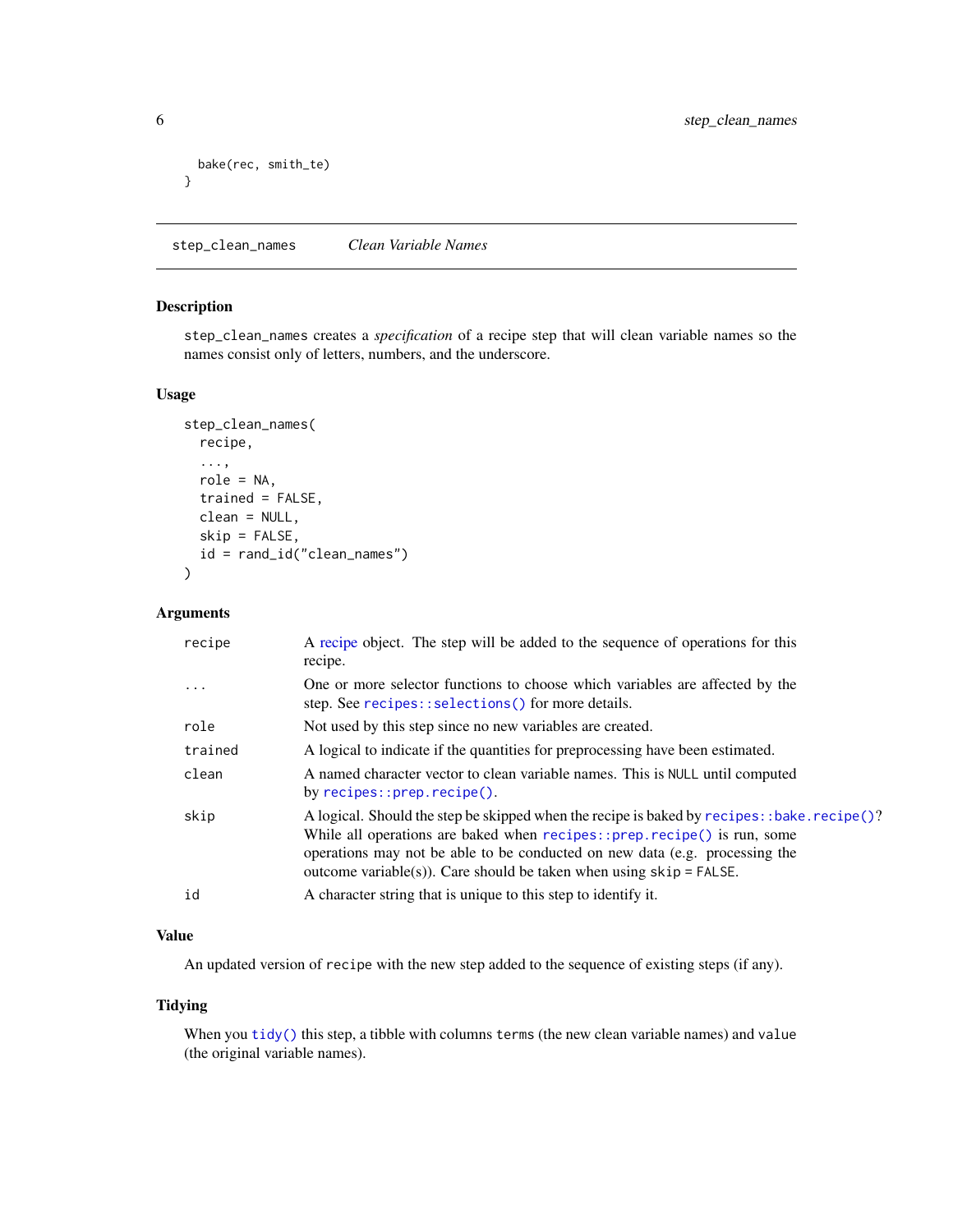#### <span id="page-6-0"></span>Case weights

The underlying operation does not allow for case weights.

#### See Also

```
step_clean_levels(), recipes::step_factor2string(), recipes::step_string2factor(),
recipes::step_regex(), recipes::step_unknown(), recipes::step_novel(), recipes::step_other()
Other Steps for Text Cleaning: step_clean_levels()
```
#### Examples

```
library(recipes)
data(airquality)
air_tr <- tibble(airquality[1:100, ])
air_te <- tibble(airquality[101:153, ])
rec <- recipe(~., data = air_tr)
if (requireNamespace("janitor", quietly = TRUE)) {
 rec <- rec %>%
   step_clean_names(all_predictors())
 rec <- prep(rec, training = air_tr)
 tidy(rec, number = 1)
 bake(rec, air_tr)
 bake(rec, air_te)
}
```
<span id="page-6-1"></span>step\_dummy\_hash *Indicator Variables via Feature Hashing*

#### Description

step\_dummy\_hash creates a *specification* of a recipe step that will convert factors or character columns into a series of binary (or signed binary) indicator columns.

#### Usage

```
step_dummy_hash(
  recipe,
  ...,
  role = "predictor",
  trained = FALSE,
  columns = NULL,
  signed = TRUE,num_terms = 32L,
  collapse = FALSE,
```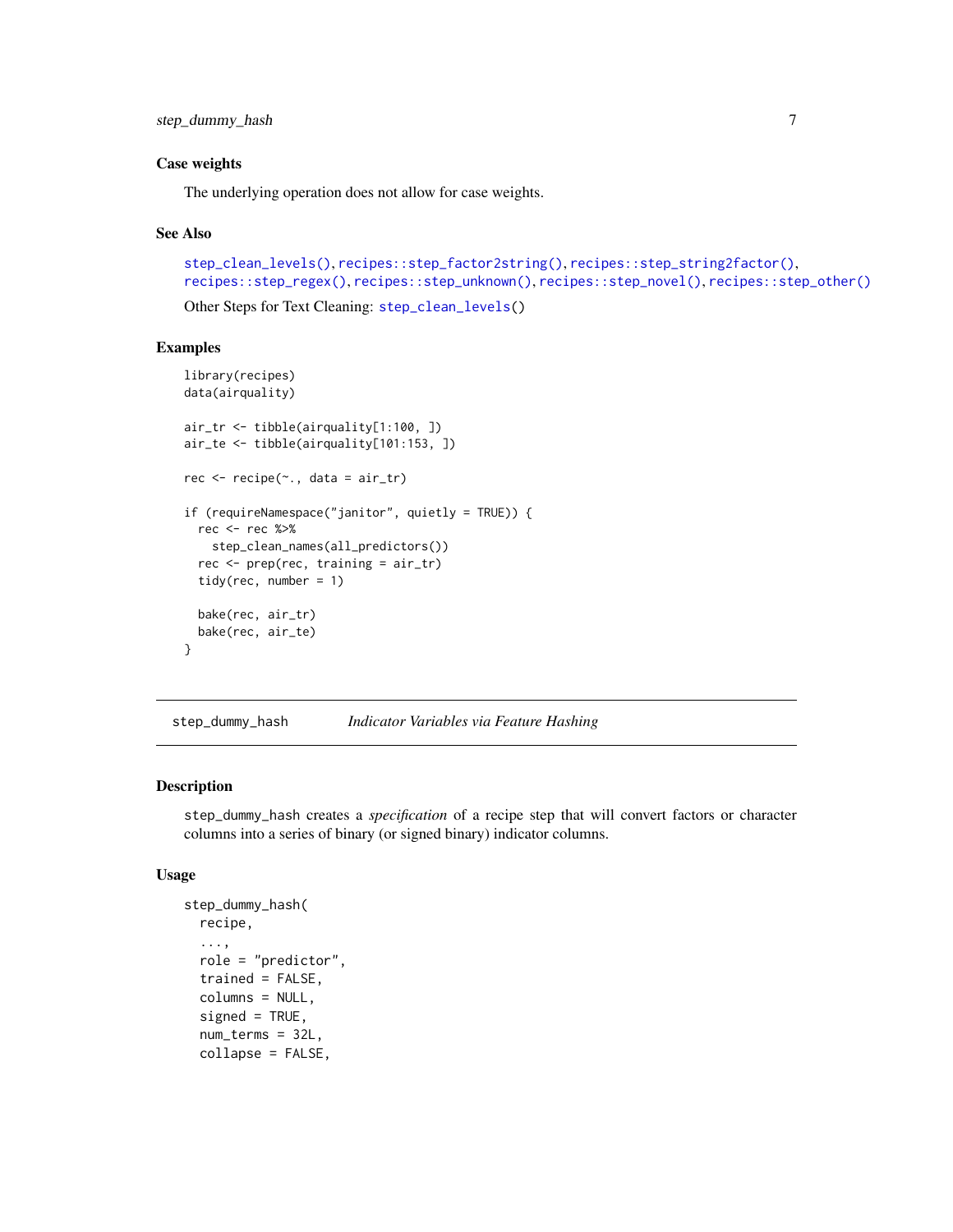```
prefix = "dummyhash",
  keep_original_cols = FALSE,
  skip = FALSE,
  id = rand_id("dummy_hash")
)
```
#### Arguments

| recipe             | A recipe object. The step will be added to the sequence of operations for this<br>recipe.                                                                                                                                                                                                                                         |
|--------------------|-----------------------------------------------------------------------------------------------------------------------------------------------------------------------------------------------------------------------------------------------------------------------------------------------------------------------------------|
| .                  | One or more selector functions to choose which variables are affected by the<br>step. See recipes::selections() for more details.                                                                                                                                                                                                 |
| role               | For model terms created by this step, what analysis role should they be as-<br>signed?. By default, the function assumes that the new columns created by the<br>original variables will be used as predictors in a model.                                                                                                         |
| trained            | A logical to indicate if the quantities for preprocessing have been estimated.                                                                                                                                                                                                                                                    |
| columns            | A character string of variable names that will be populated (eventually) by the<br>terms argument. This is NULL until the step is trained by recipes:: prep.recipe().                                                                                                                                                             |
| signed             | A logical, indicating whether to use a signed hash-function (generating values<br>of $-1$ , 0, or 1), to reduce collisions when hashing. Defaults to TRUE.                                                                                                                                                                        |
| num_terms          | An integer, the number of variables to output. Defaults to 32.                                                                                                                                                                                                                                                                    |
| collapse           | A logical; should all of the selected columns be collapsed into a single column<br>to create a single set of hashed features?                                                                                                                                                                                                     |
| prefix             | A character string that will be the prefix to the resulting new variables. See notes<br>below.                                                                                                                                                                                                                                    |
| keep_original_cols |                                                                                                                                                                                                                                                                                                                                   |
|                    | A logical to keep the original variables in the output. Defaults to FALSE.                                                                                                                                                                                                                                                        |
| skip               | A logical. Should the step be skipped when the recipe is baked by recipes: : bake. recipe()?<br>While all operations are baked when recipes:: prep. recipe() is run, some<br>operations may not be able to be conducted on new data (e.g. processing the<br>outcome variable(s)). Care should be taken when using $skip =$ FALSE. |
| id                 | A character string that is unique to this step to identify it.                                                                                                                                                                                                                                                                    |

#### Details

Feature hashing, or the hashing trick, is a transformation of a text variable into a new set of numerical variables. This is done by applying a hashing function over the values of the factor levels and using the hash values as feature indices. This allows for a low memory representation of the data and can be very helpful when a qualitative predictor has many levels or is expected to have new levels during prediction. This implementation is done using the MurmurHash3 method.

The argument num\_terms controls the number of indices that the hashing function will map to. This is the tuning parameter for this transformation. Since the hashing function can map two different tokens to the same index, will a higher value of num\_terms result in a lower chance of collision.

The new components will have names that begin with prefix, then the name of the variable, followed by the tokens all separated by -. The variable names are padded with zeros. For example if prefix = "hash", and if num\_terms < 10, their names will be hash1 - hash9. If num\_terms = 101, their names will be hash001 - hash101.

<span id="page-7-0"></span>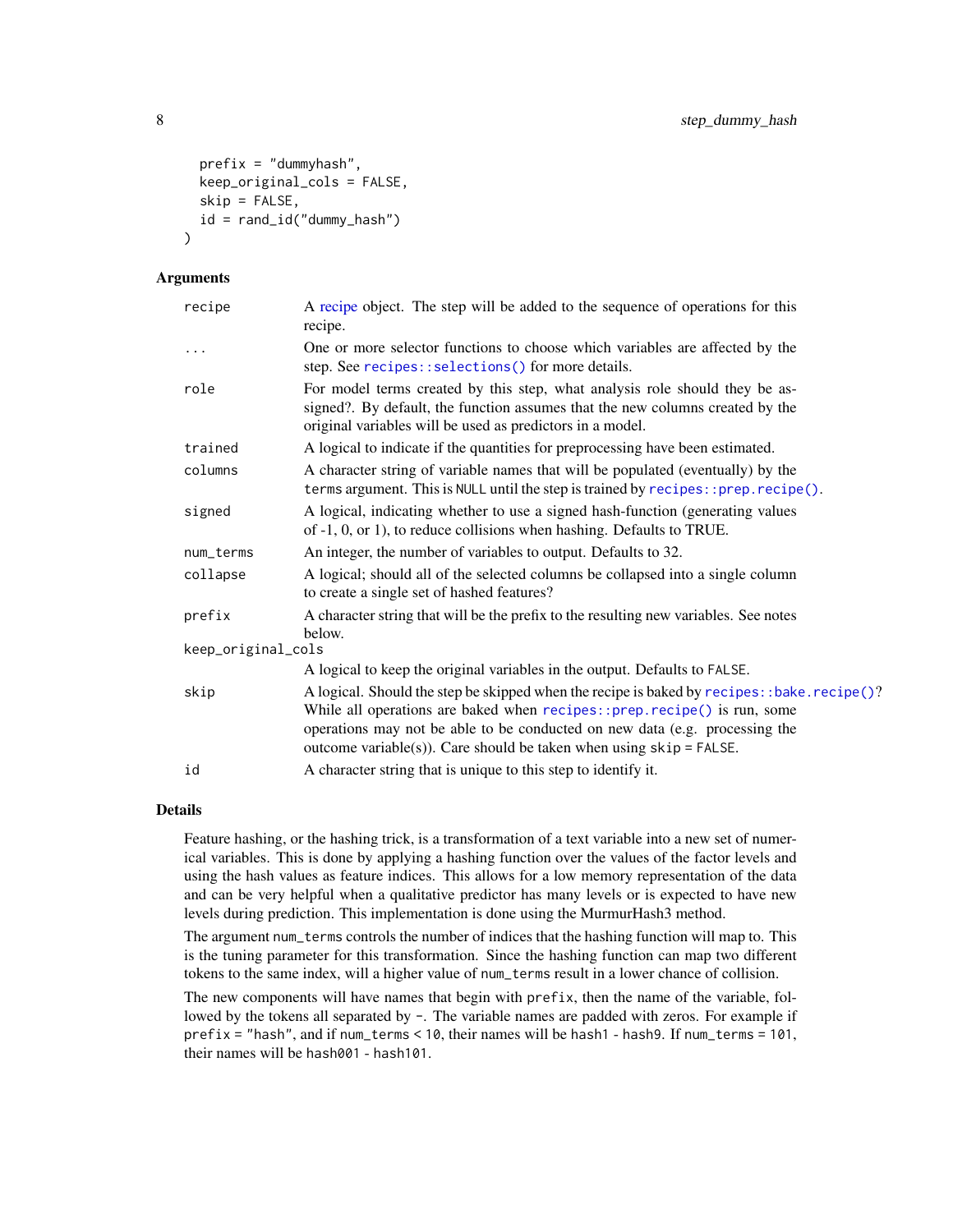# <span id="page-8-0"></span>Value

An updated version of recipe with the new step added to the sequence of existing steps (if any).

#### Tidying

When you  $\text{tidy}()$  this step, a tibble with columns terms (the selectors or variables selected), value (whether a signed hashing was performed), num\_terms (number of terms), and collapse (where columns collapsed).

#### Case weights

The underlying operation does not allow for case weights.

# References

Kilian Weinberger; Anirban Dasgupta; John Langford; Alex Smola; Josh Attenberg (2009).

Kuhn and Johnson (2019), Chapter 7, [https://bookdown.org/max/FES/encoding-predictors-w](https://bookdown.org/max/FES/encoding-predictors-with-many-categories.html)ith-many-categories. [html](https://bookdown.org/max/FES/encoding-predictors-with-many-categories.html)

#### See Also

[recipes::step\\_dummy\(\)](#page-0-0)

Other Steps for Numeric Variables From Characters: [step\\_sequence\\_onehot\(](#page-17-1)), [step\\_textfeature\(](#page-23-1))

```
if (requireNamespace("text2vec", quietly = TRUE)) {
 library(recipes)
 library(modeldata)
 data(grants)
 grants_rec <- recipe(~sponsor_code, data = grants_other) %>%
    step_dummy_hash(sponsor_code)
 grants_obj <- grants_rec %>%
   prep()
 bake(grants_obj, grants_test)
 tidy(grants_rec, number = 1)
 tidy(grants_obj, number = 1)
}
```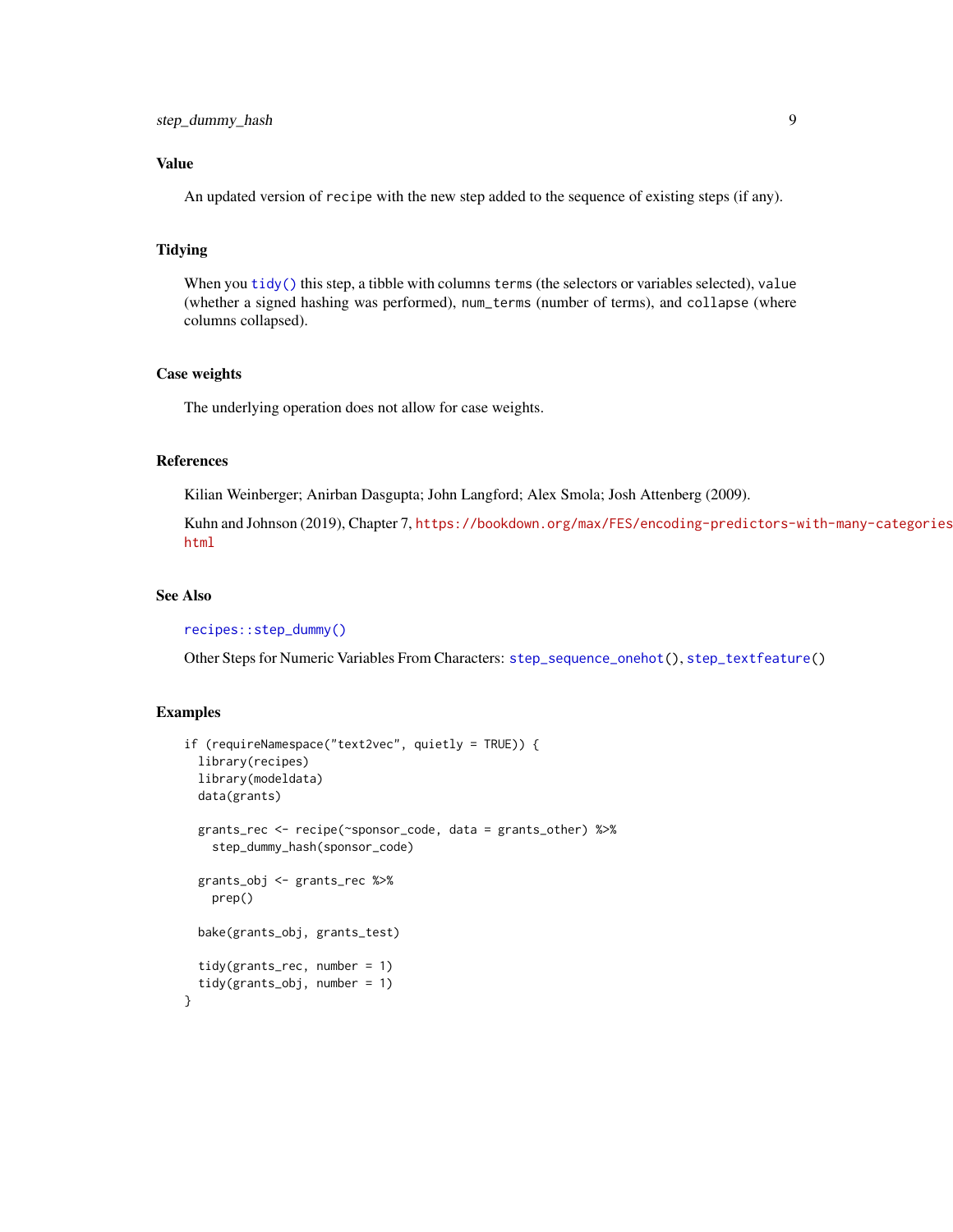<span id="page-9-1"></span><span id="page-9-0"></span>

# Description

step\_lda creates a *specification* of a recipe step that will return the lda dimension estimates of a text variable.

# Usage

```
step_lda(
  recipe,
  ...,
 role = "predictor",
  trained = FALSE,
  columns = NULL,
  lda_models = NULL,
  num_topics = 10L,
 prefix = "lda",
 keep_original_cols = FALSE,
  skip = FALSE,
 id = rand_id("lda"))
```

| recipe             | A recipe object. The step will be added to the sequence of operations for this<br>recipe.                                                                                                                                 |
|--------------------|---------------------------------------------------------------------------------------------------------------------------------------------------------------------------------------------------------------------------|
| $\cdots$           | One or more selector functions to choose which variables are affected by the<br>step. See recipes::selections() for more details.                                                                                         |
| role               | For model terms created by this step, what analysis role should they be as-<br>signed?. By default, the function assumes that the new columns created by the<br>original variables will be used as predictors in a model. |
| trained            | A logical to indicate if the quantities for preprocessing have been estimated.                                                                                                                                            |
| columns            | A character string of variable names that will be populated (eventually) by the<br>terms argument. This is NULL until the step is trained by $recipes:$ : $prep$ . $recipe()$ .                                           |
| lda_models         | A WarpLDA model object from the text2vec package. If left to NULL, the<br>default, will it train its model based on the training data. Look at the examples<br>for how to fit a WarpLDA model.                            |
| num_topics         | integer desired number of latent topics.                                                                                                                                                                                  |
| prefix             | A prefix for generated column names, default to "Ida".                                                                                                                                                                    |
| keep_original_cols |                                                                                                                                                                                                                           |
|                    | A logical to keep the original variables in the output. Defaults to FALSE.                                                                                                                                                |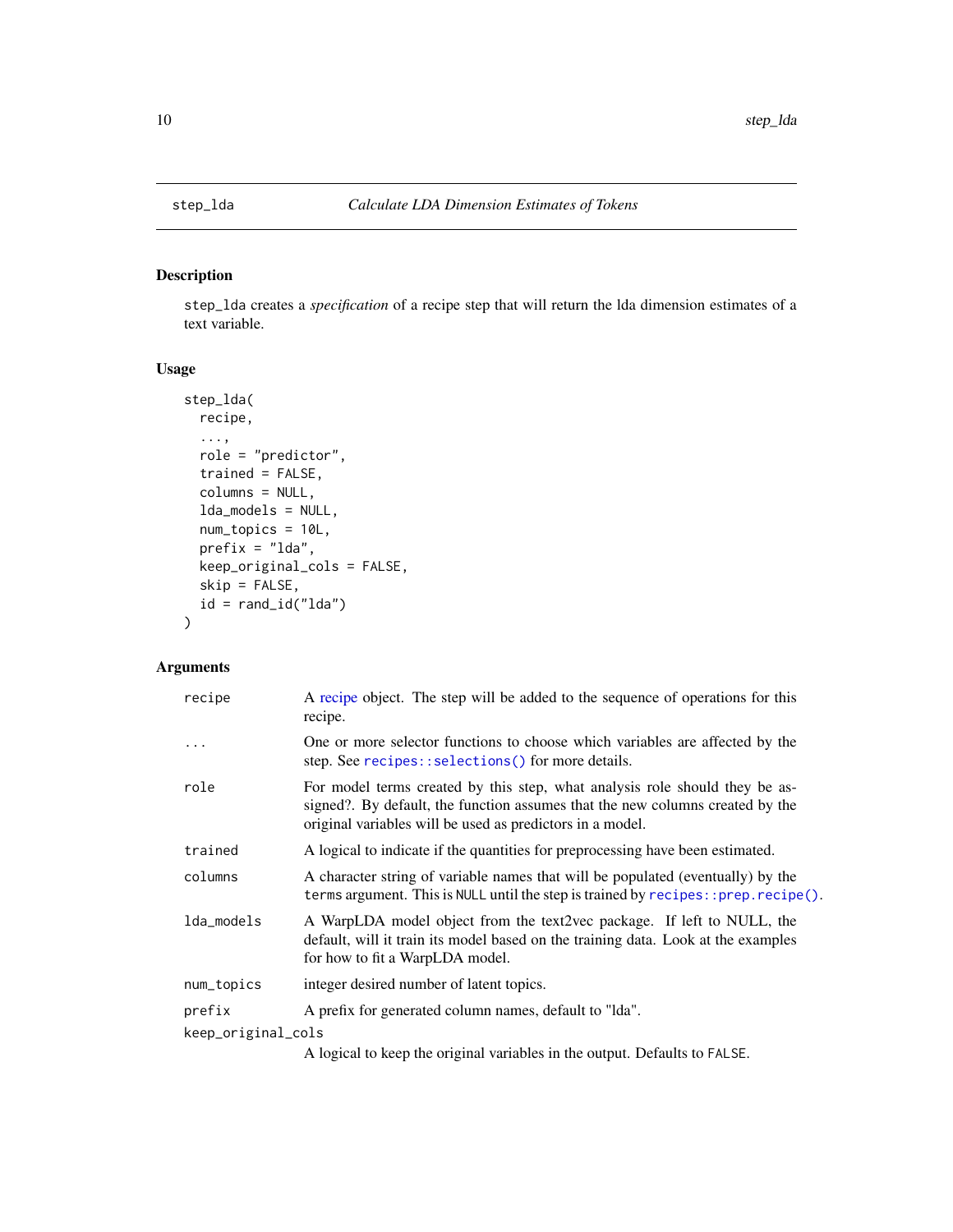<span id="page-10-0"></span>

| skip | A logical. Should the step be skipped when the recipe is baked by recipes: : bake. recipe()?                                                         |
|------|------------------------------------------------------------------------------------------------------------------------------------------------------|
|      | While all operations are baked when recipes::prep.recipe() is run, some                                                                              |
|      | operations may not be able to be conducted on new data (e.g. processing the<br>outcome variable(s)). Care should be taken when using $skip =$ FALSE. |
| id   | A character string that is unique to this step to identify it.                                                                                       |

#### Value

An updated version of recipe with the new step added to the sequence of existing steps (if any).

# Tidying

When you [tidy\(\)](#page-53-1) this step, a tibble with columns terms (the selectors or variables selected) and num\_topics (number of topics).

# Case weights

The underlying operation does not allow for case weights.

# Source

<https://arxiv.org/abs/1301.3781>

### See Also

Other Steps for Numeric Variables From Tokens: [step\\_texthash\(](#page-25-1)), [step\\_tfidf\(](#page-32-1)), [step\\_tf\(](#page-29-1)), [step\\_word\\_embeddings\(](#page-51-1))

```
if (requireNamespace("text2vec", quietly = TRUE)) {
library(recipes)
library(modeldata)
data(tate_text)
tate_rec <- recipe(~., data = tate_text) %>%
  step_tokenize(medium) %>%
  step_lda(medium)
tate_obj <- tate_rec %>%
  prep()
bake(tate_obj, new_data = NULL) %>%
  slice(1:2)
tidy(tate_rec, number = 2)
tidy(tate_obj, number = 2)
# Changing the number of topics.
recipe(\sim., data = tate_text) %>%
  step_tokenize(medium, artist) %>%
```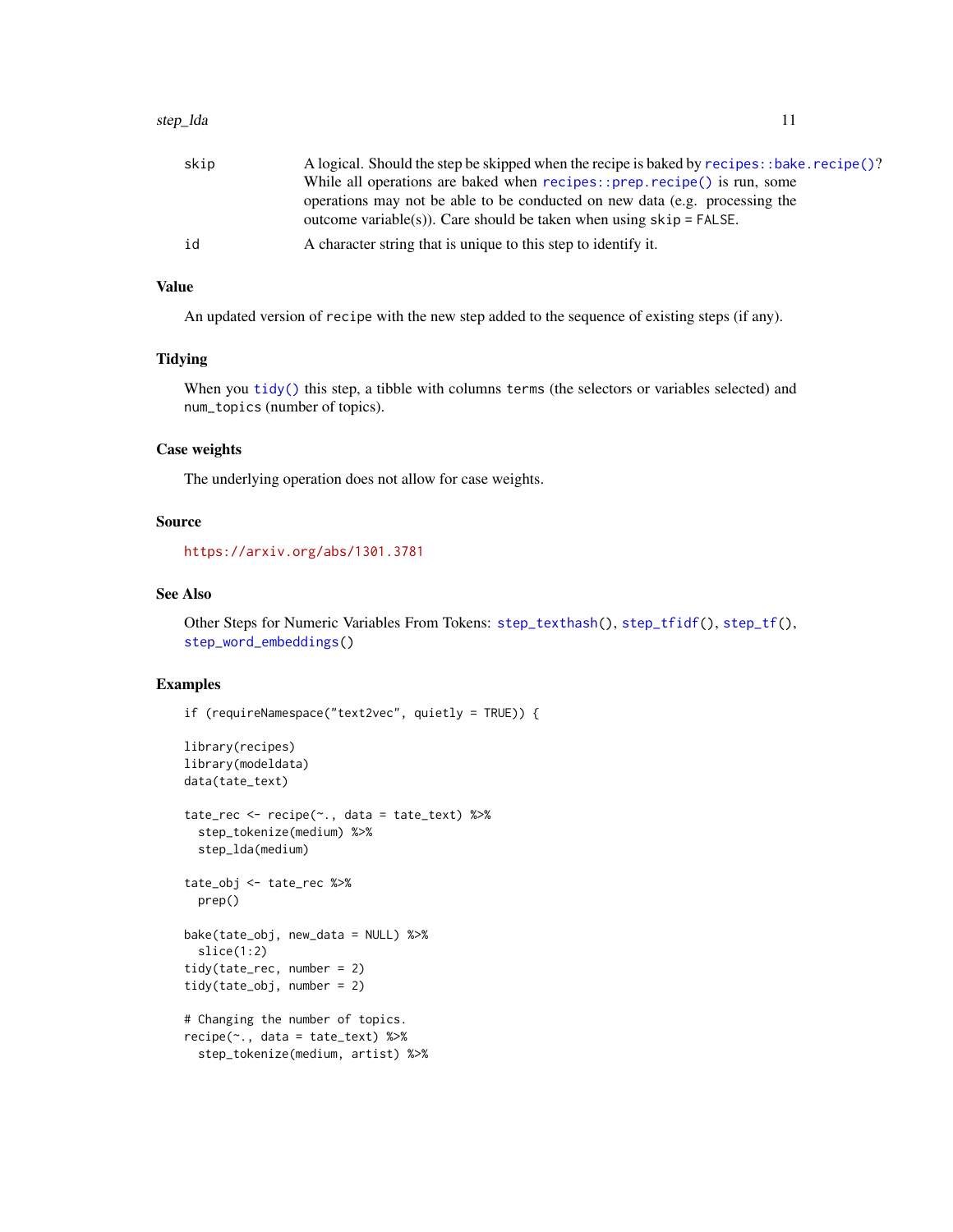```
step_lda(medium, artist, num_topics = 20) %>%
 prep() %>%
 bake(new_data = NULL) %>%
 slice(1:2)
# Supplying A pre-trained LDA model trained using text2vec
library(text2vec)
tokens <- word_tokenizer(tolower(tate_text$medium))
it <- itoken(tokens, ids = seq_along(tate_text$medium))
v <- create_vocabulary(it)
dtm <- create_dtm(it, vocab_vectorizer(v))
lda_model <- LDA$new(n_topics = 15)
recipe(~., data = tate_text) %>%
 step_tokenize(medium, artist) %>%
 step_lda(medium, artist, lda_models = lda_model) %>%
 prep() %>%
 bake(new_data = NULL) %>%
 slice(1:2)
}
```
<span id="page-11-1"></span>step\_lemma *Lemmatization of Token Variables*

# Description

step\_lemma creates a *specification* of a recipe step that will extract the lemmatization of a [token](#page-55-1) variable.

#### Usage

```
step_lemma(
  recipe,
  ...,
  role = NA,
  trained = FALSE,
  columns = NULL,
  skip = FALSE,
  id = rand_id("lemma")
\mathcal{L}
```
# Arguments

[recipe](#page-0-0) A recipe object. The step will be added to the sequence of operations for this recipe. ... One or more selector functions to choose which variables are affected by the step. See [recipes::selections\(\)](#page-0-0) for more details.

<span id="page-11-0"></span>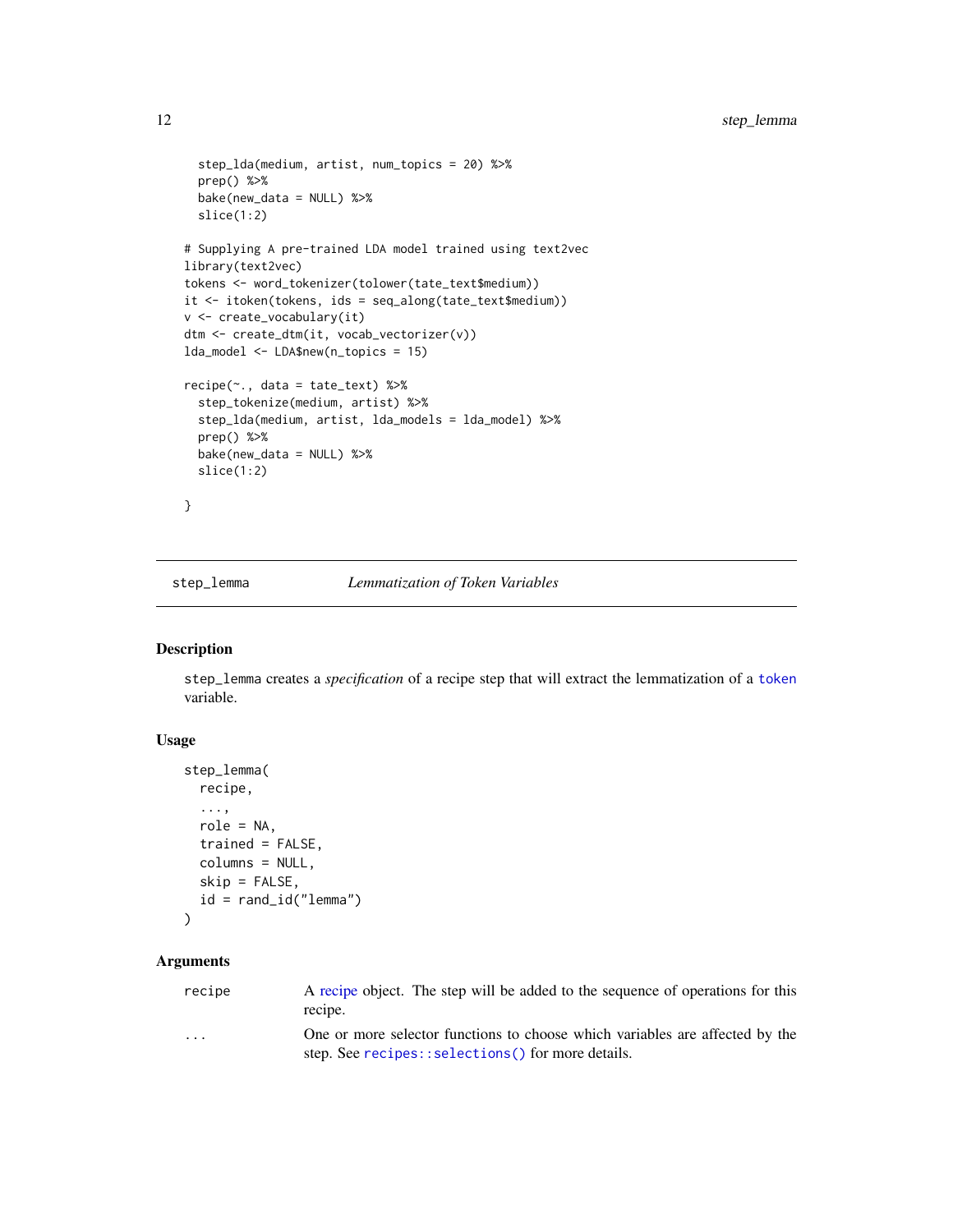<span id="page-12-0"></span>

| role    | Not used by this step since no new variables are created.                                                                                                                                                                                                                                                                         |
|---------|-----------------------------------------------------------------------------------------------------------------------------------------------------------------------------------------------------------------------------------------------------------------------------------------------------------------------------------|
| trained | A logical to indicate if the quantities for preprocessing have been estimated.                                                                                                                                                                                                                                                    |
| columns | A character string of variable names that will be populated (eventually) by the<br>terms argument. This is NULL until the step is trained by $recipes$ : prep. $recipe()$ .                                                                                                                                                       |
| skip    | A logical. Should the step be skipped when the recipe is baked by recipes: : bake. recipe()?<br>While all operations are baked when $recipes::prep.recipe()$ is run, some<br>operations may not be able to be conducted on new data (e.g. processing the<br>outcome variable(s)). Care should be taken when using $skip =$ FALSE. |
| id      | A character string that is unique to this step to identify it.                                                                                                                                                                                                                                                                    |

This stem doesn't perform lemmatization by itself, but rather lets you extract the lemma attribute of the [token](#page-55-1) variable. To be able to use step\_lemma you need to use a tokenization method that includes lemmatization. Currently using the "spacyr" engine in [step\\_tokenize\(\)](#page-37-1) provides lemmatization and works well with step\_lemma.

# Value

An updated version of recipe with the new step added to the sequence of existing steps (if any).

#### Tidying

When you [tidy\(\)](#page-53-1) this step, a tibble with columns terms (the selectors or variables selected).

# Case weights

The underlying operation does not allow for case weights.

#### See Also

[step\\_tokenize\(\)](#page-37-1) to turn characters into [tokens](#page-55-1)

Other Steps for Token Modification: [step\\_ngram\(](#page-13-1)), [step\\_pos\\_filter\(](#page-15-1)), [step\\_stem\(](#page-19-1)), [step\\_stopwords\(](#page-21-1)), [step\\_tokenfilter\(](#page-34-1)), [step\\_tokenmerge\(](#page-47-1))

```
## Not run:
library(recipes)
short_data <- data.frame(text = c(
  "This is a short tale,",
  "With many cats and ladies."
))
rec_spec <- recipe(~text, data = short_data) %>%
  step_tokenize(text, engine = "spacyr") %>%
  step_lemma(text) %>%
  step_tf(text)
```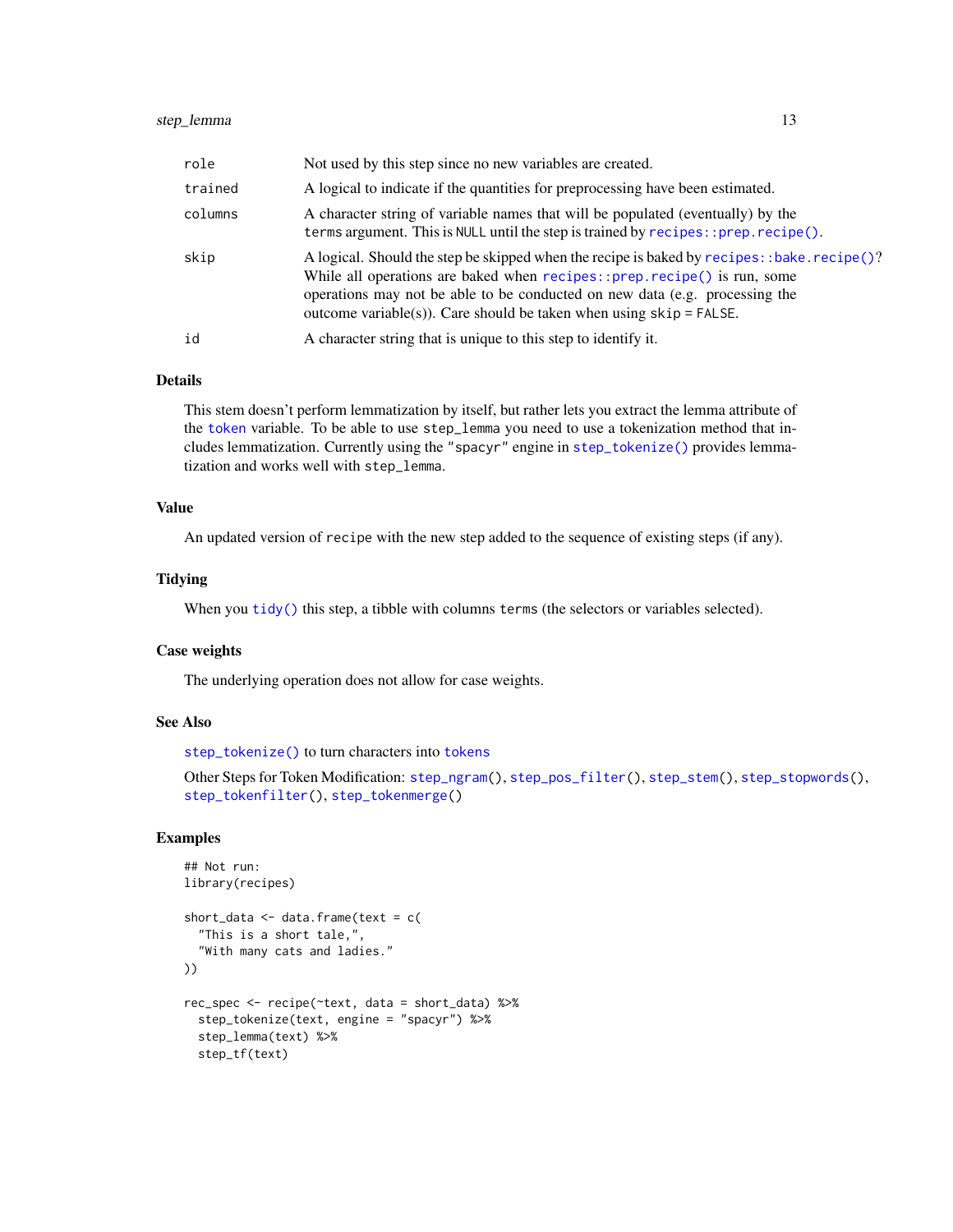```
rec_prepped <- prep(rec_spec)
bake(rec_prepped, new_data = NULL)
## End(Not run)
```
<span id="page-13-1"></span>step\_ngram *Generate n-grams From Token Variables*

# Description

step\_ngram creates a *specification* of a recipe step that will convert a [token](#page-55-1) variable into a [token](#page-55-1) variable of ngrams.

# Usage

```
step_ngram(
 recipe,
  ...,
 role = NA,
  trained = FALSE,
 columns = NULL,
 num_tokens = 3L,
 min_num_tokens = 3L,
 delim = "_",
  skip = FALSE,
 id = rand_id("ngram")
\mathcal{L}
```

| recipe     | A recipe object. The step will be added to the sequence of operations for this<br>recipe.                                                                                   |
|------------|-----------------------------------------------------------------------------------------------------------------------------------------------------------------------------|
| .          | One or more selector functions to choose which variables are affected by the<br>step. See recipes::selections() for more details.                                           |
| role       | Not used by this step since no new variables are created.                                                                                                                   |
| trained    | A logical to indicate if the quantities for preprocessing have been estimated.                                                                                              |
| columns    | A character string of variable names that will be populated (eventually) by the<br>terms argument. This is NULL until the step is trained by $recipes$ : prep. $recipe()$ . |
| num_tokens | The number of tokens in the n-gram. This must be an integer greater than or<br>equal to 1. Defaults to 3.                                                                   |
|            | min_num_tokens The minimum number of tokens in the n-gram. This must be an integer greater<br>than or equal to 1 and smaller than n. Defaults to 3.                         |
| delim      | The separator between words in an n-gram. Defaults to "_".                                                                                                                  |

<span id="page-13-0"></span>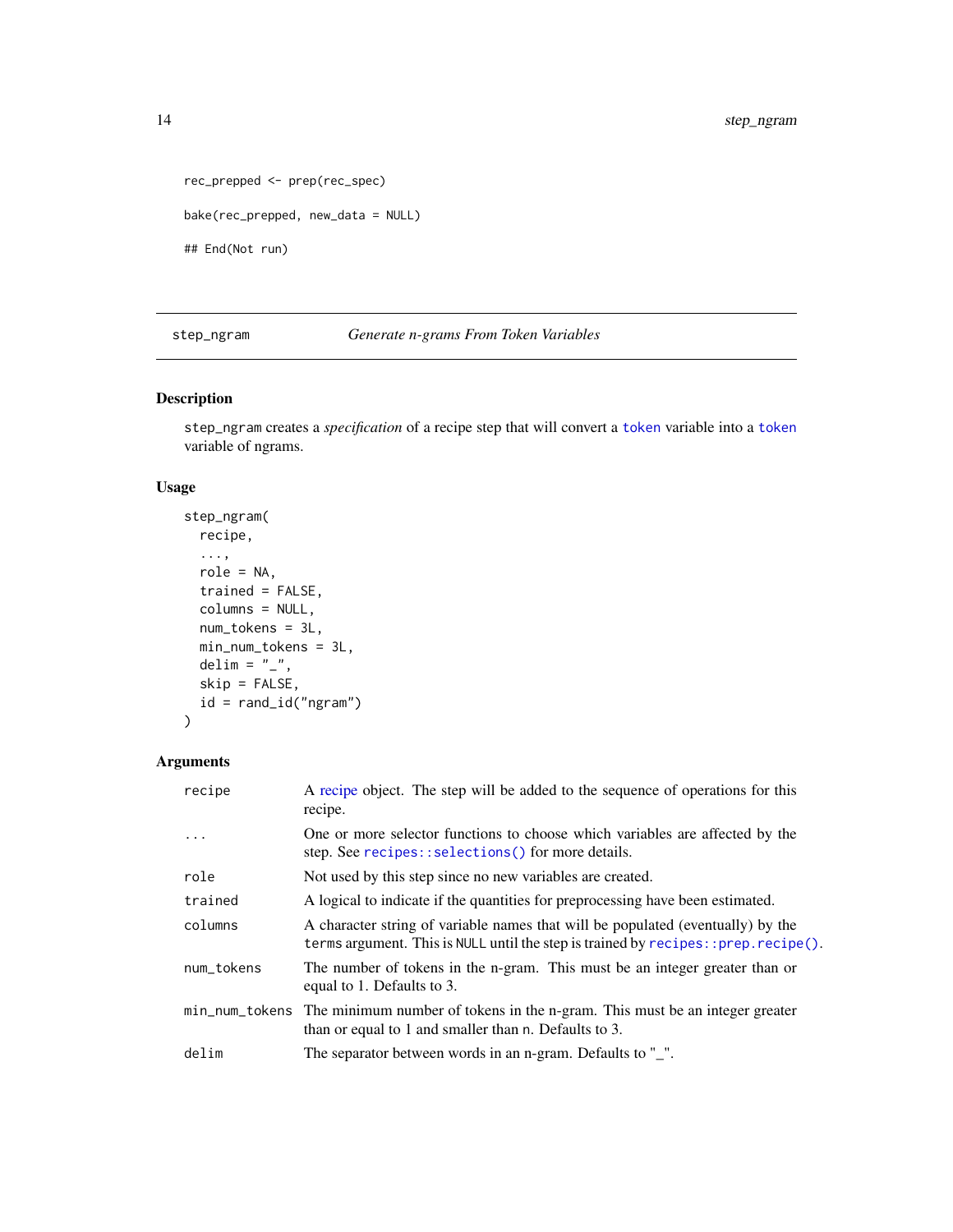<span id="page-14-0"></span>

| skip | A logical. Should the step be skipped when the recipe is baked by recipes: : bake. recipe()?                                                         |
|------|------------------------------------------------------------------------------------------------------------------------------------------------------|
|      | While all operations are baked when recipes::prep.recipe() is run, some                                                                              |
|      | operations may not be able to be conducted on new data (e.g. processing the<br>outcome variable(s)). Care should be taken when using $skip =$ FALSE. |
| id   | A character string that is unique to this step to identify it.                                                                                       |

The use of this step will leave the ordering of the tokens meaningless. If min\_num\_tokens < num\_tokens then the tokens order in increasing fashion with respect to the number of tokens in the n-gram. If min\_num\_tokens = 1 and num\_tokens = 3 then the output contains all the 1-grams followed by all the 2-grams followed by all the 3-grams.

# Value

An updated version of recipe with the new step added to the sequence of existing steps (if any).

#### Tidying

When you [tidy\(\)](#page-53-1) this step, a tibble with columns terms (the selectors or variables selected).

#### Case weights

The underlying operation does not allow for case weights.

#### See Also

[step\\_tokenize\(\)](#page-37-1) to turn characters into [tokens](#page-55-1)

Other Steps for Token Modification: [step\\_lemma\(](#page-11-1)), [step\\_pos\\_filter\(](#page-15-1)), [step\\_stem\(](#page-19-1)), [step\\_stopwords\(](#page-21-1)), [step\\_tokenfilter\(](#page-34-1)), [step\\_tokenmerge\(](#page-47-1))

```
library(recipes)
library(modeldata)
data(tate_text)
tate_rec <- recipe(~., data = tate_text) %>%
  step_tokenize(medium) %>%
  step_ngram(medium)
tate_obj <- tate_rec %>%
  prep()
bake(tate_obj, new_data = NULL, medium) %>%
  slice(1:2)
bake(tate_obj, new_data = NULL) %>%
  slice(2) %>%
  pull(medium)
```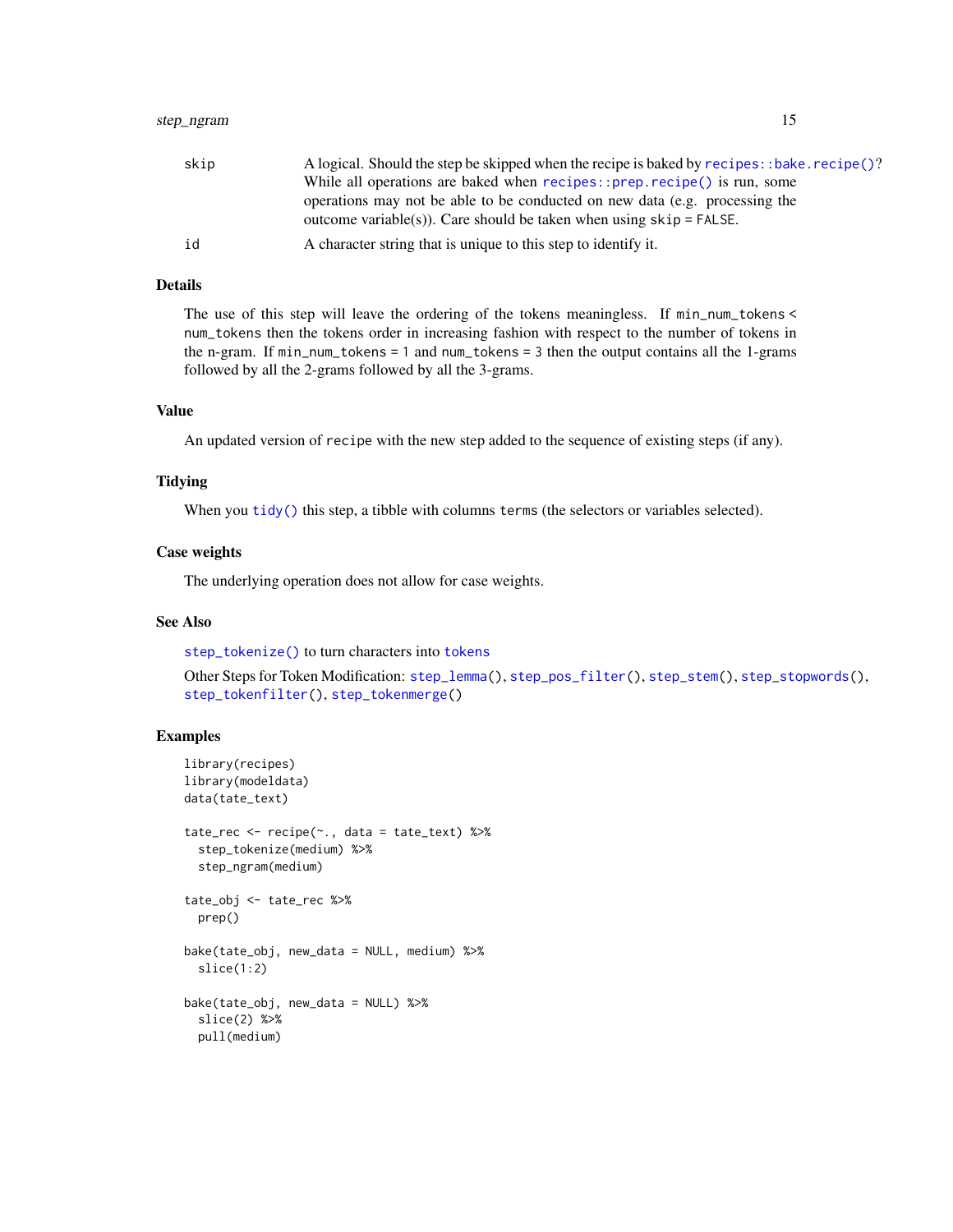```
tidy(tate_rec, number = 2)
tidy(tate_obj, number = 2)
```
<span id="page-15-1"></span>step\_pos\_filter *Part of Speech Filtering of Token Variables*

# Description

step\_pos\_filter creates a *specification* of a recipe step that will filter a [token](#page-55-1) variable based on part of speech tags.

# Usage

```
step_pos_filter(
 recipe,
  ...,
 role = NA,
  trained = FALSE,
 columns = NULL,
 keep_tags = "NOUN",
 skip = FALSE,
 id = rand_id("pos_filter")
\mathcal{L}
```

| recipe    | A recipe object. The step will be added to the sequence of operations for this<br>recipe.                                                                                                                                                                                                                                       |
|-----------|---------------------------------------------------------------------------------------------------------------------------------------------------------------------------------------------------------------------------------------------------------------------------------------------------------------------------------|
|           | One or more selector functions to choose which variables are affected by the<br>step. See recipes::selections() for more details.                                                                                                                                                                                               |
| role      | Not used by this step since no new variables are created.                                                                                                                                                                                                                                                                       |
| trained   | A logical to indicate if the quantities for preprocessing have been estimated.                                                                                                                                                                                                                                                  |
| columns   | A character string of variable names that will be populated (eventually) by the<br>terms argument. This is NULL until the step is trained by recipes:: prep.recipe().                                                                                                                                                           |
| keep_tags | Character variable of part of speech tags to keep. See details for complete list of<br>tags. Defaults to "NOUN".                                                                                                                                                                                                                |
| skip      | A logical. Should the step be skipped when the recipe is baked by recipes: : bake. recipe()?<br>While all operations are baked when recipes::prep.recipe() is run, some<br>operations may not be able to be conducted on new data (e.g. processing the<br>outcome variable(s)). Care should be taken when using $skip =$ FALSE. |
| id        | A character string that is unique to this step to identify it.                                                                                                                                                                                                                                                                  |

<span id="page-15-0"></span>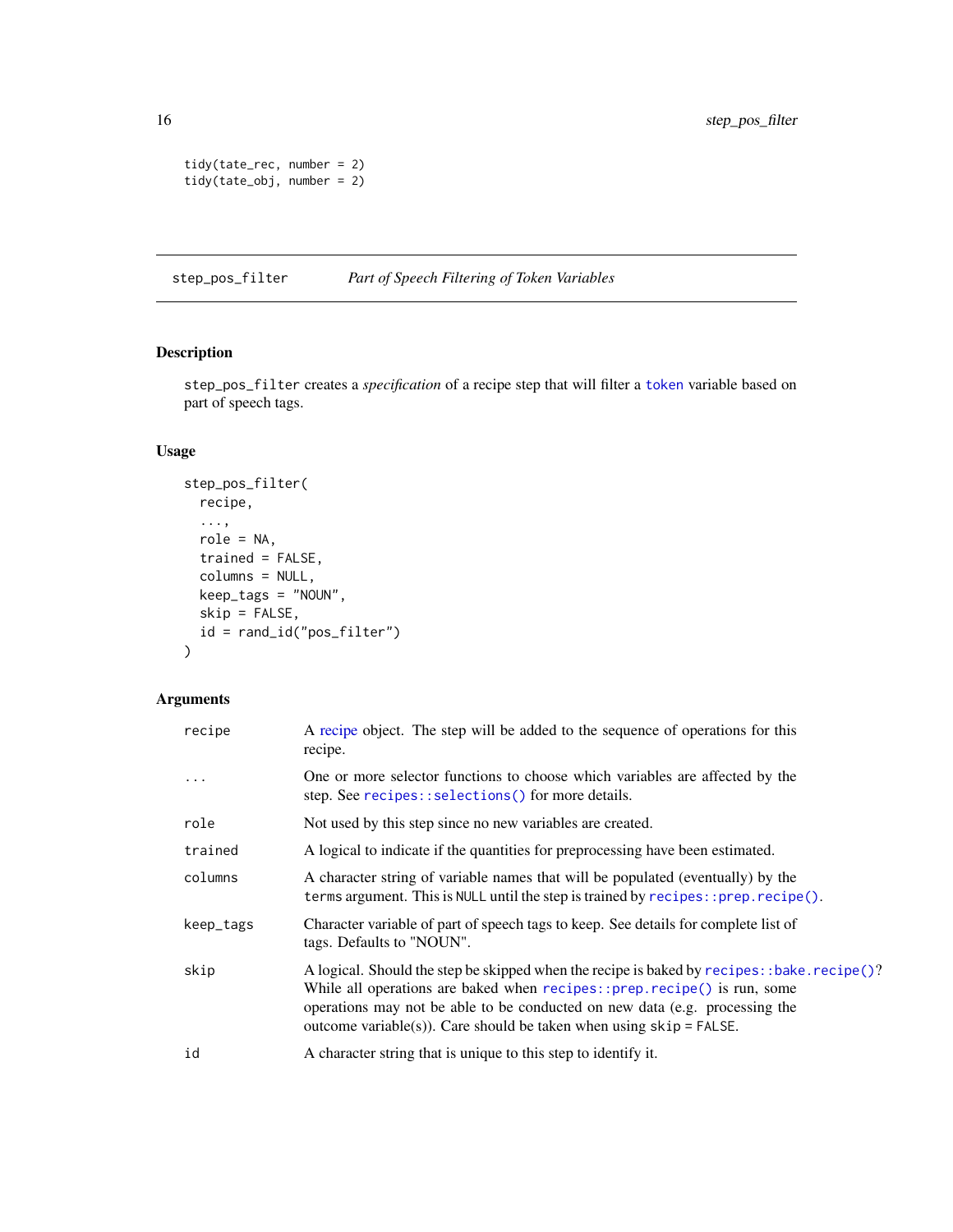<span id="page-16-0"></span>Possible part of speech tags for spacyr engine are: "ADJ", "ADP", "ADV", "AUX", "CONJ", "CCONJ", "DET", "INTJ", "NOUN", "NUM", "PART", "PRON", "PROPN", "PUNCT", "SCONJ", "SYM", "VERB", "X" and "SPACE". For more information look here [https://github.com/](https://github.com/explosion/spaCy/blob/master/spacy/glossary.py) [explosion/spaCy/blob/master/spacy/glossary.py](https://github.com/explosion/spaCy/blob/master/spacy/glossary.py).

# Value

An updated version of recipe with the new step added to the sequence of existing steps (if any).

# Tidying

When you [tidy\(\)](#page-53-1) this step, a tibble with columns terms (the selectors or variables selected) and num\_topics (number of topics).

#### Case weights

The underlying operation does not allow for case weights.

#### See Also

[step\\_tokenize\(\)](#page-37-1) to turn characters into [tokens](#page-55-1)

Other Steps for Token Modification: [step\\_lemma\(](#page-11-1)), [step\\_ngram\(](#page-13-1)), [step\\_stem\(](#page-19-1)), [step\\_stopwords\(](#page-21-1)), [step\\_tokenfilter\(](#page-34-1)), [step\\_tokenmerge\(](#page-47-1))

```
## Not run:
library(recipes)
short_data <- data.frame(text = c(
  "This is a short tale,",
  "With many cats and ladies."
))
rec_spec <- recipe(~text, data = short_data) %>%
  step_tokenize(text, engine = "spacyr") %>%
  step_pos_filter(text, keep_tags = "NOUN") %>%
  step_tf(text)
rec_prepped <- prep(rec_spec)
bake(rec_prepped, new_data = NULL)
## End(Not run)
```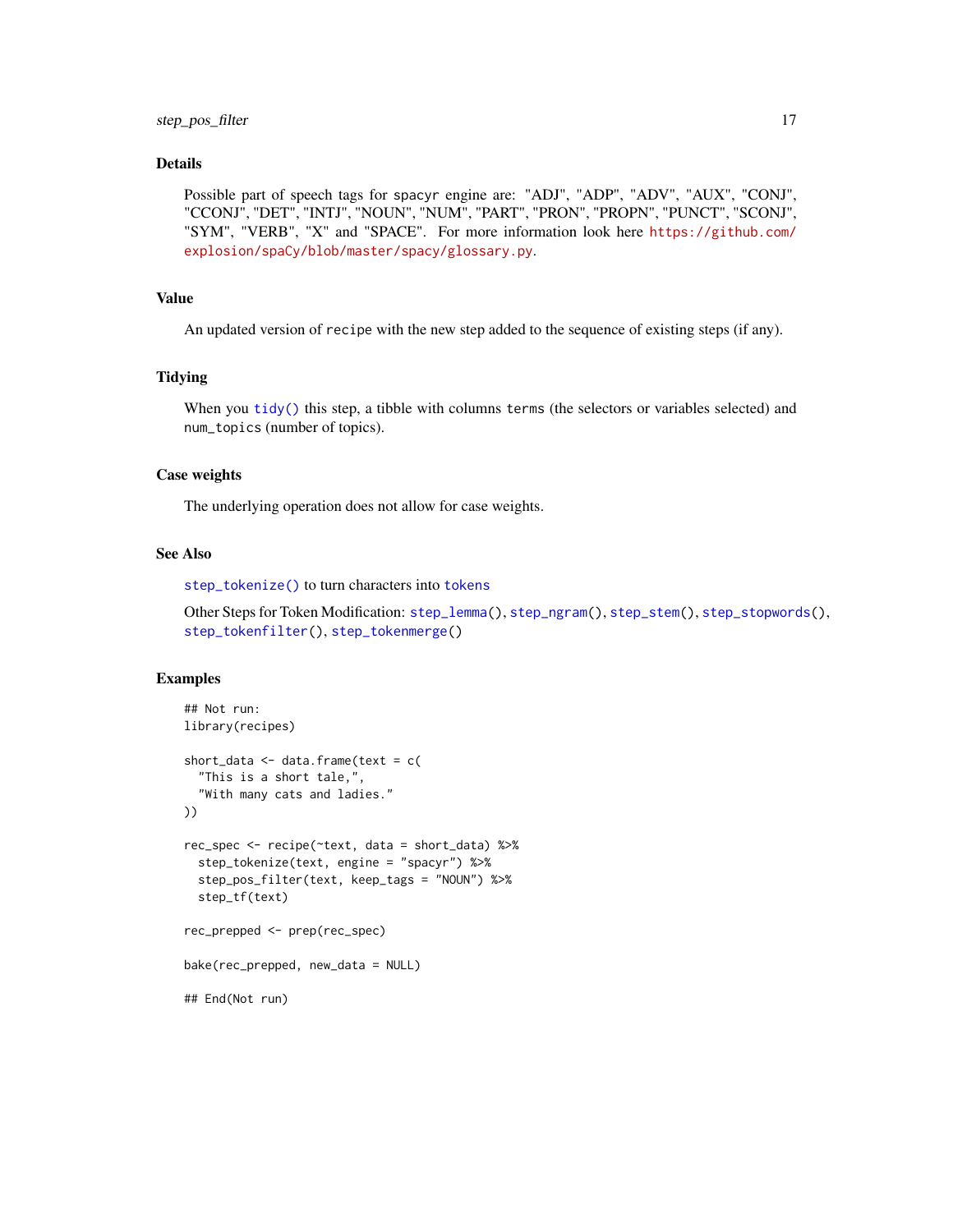<span id="page-17-1"></span><span id="page-17-0"></span>step\_sequence\_onehot *Positional One-Hot encoding of Tokens*

# Description

step\_sequence\_onehot creates a *specification* of a recipe step that will take a string and do one hot encoding for each character by position.

### Usage

```
step_sequence_onehot(
  recipe,
  ...,
 role = "predictor",
  trained = FALSE,
  columns = NULL,
  sequence_length = 100,
 padding = "pre",
  truncating = "pre",
  vocabulary = NULL,
  prefix = "seq1hot",
 keep_original_cols = FALSE,
  skip = FALSE,
  id = rand_id("sequence_onehot")
\mathcal{L}
```

| recipe          | A recipe object. The step will be added to the sequence of operations for this<br>recipe.                                                                                                                                 |
|-----------------|---------------------------------------------------------------------------------------------------------------------------------------------------------------------------------------------------------------------------|
| .               | One or more selector functions to choose which variables are affected by the<br>step. See recipes:: selections() for more details.                                                                                        |
| role            | For model terms created by this step, what analysis role should they be as-<br>signed?. By default, the function assumes that the new columns created by the<br>original variables will be used as predictors in a model. |
| trained         | A logical to indicate if the quantities for preprocessing have been estimated.                                                                                                                                            |
| columns         | A character string of variable names that will be populated (eventually) by the<br>terms argument. This is NULL until the step is trained by recipes:: prep.recipe().                                                     |
| sequence_length |                                                                                                                                                                                                                           |
|                 | A numeric, number of characters to keep before discarding. Defaults to 100.                                                                                                                                               |
| padding         | 'pre' or 'post', pad either before or after each sequence. defaults to 'pre'.                                                                                                                                             |
| truncating      | 'pre' or 'post', remove values from sequences larger than sequence_length either<br>in the beginning or in the end of the sequence. Defaults too 'pre'.                                                                   |
| vocabulary      | A character vector, characters to be mapped to integers. Characters not in the<br>vocabulary will be encoded as 0. Defaults to letters.                                                                                   |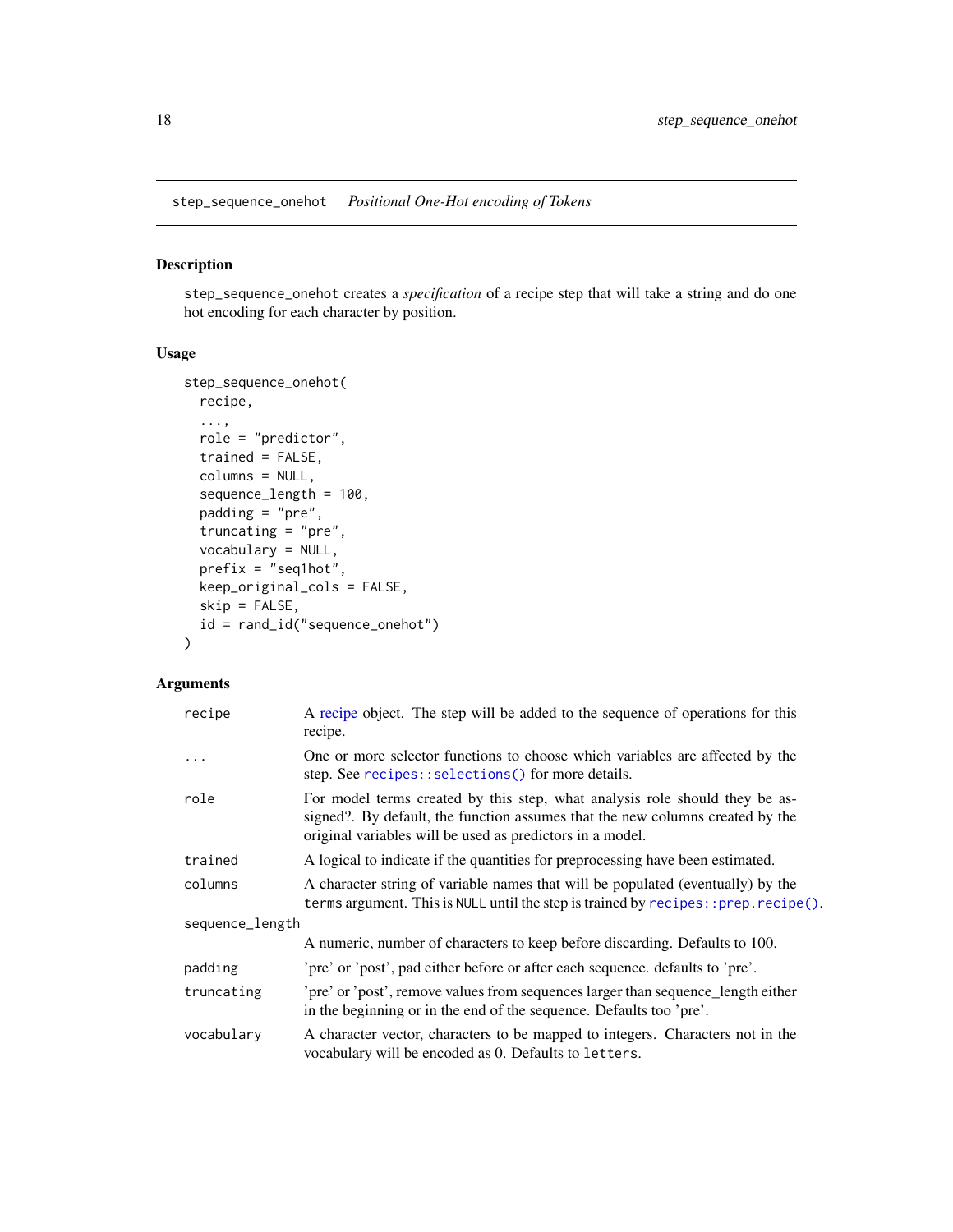<span id="page-18-0"></span>

| prefix | A prefix for generated column names, default to "seq1hot".                                                                                                                                                                                                                                                                        |  |  |
|--------|-----------------------------------------------------------------------------------------------------------------------------------------------------------------------------------------------------------------------------------------------------------------------------------------------------------------------------------|--|--|
|        | keep_original_cols                                                                                                                                                                                                                                                                                                                |  |  |
|        | A logical to keep the original variables in the output. Defaults to FALSE.                                                                                                                                                                                                                                                        |  |  |
| skip   | A logical. Should the step be skipped when the recipe is baked by recipes: : bake. recipe()?<br>While all operations are baked when $recipes::prep.recipe()$ is run, some<br>operations may not be able to be conducted on new data (e.g. processing the<br>outcome variable(s)). Care should be taken when using $skip =$ FALSE. |  |  |
| id     | A character string that is unique to this step to identify it.                                                                                                                                                                                                                                                                    |  |  |

The string will be capped by the sequence\_length argument, strings shorter then sequence\_length will be padded with empty characters. The encoding will assign a integer to each character in the vocabulary, and will encode accordingly. Characters not in the vocabulary will be encoded as 0.

#### Value

An updated version of recipe with the new step added to the sequence of existing steps (if any).

#### Tidying

When you [tidy\(\)](#page-53-1) this step, a tibble with columns terms (the selectors or variables selected), vocabulary (index) and token (text correspoding to the index).

#### Case weights

The underlying operation does not allow for case weights.

#### Source

[https://papers.nips.cc/paper/5782-character-level-convolutional-networks-for-te](https://papers.nips.cc/paper/5782-character-level-convolutional-networks-for-text-classification.pdf)xt-classification. [pdf](https://papers.nips.cc/paper/5782-character-level-convolutional-networks-for-text-classification.pdf)

# See Also

Other Steps for Numeric Variables From Characters: [step\\_dummy\\_hash\(](#page-6-1)), [step\\_textfeature\(](#page-23-1))

```
library(recipes)
library(modeldata)
data(tate_text)
tate_rec <- recipe(~medium, data = tate_text) %>%
  step_tokenize(medium) %>%
  step_tokenfilter(medium) %>%
  step_sequence_onehot(medium)
tate_obj <- tate_rec %>%
  prep()
```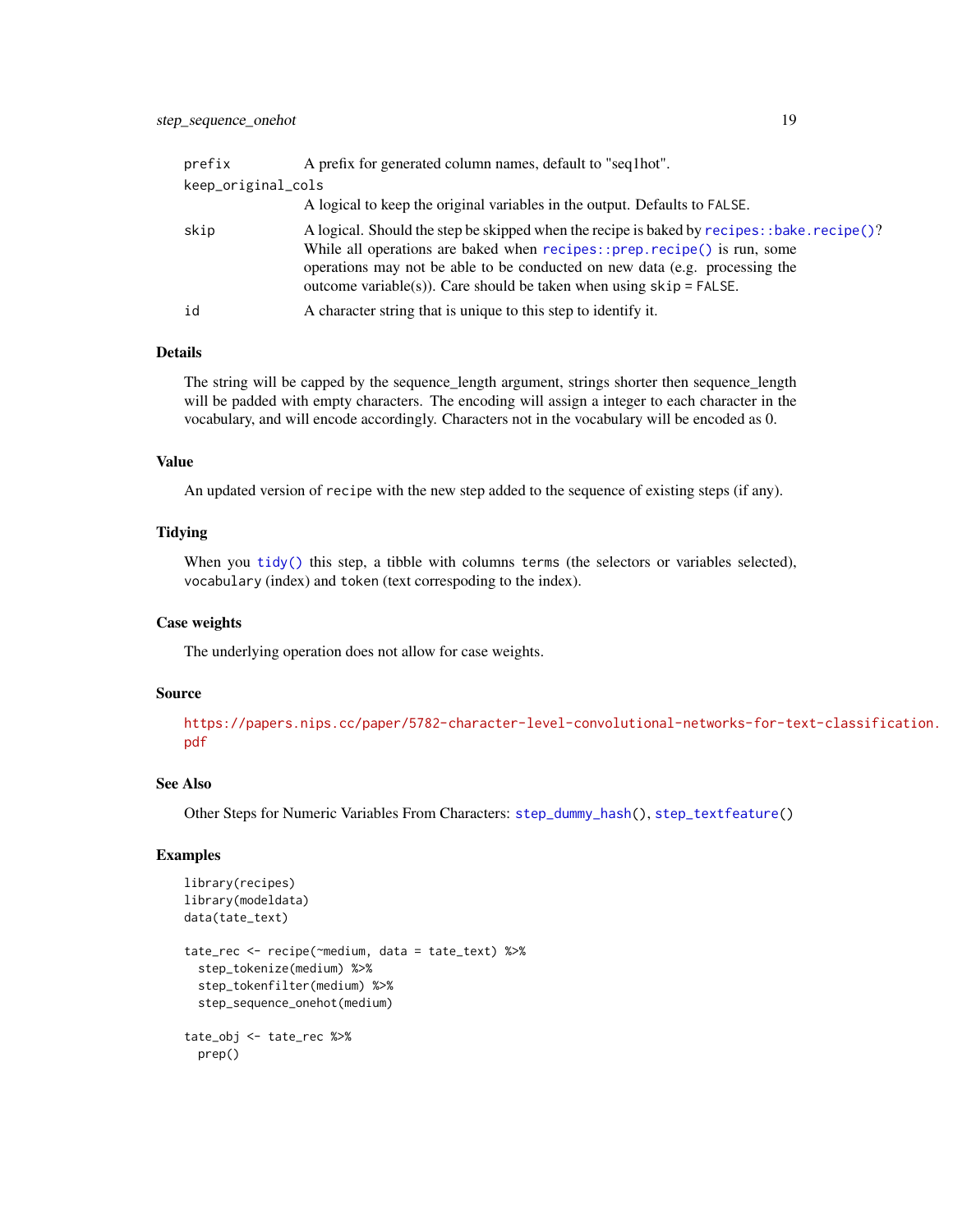```
bake(tate_obj, new_data = NULL)
tidy(tate_rec, number = 3)
tidy(tate_obj, number = 3)
```
#### <span id="page-19-1"></span>step\_stem *Stemming of Token Variables*

# Description

step\_stem creates a *specification* of a recipe step that will convert a [token](#page-55-1) variable to have its stemmed version.

# Usage

```
step_stem(
 recipe,
  ...,
 role = NA,
 trained = FALSE,
 columns = NULL,
 options = list(),
 custom_stemmer = NULL,
 skip = FALSE,
  id = rand_id("stem")
)
```

| recipe         | A recipe object. The step will be added to the sequence of operations for this<br>recipe.                                                                                                                                                                                                                                       |
|----------------|---------------------------------------------------------------------------------------------------------------------------------------------------------------------------------------------------------------------------------------------------------------------------------------------------------------------------------|
| .              | One or more selector functions to choose which variables are affected by the<br>step. See recipes::selections() for more details.                                                                                                                                                                                               |
| role           | Not used by this step since no new variables are created.                                                                                                                                                                                                                                                                       |
| trained        | A logical to indicate if the quantities for preprocessing have been estimated.                                                                                                                                                                                                                                                  |
| columns        | A character string of variable names that will be populated (eventually) by the<br>terms argument. This is NULL until the step is trained by recipes:: prep.recipe().                                                                                                                                                           |
| options        | A list of options passed to the stemmer function.                                                                                                                                                                                                                                                                               |
| custom_stemmer | A custom stemming function. If none is provided it will default to "SnowballC".                                                                                                                                                                                                                                                 |
| skip           | A logical. Should the step be skipped when the recipe is baked by recipes: : bake. recipe()?<br>While all operations are baked when recipes::prep.recipe() is run, some<br>operations may not be able to be conducted on new data (e.g. processing the<br>outcome variable(s)). Care should be taken when using $skip =$ FALSE. |
| id             | A character string that is unique to this step to identify it.                                                                                                                                                                                                                                                                  |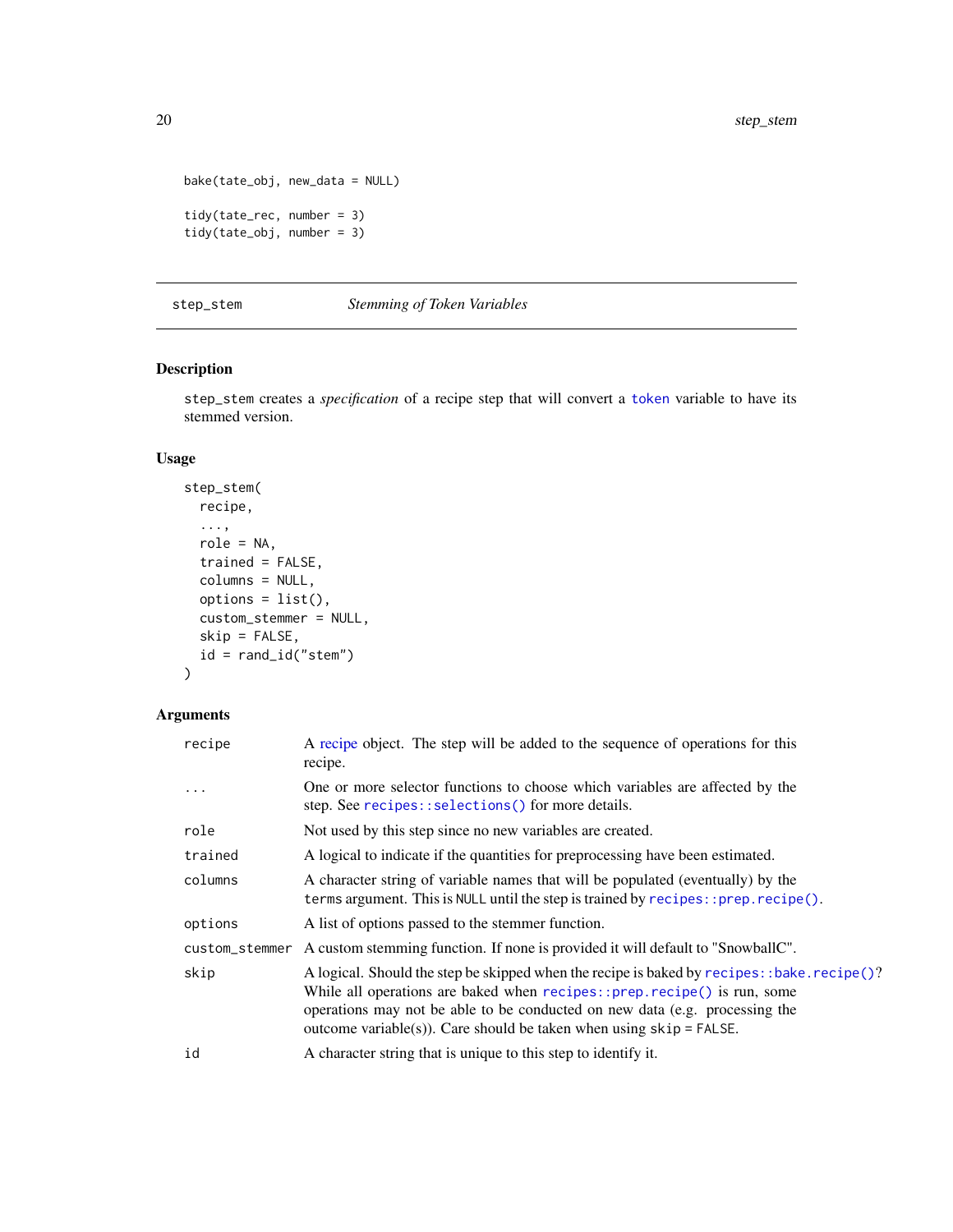#### <span id="page-20-0"></span>step\_stem 21

#### Details

Words tend to have different forms depending on context, such as organize, organizes, and organizing. In many situations it is beneficial to have these words condensed into one to allow for a smaller pool of words. Stemming is the act of chopping off the end of words using a set of heuristics.

Note that the stemming will only be done at the end of the word and will therefore not work reliably on ngrams or sentences.

# Value

An updated version of recipe with the new step added to the sequence of existing steps (if any).

#### **Tidying**

When you [tidy\(\)](#page-53-1) this step, a tibble with columns terms (the selectors or variables selected) and is\_custom\_stemmer (indicate if custom stemmer was used).

# Case weights

The underlying operation does not allow for case weights.

#### See Also

[step\\_tokenize\(\)](#page-37-1) to turn characters into [tokens](#page-55-1)

Other Steps for Token Modification: [step\\_lemma\(](#page-11-1)), [step\\_ngram\(](#page-13-1)), [step\\_pos\\_filter\(](#page-15-1)), [step\\_stopwords\(](#page-21-1)), [step\\_tokenfilter\(](#page-34-1)), [step\\_tokenmerge\(](#page-47-1))

```
library(recipes)
library(modeldata)
data(tate_text)
tate_rec <- recipe(~., data = tate_text) %>%
  step_tokenize(medium) %>%
  step_stem(medium)
tate_obj <- tate_rec %>%
  prep()
bake(tate_obj, new_data = NULL, medium) %>%
  slice(1:2)
bake(tate_obj, new_data = NULL) %>%
  slice(2) %>%
  pull(medium)
tidy(tate_rec, number = 2)
tidy(tate_obj, number = 2)
# Using custom stemmer. Here a custom stemmer that removes the last letter
```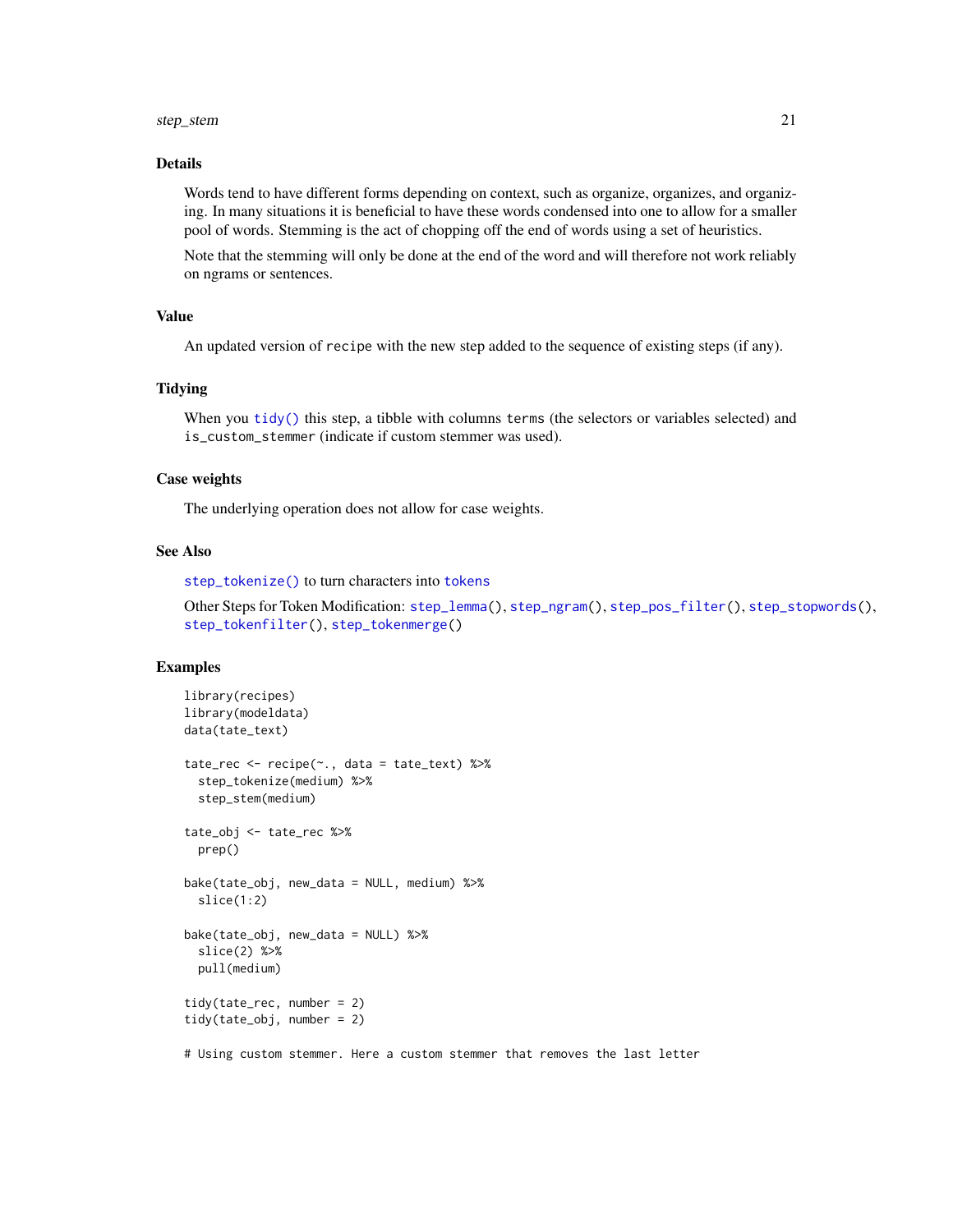```
# if it is a "s".
remove_s <- function(x) gsub("s$", "", x)
tate_rec <- recipe(~., data = tate_text) %>%
  step_tokenize(medium) %>%
  step_stem(medium, custom_stemmer = remove_s)
tate_obj <- tate_rec %>%
  prep()
bake(tate_obj, new_data = NULL, medium) %>%
  slice(1:2)
bake(tate_obj, new_data = NULL) %>%
  slice(2) %>%
  pull(medium)
```
<span id="page-21-1"></span>step\_stopwords *Filtering of Stop Words for Tokens Variables*

#### Description

step\_stopwords creates a *specification* of a recipe step that will filter a [token](#page-55-1) variable for stop words.

#### Usage

```
step_stopwords(
 recipe,
  ...,
  role = NA,
  trained = FALSE,
  columns = NULL,
  language = "en",
  keep = FALSE,stopword_source = "snowball",
  custom_stopword_source = NULL,
  skip = FALSE,
  id = rand_id("stopwords")
\mathcal{L}
```

| recipe                  | A recipe object. The step will be added to the sequence of operations for this<br>recipe.                                         |
|-------------------------|-----------------------------------------------------------------------------------------------------------------------------------|
| $\cdot$ $\cdot$ $\cdot$ | One or more selector functions to choose which variables are affected by the<br>step. See recipes::selections() for more details. |
| role                    | Not used by this step since no new variables are created.                                                                         |

<span id="page-21-0"></span>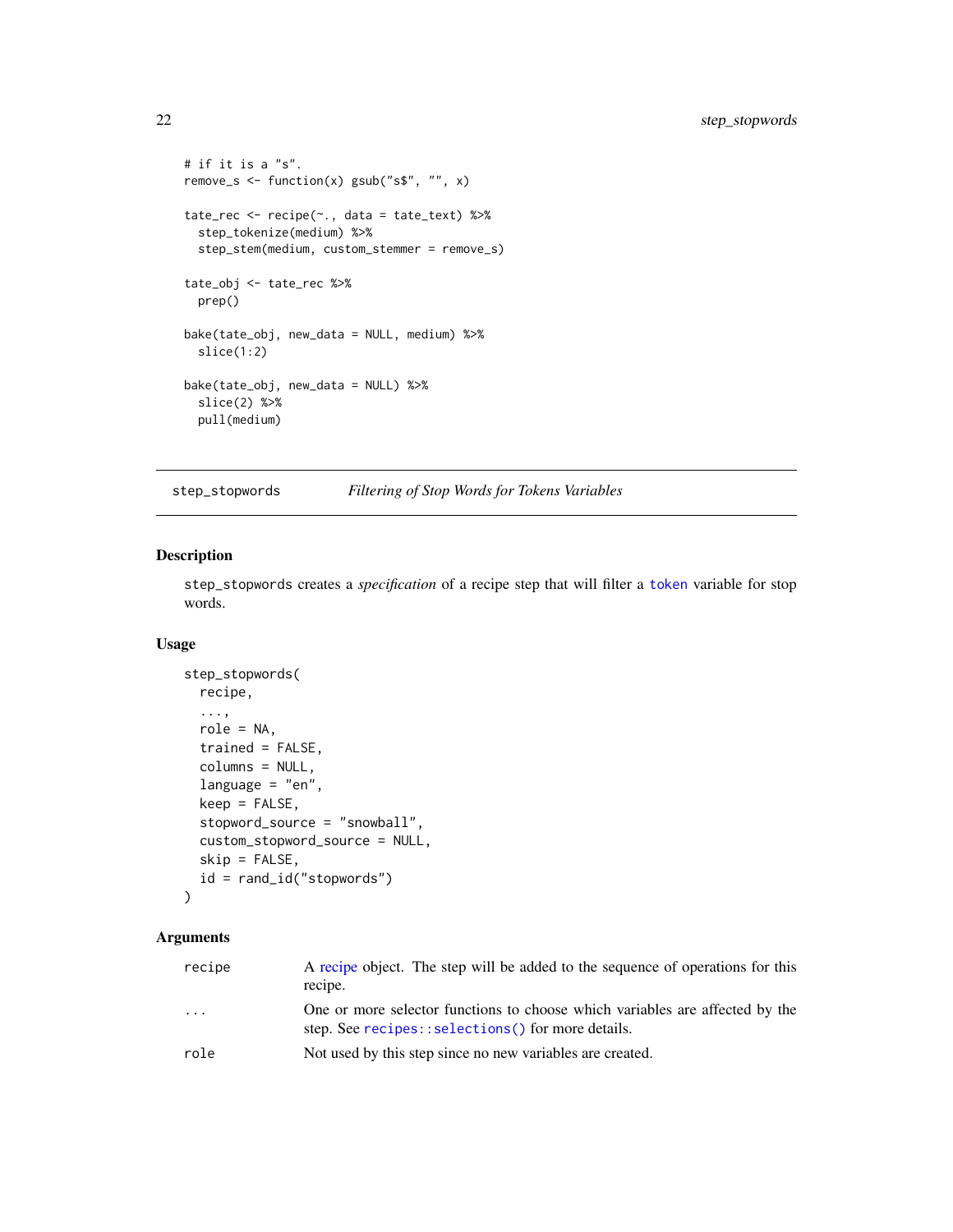# <span id="page-22-0"></span>step\_stopwords 23

| trained                | A logical to indicate if the quantities for preprocessing have been estimated.                                                                                                                                                                                                                                                  |  |
|------------------------|---------------------------------------------------------------------------------------------------------------------------------------------------------------------------------------------------------------------------------------------------------------------------------------------------------------------------------|--|
| columns                | A character string of variable names that will be populated (eventually) by the<br>terms argument. This is NULL until the step is trained by recipes:: prep.recipe().                                                                                                                                                           |  |
| language               | A character to indicate the language of stop words by ISO 639-1 coding scheme.                                                                                                                                                                                                                                                  |  |
| keep                   | A logical. Specifies whether to keep the stop words or discard them.                                                                                                                                                                                                                                                            |  |
| stopword_source        |                                                                                                                                                                                                                                                                                                                                 |  |
|                        | A character to indicate the stop words source as listed in stopwords: : stopwords_getsources.                                                                                                                                                                                                                                   |  |
| custom_stopword_source |                                                                                                                                                                                                                                                                                                                                 |  |
|                        | A character vector to indicate a custom list of words that cater to the users spe-<br>cific problem.                                                                                                                                                                                                                            |  |
| skip                   | A logical. Should the step be skipped when the recipe is baked by recipes: : bake. recipe()?<br>While all operations are baked when recipes::prep.recipe() is run, some<br>operations may not be able to be conducted on new data (e.g. processing the<br>outcome variable(s)). Care should be taken when using $skip =$ FALSE. |  |
| id                     | A character string that is unique to this step to identify it.                                                                                                                                                                                                                                                                  |  |

# Details

Stop words are words which sometimes are remove before natural language processing tasks. While stop words usually refers to the most common words in the language there is no universal stop word list.

The argument custom\_stopword\_source allows you to pass a character vector to filter against. With the keep argument one can specify to keep the words instead of removing thus allowing you to select words with a combination of these two arguments.

#### Value

An updated version of recipe with the new step added to the sequence of existing steps (if any).

# **Tidying**

When you [tidy\(\)](#page-53-1) this step, a tibble with columns terms (the selectors or variables selected), value (name of stop word list), and keep (whether stop words are removed or kept).

#### Case weights

The underlying operation does not allow for case weights.

# See Also

[step\\_tokenize\(\)](#page-37-1) to turn characters into [tokens](#page-55-1)

Other Steps for Token Modification: [step\\_lemma\(](#page-11-1)), [step\\_ngram\(](#page-13-1)), [step\\_pos\\_filter\(](#page-15-1)), [step\\_stem\(](#page-19-1)), [step\\_tokenfilter\(](#page-34-1)), [step\\_tokenmerge\(](#page-47-1))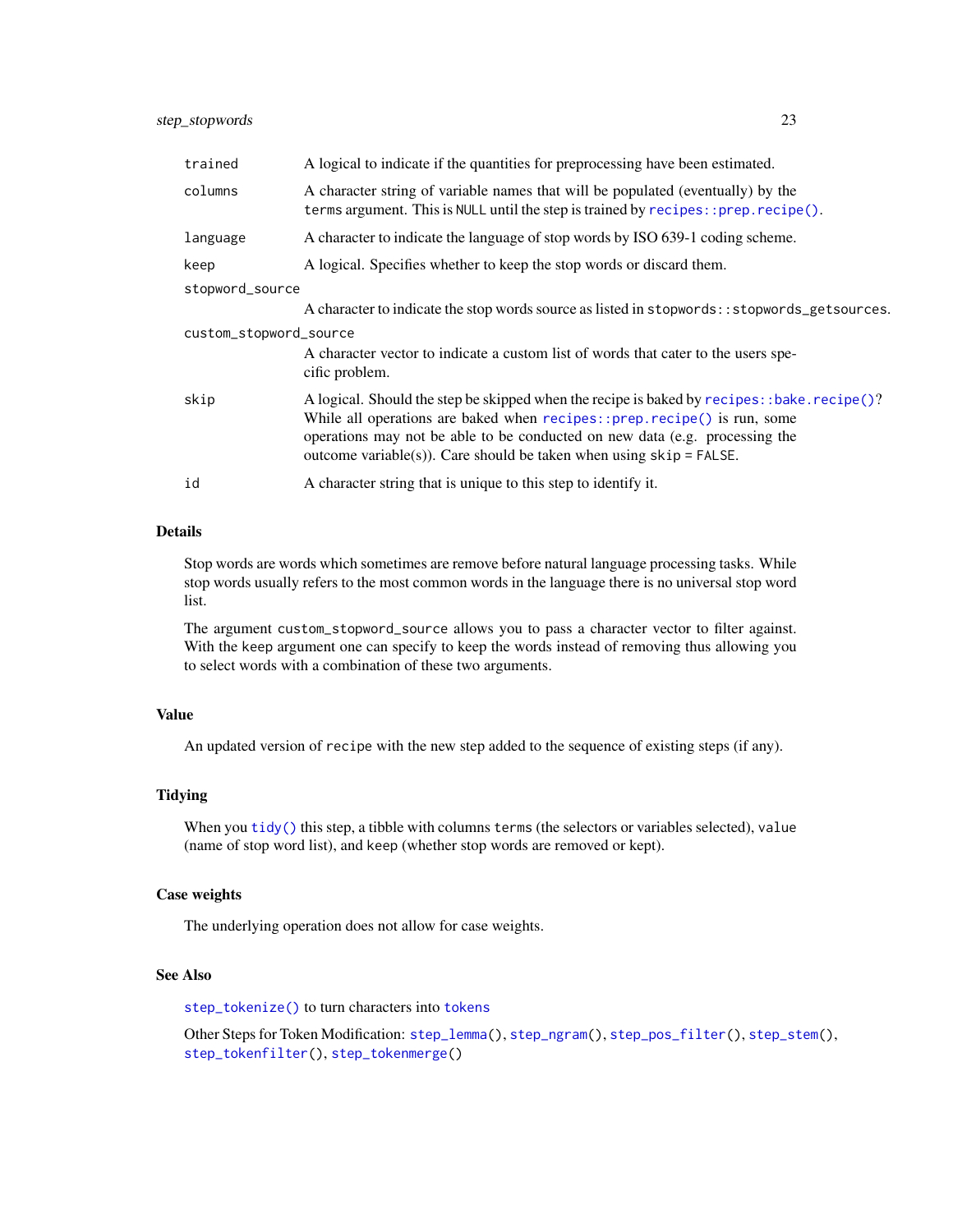#### Examples

```
library(recipes)
library(modeldata)
data(tate_text)
if (requireNamespace("stopwords", quietly = TRUE)) {
  tate_rec <- recipe(~., data = tate_text) %>%
   step_tokenize(medium) %>%
    step_stopwords(medium)
  tate_obj <- tate_rec %>%
   prep()
  bake(tate_obj, new_data = NULL, medium) %>%
    slice(1:2)
  bake(tate_obj, new_data = NULL) %>%
    slice(2) %>%
   pull(medium)
  tidy(tate_rec, number = 2)
  tidy(tate_obj, number = 2)
}
# With a custom stop words list
tate_rec <- recipe(~., data = tate_text) %>%
  step_tokenize(medium) %>%
  step_stopwords(medium, custom_stopword_source = c("twice", "upon"))
tate_obj <- tate_rec %>%
  prep(traimomg = tate_text)
bake(tate_obj, new_data = NULL) %>%
  slice(2) %>%
  pull(medium)
```
<span id="page-23-1"></span>step\_textfeature *Calculate Set of Text Features*

# Description

step\_textfeature creates a *specification* of a recipe step that will extract a number of numeric features of a text column.

#### Usage

```
step_textfeature(
  recipe,
  ...,
```
<span id="page-23-0"></span>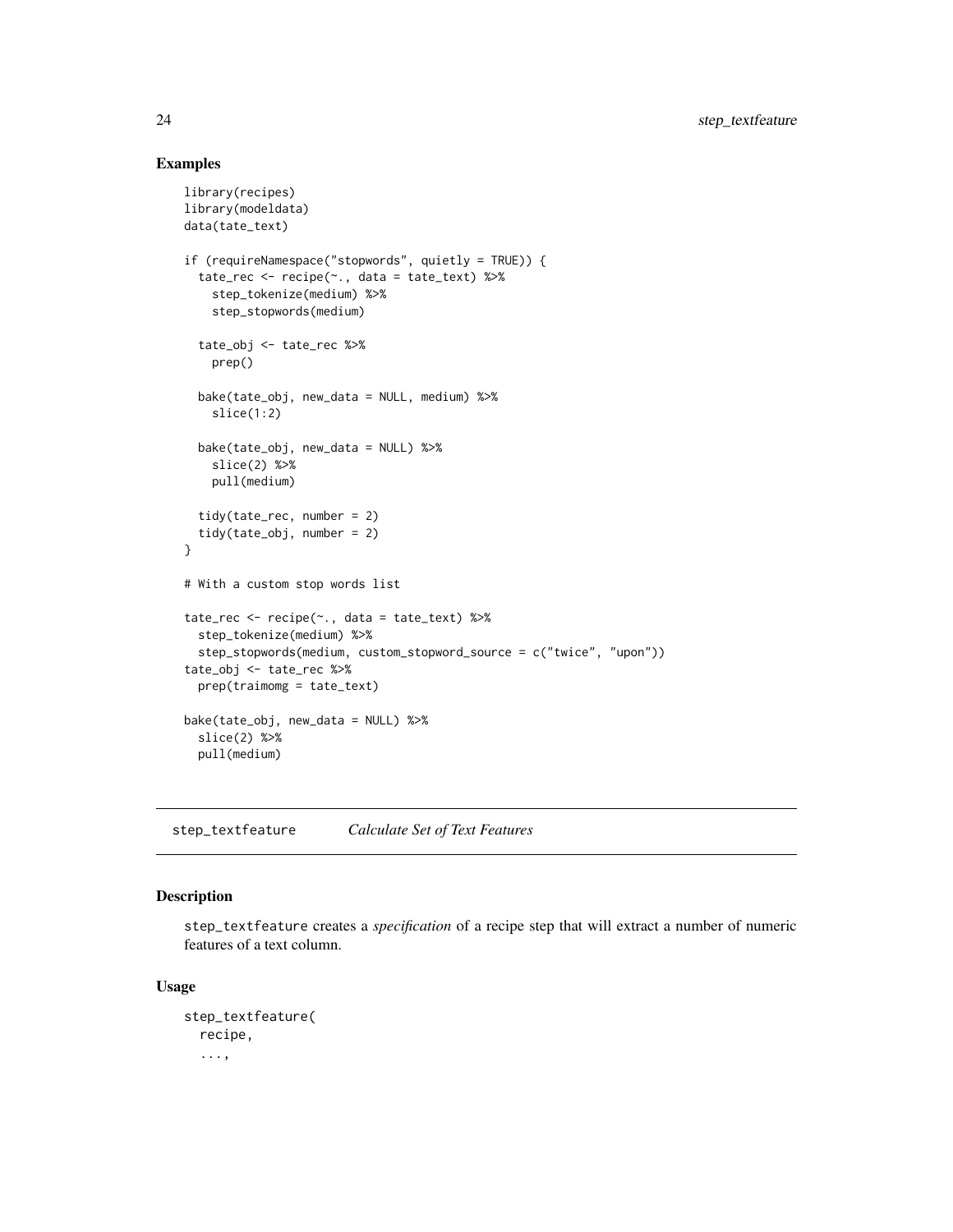# <span id="page-24-0"></span>step\_textfeature 25

```
role = "predictor",
  trained = FALSE,
 columns = NULL,
 extract_functions = textfeatures::count_functions,
 prefix = "textfeature",
 keep_original_cols = FALSE,
  skip = FALSE,
  id = rand_id("textfeature")
\lambda
```
# Arguments

| recipe             | A recipe object. The step will be added to the sequence of operations for this<br>recipe.                                                                                                                                                                                                                                         |  |
|--------------------|-----------------------------------------------------------------------------------------------------------------------------------------------------------------------------------------------------------------------------------------------------------------------------------------------------------------------------------|--|
| .                  | One or more selector functions to choose which variables are affected by the<br>step. See recipes::selections() for more details.                                                                                                                                                                                                 |  |
| role               | For model terms created by this step, what analysis role should they be as-<br>signed?. By default, the function assumes that the new columns created by the<br>original variables will be used as predictors in a model.                                                                                                         |  |
| trained            | A logical to indicate if the quantities for preprocessing have been estimated.                                                                                                                                                                                                                                                    |  |
| columns            | A character string of variable names that will be populated (eventually) by the<br>terms argument. This is NULL until the step is trained by recipes:: prep.recipe().                                                                                                                                                             |  |
| extract_functions  |                                                                                                                                                                                                                                                                                                                                   |  |
|                    | A named list of feature extracting functions. default to count_functions from<br>the textfeatures package. See details for more information.                                                                                                                                                                                      |  |
| prefix             | A prefix for generated column names, default to "textfeature".                                                                                                                                                                                                                                                                    |  |
| keep_original_cols |                                                                                                                                                                                                                                                                                                                                   |  |
|                    | A logical to keep the original variables in the output. Defaults to FALSE.                                                                                                                                                                                                                                                        |  |
| skip               | A logical. Should the step be skipped when the recipe is baked by recipes: : bake. recipe()?<br>While all operations are baked when recipes:: prep. recipe() is run, some<br>operations may not be able to be conducted on new data (e.g. processing the<br>outcome variable(s)). Care should be taken when using $skip =$ FALSE. |  |
| id                 | A character string that is unique to this step to identify it.                                                                                                                                                                                                                                                                    |  |

#### Details

This step will take a character column and returns a number of numeric columns equal to the number of functions in the list passed to the extract\_functions argument. The default is a list of functions from the textfeatures package.

All the functions passed to extract\_functions must take a character vector as input and return a numeric vector of the same length, otherwise an error will be thrown.

#### Value

An updated version of recipe with the new step added to the sequence of existing steps (if any).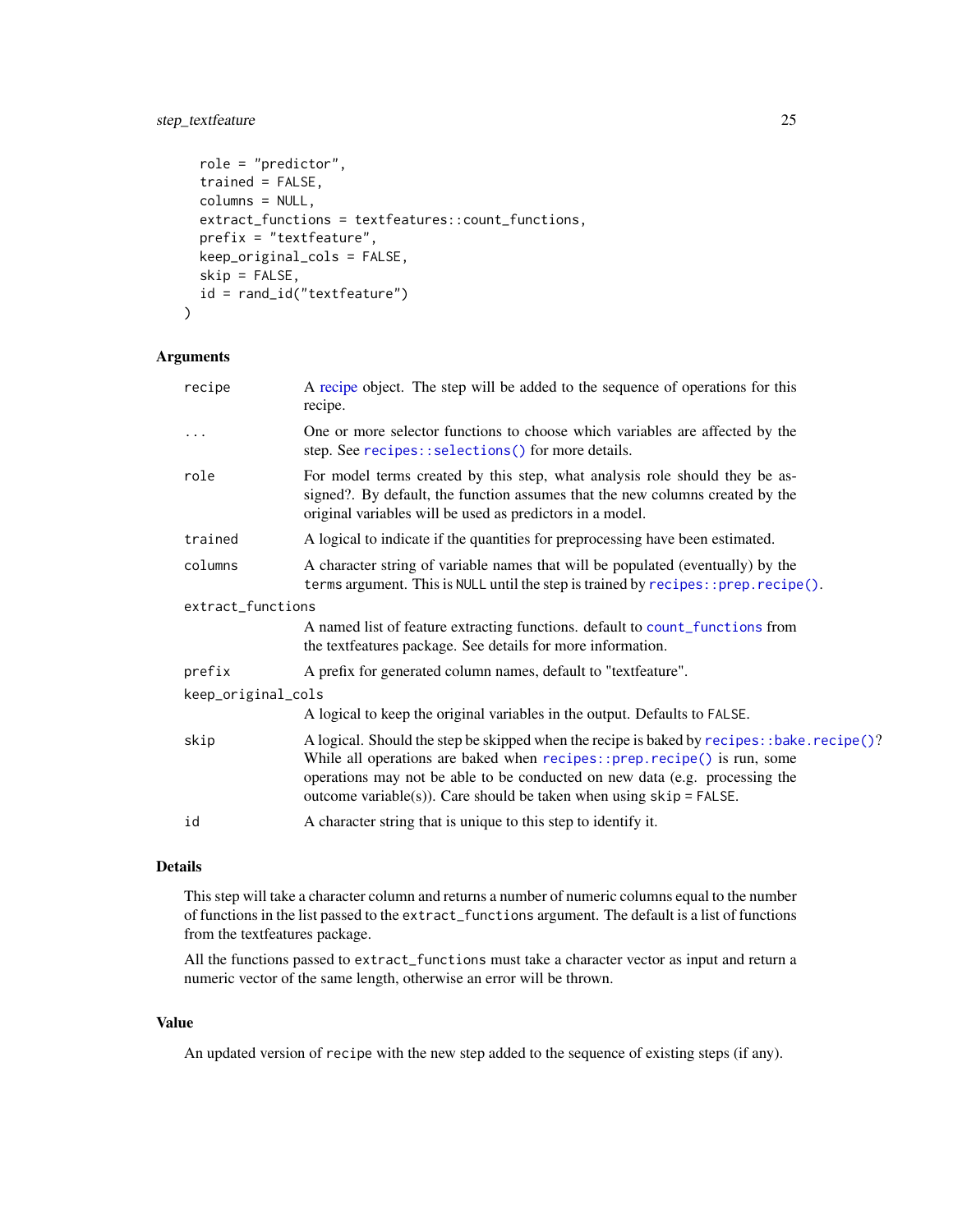# <span id="page-25-0"></span>Tidying

When you [tidy\(\)](#page-53-1) this step, a tibble with columns terms (the selectors or variables selected) and functions (name of feature functions).

# Case weights

The underlying operation does not allow for case weights.

# See Also

Other Steps for Numeric Variables From Characters: [step\\_dummy\\_hash\(](#page-6-1)), [step\\_sequence\\_onehot\(](#page-17-1))

```
if (requireNamespace("textfeatures", quietly = TRUE)) {
 library(recipes)
 library(modeldata)
 data(tate_text)
 tate_rec <- recipe(~., data = tate_text) %>%
   step_textfeature(medium)
 tate_obj <- tate_rec %>%
   prep()
 bake(tate_obj, new_data = NULL) %>%
   slice(1:2)
 bake(tate_obj, new_data = NULL) %>%
   pull(textfeature_medium_n_words)
 tidy(tate_rec, number = 1)
 tidy(tate_obj, number = 1)
 # Using custom extraction functions
 nchar_round_10 <- function(x) round(nchar(x) / 10) * 10
 recipe(~., data = tate_text) %>%
   step_textfeature(medium,
     extract_functions = list(nchar10 = nchar_round_10)
   ) %>%
   prep() %>%
   bake(new_data = NULL)
}
```
<span id="page-25-1"></span>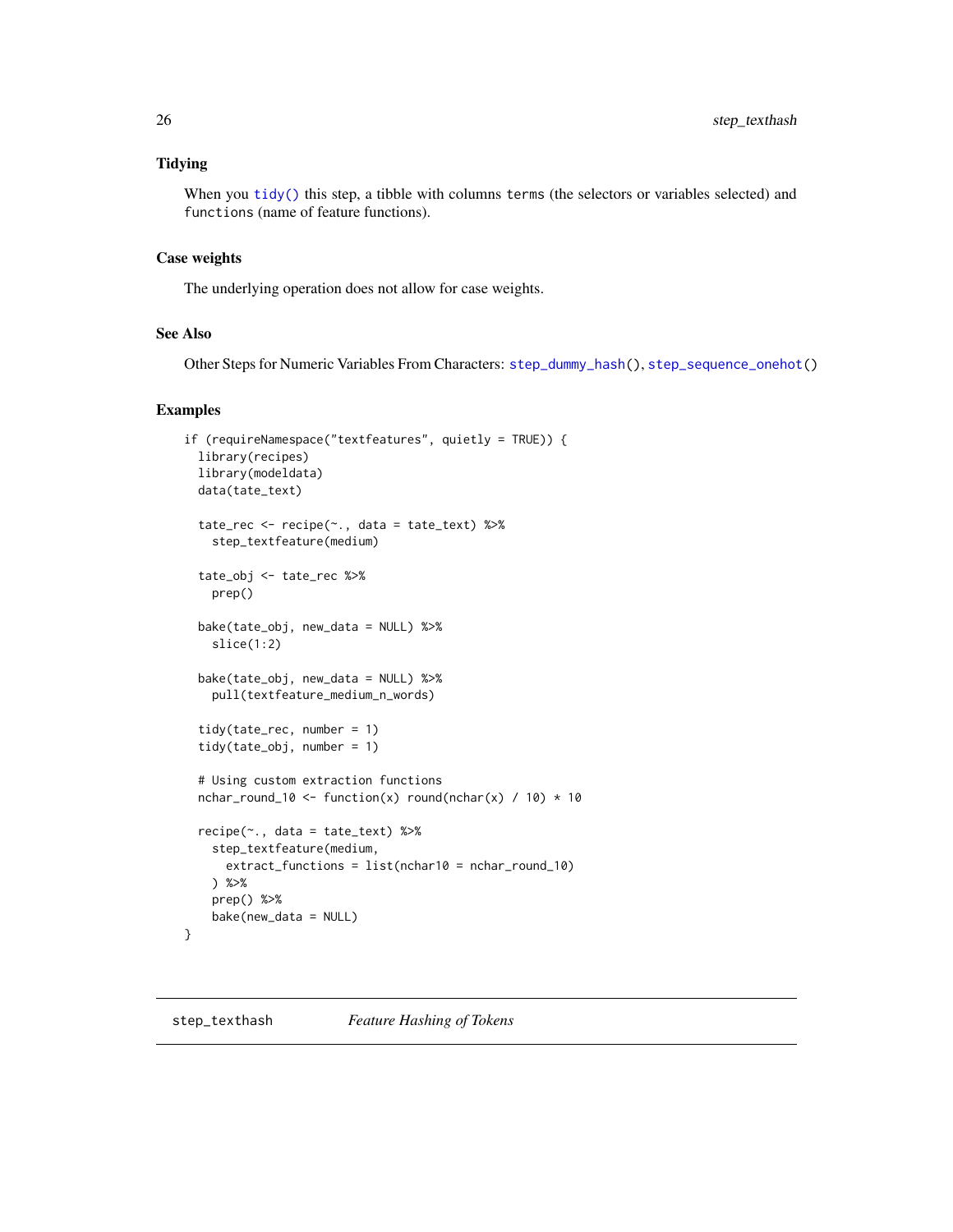# <span id="page-26-0"></span>step\_texthash 27

# Description

step\_texthash creates a *specification* of a recipe step that will convert a [token](#page-55-1) variable into multiple numeric variables using the hashing trick.

# Usage

```
step_texthash(
 recipe,
  ...,
 role = "predictor",
  trained = FALSE,
 columns = NULL,
  signed = TRUE,
 num_terms = 1024L,
 prefix = "texthash",
 keep_original_cols = FALSE,
  skip = FALSE,
  id = rand_id("texthash")
)
```

| recipe             | A recipe object. The step will be added to the sequence of operations for this<br>recipe.                                                                                                                                                                                                                                         |
|--------------------|-----------------------------------------------------------------------------------------------------------------------------------------------------------------------------------------------------------------------------------------------------------------------------------------------------------------------------------|
| .                  | One or more selector functions to choose which variables are affected by the<br>step. See recipes::selections() for more details.                                                                                                                                                                                                 |
| role               | For model terms created by this step, what analysis role should they be as-<br>signed?. By default, the function assumes that the new columns created by the<br>original variables will be used as predictors in a model.                                                                                                         |
| trained            | A logical to indicate if the quantities for preprocessing have been estimated.                                                                                                                                                                                                                                                    |
| columns            | A character string of variable names that will be populated (eventually) by the<br>terms argument. This is NULL until the step is trained by recipes:: prep.recipe().                                                                                                                                                             |
| signed             | A logical, indicating whether to use a signed hash-function to reduce collisions<br>when hashing. Defaults to TRUE.                                                                                                                                                                                                               |
| num_terms          | An integer, the number of variables to output. Defaults to 1024.                                                                                                                                                                                                                                                                  |
| prefix             | A character string that will be the prefix to the resulting new variables. See notes<br>below.                                                                                                                                                                                                                                    |
| keep_original_cols |                                                                                                                                                                                                                                                                                                                                   |
|                    | A logical to keep the original variables in the output. Defaults to FALSE.                                                                                                                                                                                                                                                        |
| skip               | A logical. Should the step be skipped when the recipe is baked by recipes: : bake. recipe()?<br>While all operations are baked when recipes:: prep. recipe() is run, some<br>operations may not be able to be conducted on new data (e.g. processing the<br>outcome variable(s)). Care should be taken when using $skip =$ FALSE. |
| id                 | A character string that is unique to this step to identify it.                                                                                                                                                                                                                                                                    |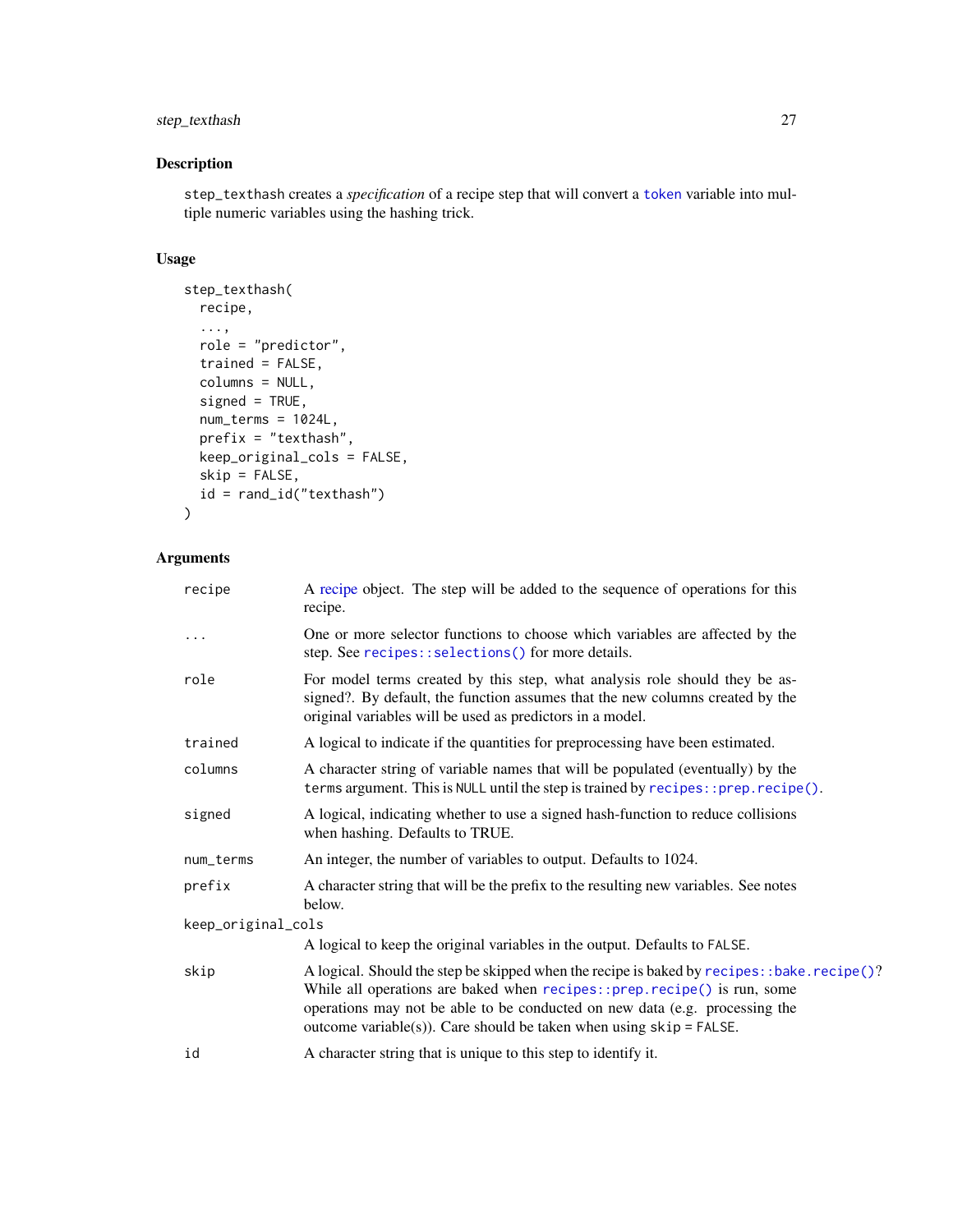<span id="page-27-0"></span>Feature hashing, or the hashing trick, is a transformation of a text variable into a new set of numerical variables. This is done by applying a hashing function over the tokens and using the hash values as feature indices. This allows for a low memory representation of the text. This implementation is done using the MurmurHash3 method.

The argument num\_terms controls the number of indices that the hashing function will map to. This is the tuning parameter for this transformation. Since the hashing function can map two different tokens to the same index, will a higher value of num\_terms result in a lower chance of collision.

The new components will have names that begin with prefix, then the name of the variable, followed by the tokens all separated by -. The variable names are padded with zeros. For example if prefix = "hash", and if num\_terms < 10, their names will be hash1 - hash9. If num\_terms = 101, their names will be hash001 - hash101.

#### Value

An updated version of recipe with the new step added to the sequence of existing steps (if any).

#### **Tidying**

When you [tidy\(\)](#page-53-1) this step, a tibble with columns terms (the selectors or variables selected) and value (number of terms).

@template case-weights-not-supported

#### References

Kilian Weinberger; Anirban Dasgupta; John Langford; Alex Smola; Josh Attenberg (2009).

#### See Also

[step\\_tokenize\(\)](#page-37-1) to turn characters into [tokens](#page-55-1) [step\\_text\\_normalization\(\)](#page-28-1) to perform text normalization.

Other Steps for Numeric Variables From Tokens: [step\\_lda\(](#page-9-1)), [step\\_tfidf\(](#page-32-1)), [step\\_tf\(](#page-29-1)), [step\\_word\\_embeddings\(](#page-51-1))

```
if (requireNamespace("text2vec", quietly = TRUE)) {
 library(recipes)
 library(modeldata)
 data(tate_text)
 tate_rec <- recipe(~., data = tate_text) %>%
   step_tokenize(medium) %>%
   step_tokenfilter(medium, max_tokens = 10) %>%
   step_texthash(medium)
 tate_obj <- tate_rec %>%
   prep()
 bake(tate_obj, tate_text)
```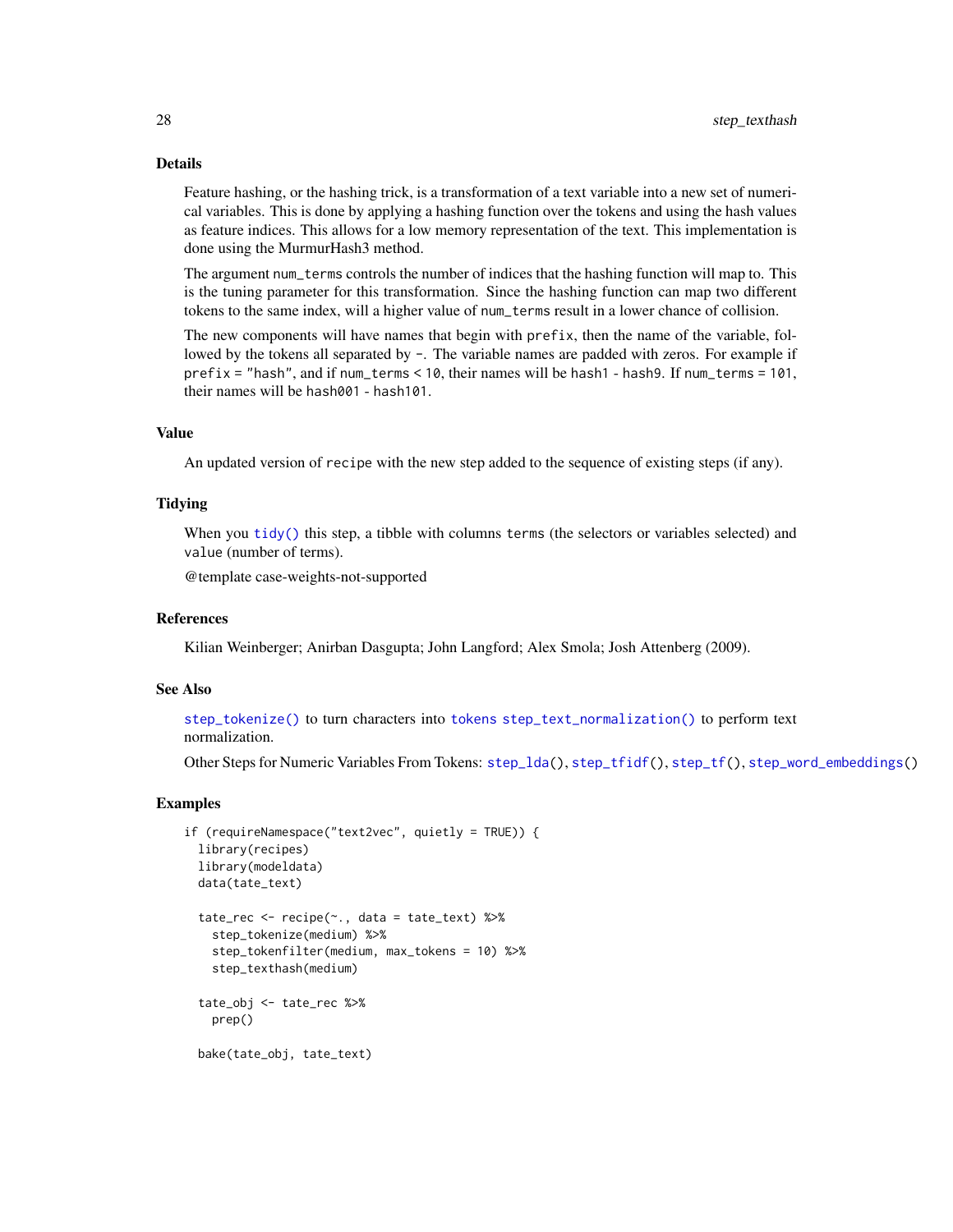```
tidy(tate_rec, number = 3)
 tidy(tate_obj, number = 3)
}
```
<span id="page-28-1"></span>step\_text\_normalization

*Normalization of Character Variables*

# Description

step\_text\_normalization creates a *specification* of a recipe step that will perform Unicode Normalization on chracter variables.

# Usage

```
step_text_normalization(
 recipe,
  ...,
 role = NA,
  trained = FALSE,
 columns = NULL,
 normalization_form = "nfc",
 skip = FALSE,
  id = rand_id("text_normalization")
)
```

| recipe             | A recipe object. The step will be added to the sequence of operations for this<br>recipe.                                                                                                                                                                                                                                       |  |
|--------------------|---------------------------------------------------------------------------------------------------------------------------------------------------------------------------------------------------------------------------------------------------------------------------------------------------------------------------------|--|
| .                  | One or more selector functions to choose which variables are affected by the<br>step. See recipes::selections() for more details.                                                                                                                                                                                               |  |
| role               | Not used by this step since no new variables are created.                                                                                                                                                                                                                                                                       |  |
| trained            | A logical to indicate if the quantities for preprocessing have been estimated.                                                                                                                                                                                                                                                  |  |
| columns            | A character string of variable names that will be populated (eventually) by the<br>terms argument. This is NULL until the step is trained by recipes:: prep.recipe().                                                                                                                                                           |  |
| normalization_form |                                                                                                                                                                                                                                                                                                                                 |  |
|                    | A single character string determining the Unicode Normalization. Must be one<br>of "nfc", "nfd", "nfkd", "nfkc", or "nfkc_casefold". Defaults to "nfc". See<br>$stringi::stri\_trans\_nfc()$ for more details.                                                                                                                  |  |
| skip               | A logical. Should the step be skipped when the recipe is baked by recipes: : bake. recipe()?<br>While all operations are baked when recipes::prep.recipe() is run, some<br>operations may not be able to be conducted on new data (e.g. processing the<br>outcome variable(s)). Care should be taken when using $skip =$ FALSE. |  |
| id                 | A character string that is unique to this step to identify it.                                                                                                                                                                                                                                                                  |  |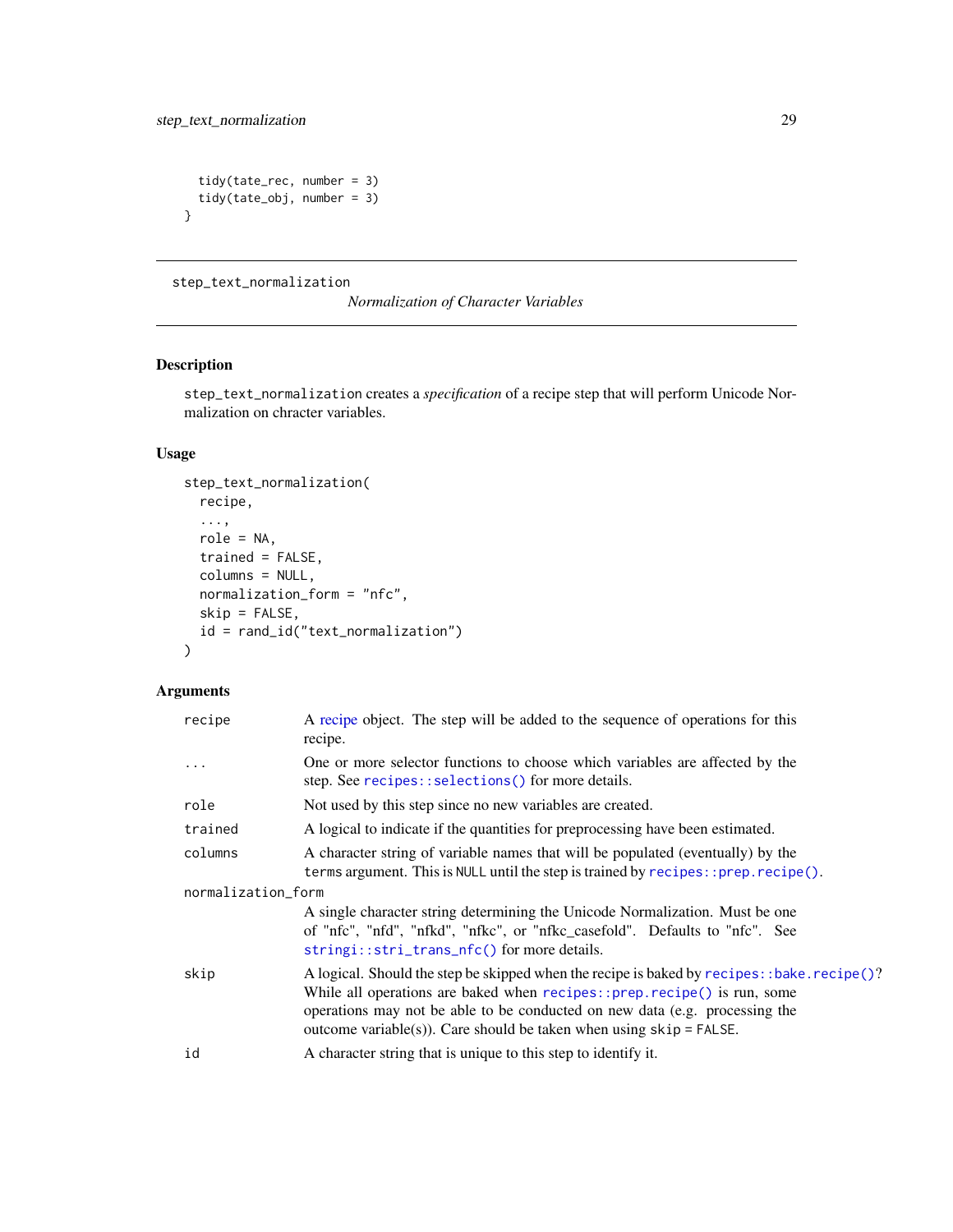# <span id="page-29-0"></span>Value

An updated version of recipe with the new step added to the sequence of existing steps (if any).

# Tidying

When you [tidy\(\)](#page-53-1) this step, a tibble with columns terms (the selectors or variables selected) and normalization\_form (type of normalization).

# Case weights

The underlying operation does not allow for case weights.

#### See Also

[step\\_texthash\(\)](#page-25-1) for feature hashing.

#### Examples

```
if (requireNamespace("stringi", quietly = TRUE)) {
 library(recipes)
 sample_data <- tibble(text = c("sch\U00f6n", "scho\U0308n"))
 rec <- recipe(~., data = sample_data) %>%
   step_text_normalization(text)
 prepped <- rec %>%
   prep()
 bake(prepped, new_data = NULL, text) %>%
    slice(1:2)
 bake(prepped, new_data = NULL) %>%
    slice(2) %>%
   pull(text)
 tidy(rec, number = 1)
 tidy(prepped, number = 1)
}
```
<span id="page-29-1"></span>step\_tf *Term frequency of Tokens*

#### Description

step\_tf creates a *specification* of a recipe step that will convert a [token](#page-55-1) variable into multiple variables containing the token counts.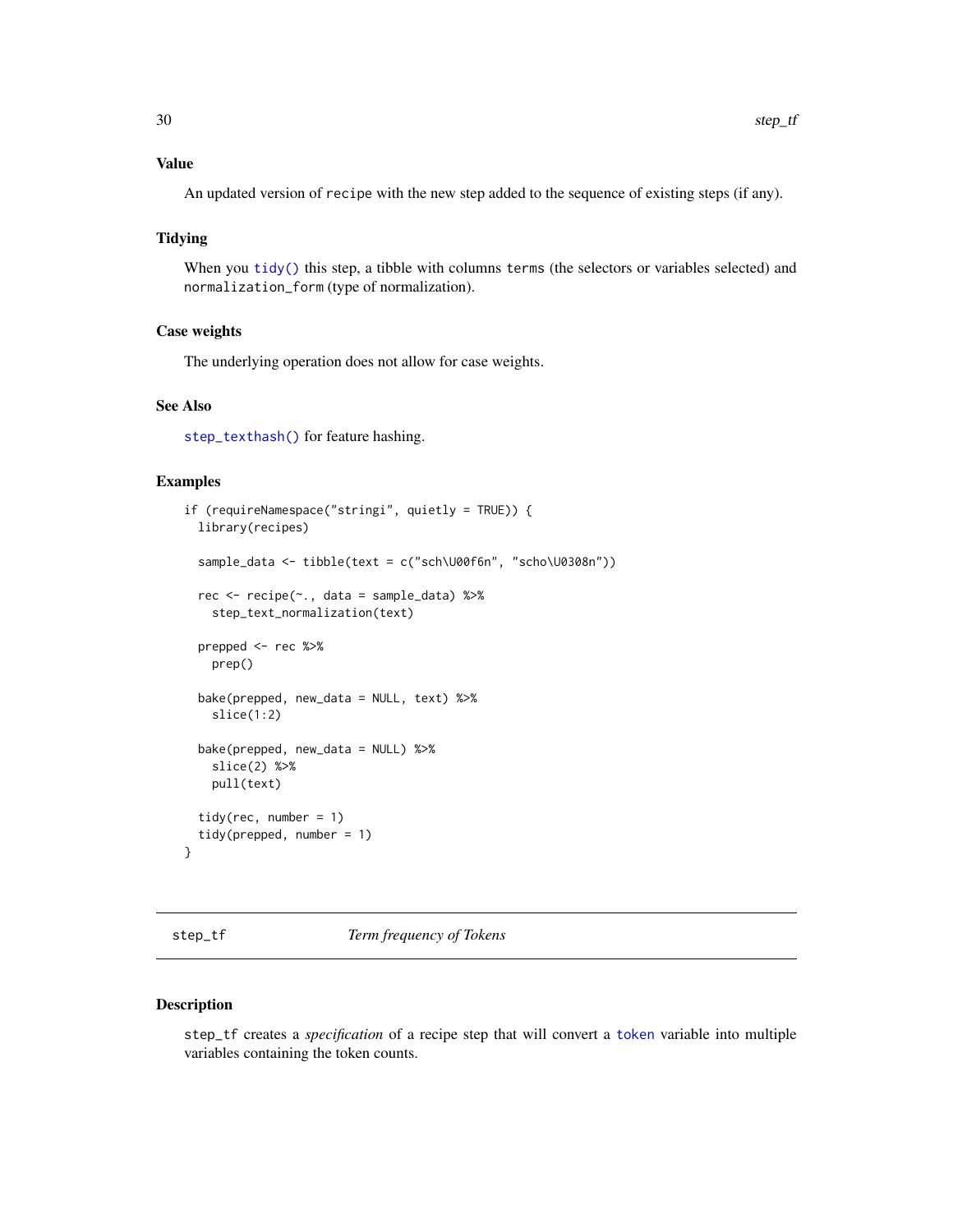<span id="page-30-0"></span> $step\_tf$  31

# Usage

```
step_tf(
  recipe,
  ...,
  role = "predictor",
  trained = FALSE,
  columns = NULL,
  weight_scheme = "raw count",
  weight = 0.5,
  vocabulary = NULL,
  res = NULL,
  prefix = "tf",keep_original_cols = FALSE,
  skip = FALSE,
 id = rand_id("tf")\mathcal{L}
```

| recipe             | A recipe object. The step will be added to the sequence of operations for this<br>recipe.                                                                                                                                                                                                                                      |
|--------------------|--------------------------------------------------------------------------------------------------------------------------------------------------------------------------------------------------------------------------------------------------------------------------------------------------------------------------------|
| $\cdots$           | One or more selector functions to choose which variables are affected by the<br>step. See recipes::selections() for more details.                                                                                                                                                                                              |
| role               | For model terms created by this step, what analysis role should they be as-<br>signed?. By default, the function assumes that the new columns created by the<br>original variables will be used as predictors in a model.                                                                                                      |
| trained            | A logical to indicate if the quantities for preprocessing have been estimated.                                                                                                                                                                                                                                                 |
| columns            | A character string of variable names that will be populated (eventually) by the<br>terms argument. This is NULL until the step is trained by recipes: : prep. $recipe()$ .                                                                                                                                                     |
| weight_scheme      | A character determining the weighting scheme for the term frequency calcula-<br>tions. Must be one of "binary", "raw count", "term frequency", "log normaliza-<br>tion" or "double normalization". Defaults to "raw count".                                                                                                    |
| weight             | A numeric weight used if weight_scheme is set to "double normalization". De-<br>faults to 0.5.                                                                                                                                                                                                                                 |
| vocabulary         | A character vector of strings to be considered.                                                                                                                                                                                                                                                                                |
| res                | The words that will be used to calculate the term frequency will be stored here<br>once this preprocessing step has be trained by prep. recipe().                                                                                                                                                                              |
| prefix             | A character string that will be the prefix to the resulting new variables. See notes<br>below.                                                                                                                                                                                                                                 |
| keep_original_cols |                                                                                                                                                                                                                                                                                                                                |
|                    | A logical to keep the original variables in the output. Defaults to FALSE.                                                                                                                                                                                                                                                     |
| skip               | A logical. Should the step be skipped when the recipe is baked by recipes: :bake.recipe()?<br>While all operations are baked when recipes:: prep.recipe() is run, some<br>operations may not be able to be conducted on new data (e.g. processing the<br>outcome variable(s)). Care should be taken when using $skip =$ FALSE. |
| id                 | A character string that is unique to this step to identify it.                                                                                                                                                                                                                                                                 |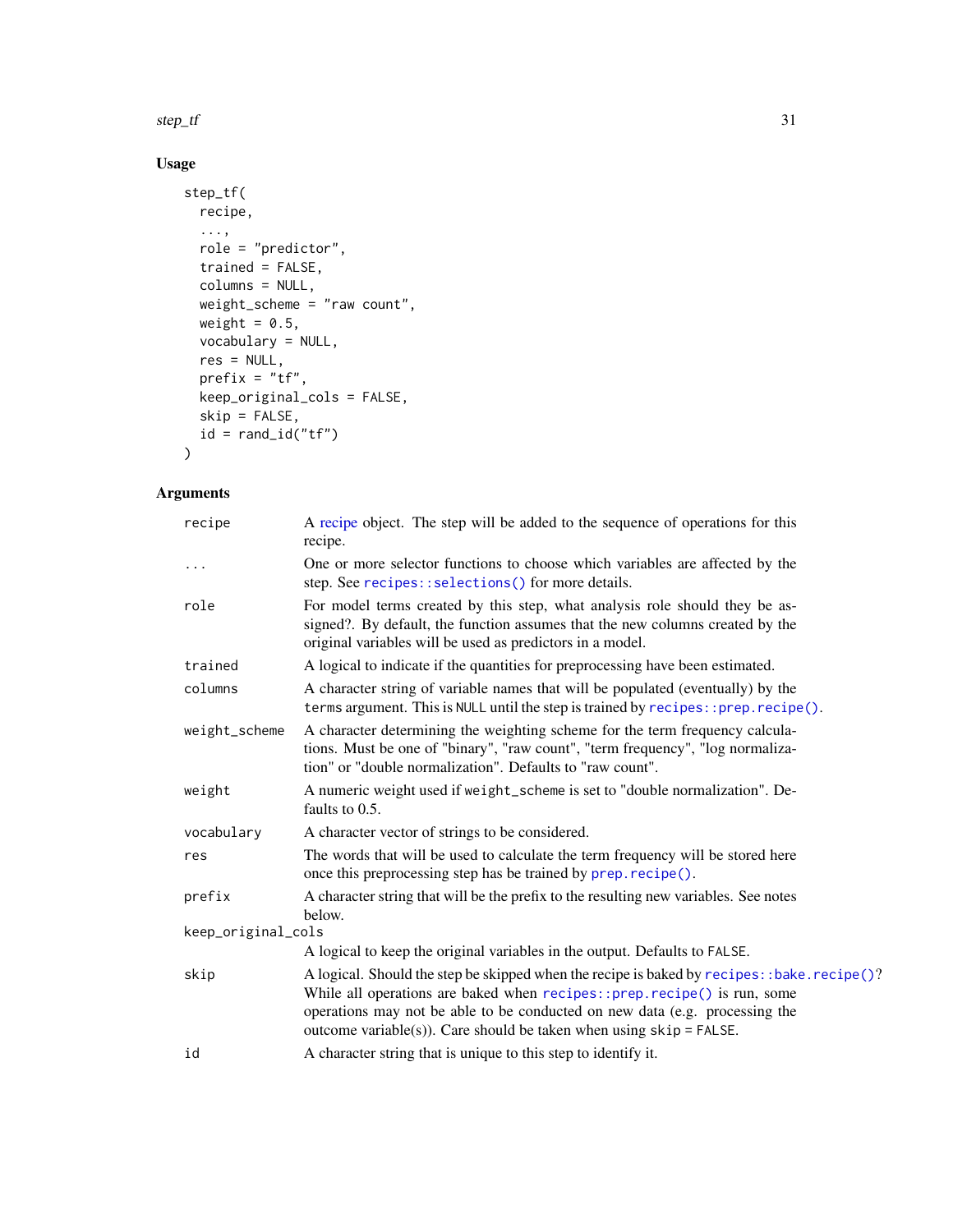<span id="page-31-0"></span>It is strongly advised to use step tokenfilter before using step tf to limit the number of variables created, otherwise you might run into memory issues. A good strategy is to start with a low token count and go up according to how much RAM you want to use.

Term frequency is a weight of how many times each token appear in each observation. There are different ways to calculate the weight and this step can do it in a couple of ways. Setting the argument weight\_scheme to "binary" will result in a set of binary variables denoting if a token is present in the observation. "raw count" will count the times a token is present in the observation. "term frequency" will divide the count with the total number of words in the document to limit the effect of the document length as longer documents tends to have the word present more times but not necessarily at a higher percentage. "log normalization" takes the log of 1 plus the count, adding 1 is done to avoid taking log of 0. Finally "double normalization" is the raw frequency divided by the raw frequency of the most occurring term in the document. This is then multiplied by weight and weight is added to the result. This is again done to prevent a bias towards longer documents.

The new components will have names that begin with prefix, then the name of the variable, followed by the tokens all separated by -. The variable names are padded with zeros. For example if prefix = "hash", and if num\_terms < 10, their names will be hash1 - hash9. If num\_terms = 101, their names will be hash001 - hash101.

### Value

An updated version of recipe with the new step added to the sequence of existing steps (if any).

#### **Tidying**

When you [tidy\(\)](#page-53-1) this step, a tibble with columns terms (the selectors or variables selected) and value (the weighting scheme).

#### Case weights

The underlying operation does not allow for case weights.

#### See Also

[step\\_tokenize\(\)](#page-37-1) to turn characters into [tokens](#page-55-1)

Other Steps for Numeric Variables From Tokens: [step\\_lda\(](#page-9-1)), [step\\_texthash\(](#page-25-1)), [step\\_tfidf\(](#page-32-1)), [step\\_word\\_embeddings\(](#page-51-1))

```
library(recipes)
library(modeldata)
data(tate_text)
tate_rec <- recipe(~., data = tate_text) %>%
 step_tokenize(medium) %>%
 step_tf(medium)
```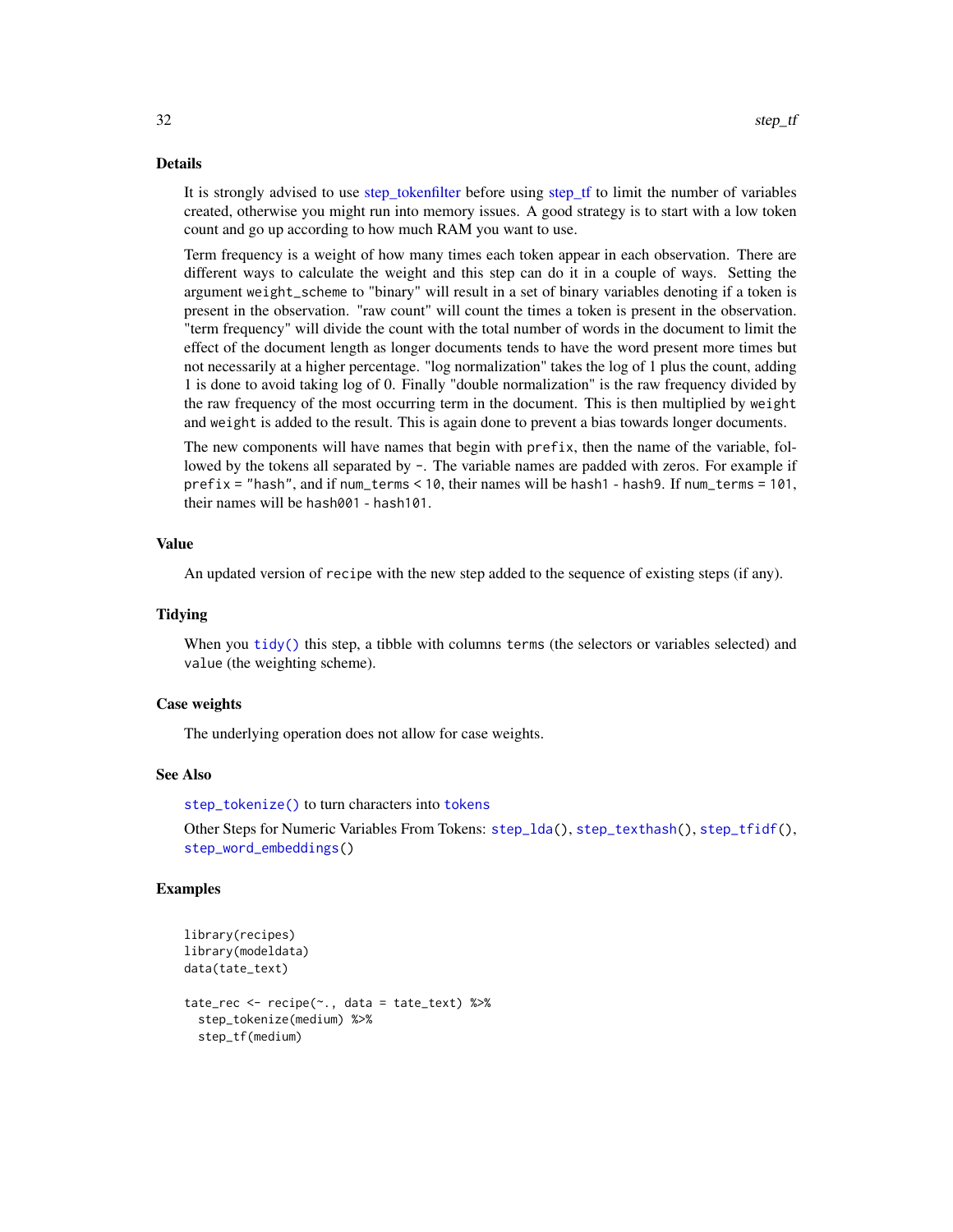<span id="page-32-0"></span>step\_tfidf 33

```
tate_obj <- tate_rec %>%
  prep()
bake(tate_obj, tate_text)
tidy(tate_rec, number = 2)
tidy(tate_obj, number = 2)
```
<span id="page-32-1"></span>step\_tfidf *Term Frequency-Inverse Document Frequency of Tokens*

# Description

step\_tfidf creates a *specification* of a recipe step that will convert a [token](#page-55-1) variable into multiple variables containing the term frequency-inverse document frequency of tokens.

#### Usage

```
step_tfidf(
  recipe,
  ...,
  role = "predictor",
  trained = FALSE,
  columns = NULL,
  vocabulary = NULL,
  res = NULL,smooth_idf = TRUE,
  norm = "11",
  sublinear_tf = FALSE,
 prefix = "tfidf",
  keep_original_cols = FALSE,
  skip = FALSE,
  id = rand_id("tfidf")\mathcal{L}
```

| recipe   | A recipe object. The step will be added to the sequence of operations for this<br>recipe.                                                                                                                                 |
|----------|---------------------------------------------------------------------------------------------------------------------------------------------------------------------------------------------------------------------------|
| $\ddots$ | One or more selector functions to choose which variables are affected by the<br>step. See recipes::selections() for more details.                                                                                         |
| role     | For model terms created by this step, what analysis role should they be as-<br>signed?. By default, the function assumes that the new columns created by the<br>original variables will be used as predictors in a model. |
| trained  | A logical to indicate if the quantities for preprocessing have been estimated.                                                                                                                                            |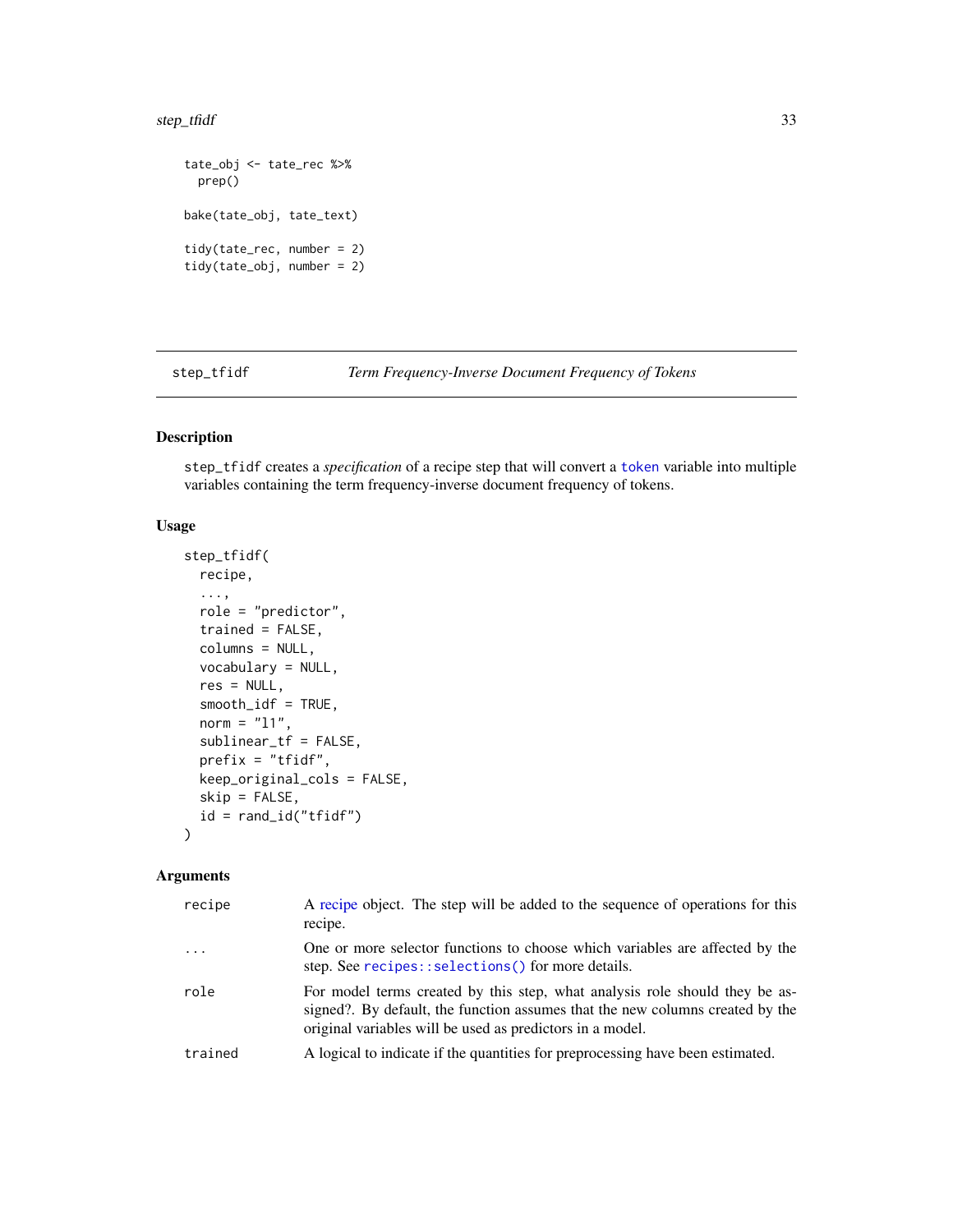<span id="page-33-0"></span>

| columns            | A character string of variable names that will be populated (eventually) by the<br>terms argument. This is NULL until the step is trained by recipes:: prep.recipe().                                                                                                                                                            |
|--------------------|----------------------------------------------------------------------------------------------------------------------------------------------------------------------------------------------------------------------------------------------------------------------------------------------------------------------------------|
| vocabulary         | A character vector of strings to be considered.                                                                                                                                                                                                                                                                                  |
| res                | The words that will be used to calculate the term frequency will be stored here<br>once this preprocessing step has be trained by prep. recipe().                                                                                                                                                                                |
| smooth_idf         | TRUE smooth IDF weights by adding one to document frequencies, as if an<br>extra document was seen containing every term in the collection exactly once.<br>This prevents division by zero.                                                                                                                                      |
| norm               | A character, defines the type of normalization to apply to term vectors. "11" by<br>default, i.e., scale by the number of words in the document. Must be one of<br>c("11", "12", "none").                                                                                                                                        |
| sublinear_tf       | A logical, apply sublinear term-frequency scaling, i.e., replace the term fre-<br>quency with $1 + \log(TF)$ . Defaults to FALSE.                                                                                                                                                                                                |
| prefix             | A character string that will be the prefix to the resulting new variables. See notes<br>below.                                                                                                                                                                                                                                   |
| keep_original_cols |                                                                                                                                                                                                                                                                                                                                  |
|                    | A logical to keep the original variables in the output. Defaults to FALSE.                                                                                                                                                                                                                                                       |
| skip               | A logical. Should the step be skipped when the recipe is baked by recipes: : bake. recipe()?<br>While all operations are baked when recipes:: prep.recipe() is run, some<br>operations may not be able to be conducted on new data (e.g. processing the<br>outcome variable(s)). Care should be taken when using $skip =$ FALSE. |
| id                 | A character string that is unique to this step to identify it.                                                                                                                                                                                                                                                                   |
|                    |                                                                                                                                                                                                                                                                                                                                  |

It is strongly advised to use [step\\_tokenfilter](#page-34-1) before using [step\\_tfidf](#page-32-1) to limit the number of variables created; otherwise you may run into memory issues. A good strategy is to start with a low token count and increase depending on how much RAM you want to use.

Term frequency-inverse document frequency is the product of two statistics: the term frequency (TF) and the inverse document frequency (IDF).

Term frequency measures how many times each token appears in each observation.

Inverse document frequency is a measure of how informative a word is, e.g., how common or rare the word is across all the observations. If a word appears in all the observations it might not give that much insight, but if it only appears in some it might help differentiate between observations.

The IDF is defined as follows:  $\text{idf} = \log(1 + (\text{# documents in the corpus}) / (\text{# documents where the})$ term appears))

The new components will have names that begin with prefix, then the name of the variable, followed by the tokens all separated by -. The variable names are padded with zeros. For example if prefix = "hash", and if num\_terms < 10, their names will be hash1 - hash9. If num\_terms = 101, their names will be hash001 - hash101.

#### Value

An updated version of recipe with the new step added to the sequence of existing steps (if any).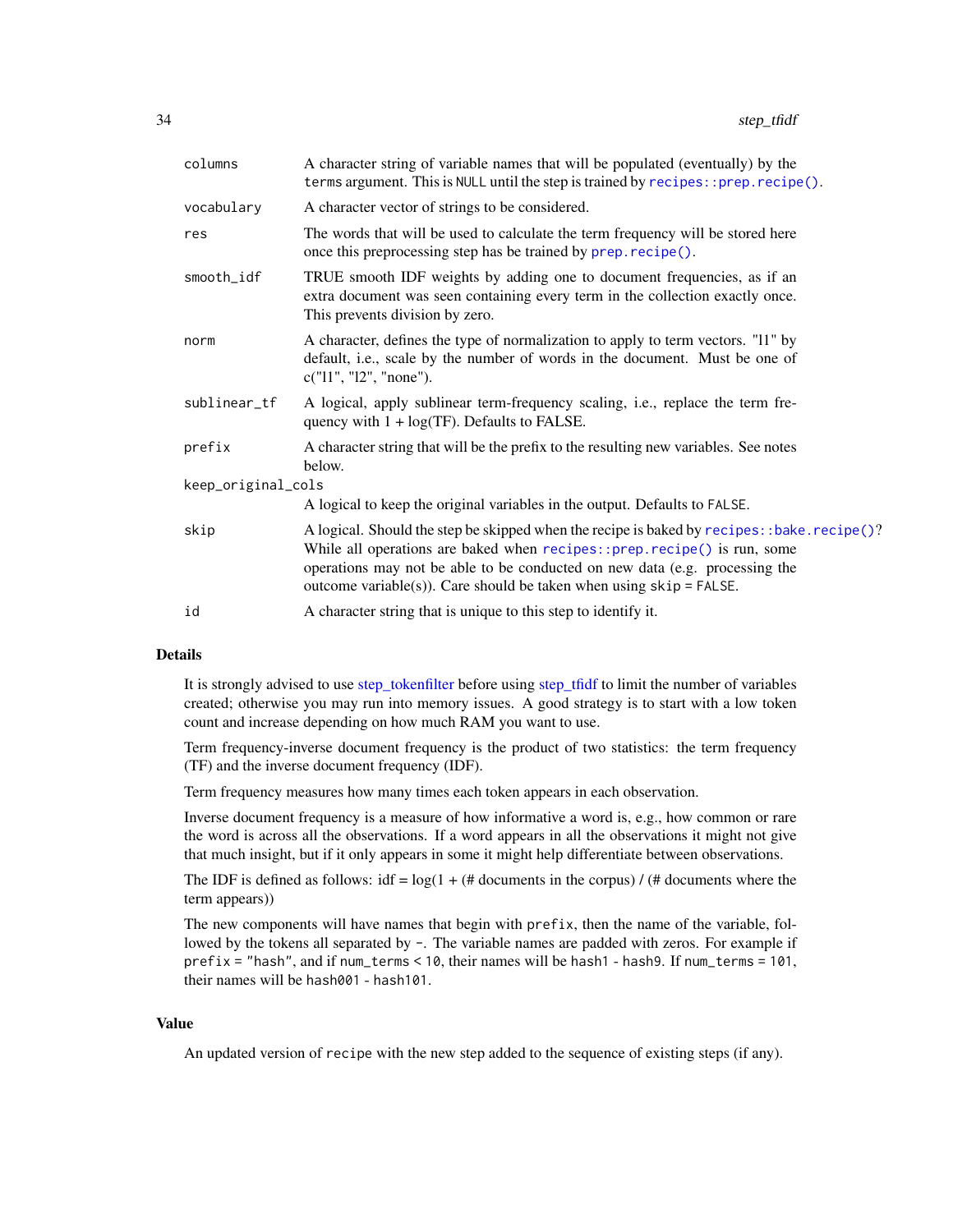# <span id="page-34-0"></span>step\_tokenfilter 35

# **Tidying**

When you [tidy\(\)](#page-53-1) this step, a tibble with columns terms (the selectors or variables selected), token (name of the tokens), weight (the calculated IDF weight) is returned.

# Case weights

The underlying operation does not allow for case weights.

# See Also

[step\\_tokenize\(\)](#page-37-1) to turn characters into [tokens](#page-55-1)

```
Other Steps for Numeric Variables From Tokens: step_lda(), step_texthash(), step_tf(),
step_word_embeddings()
```
# Examples

```
library(recipes)
library(modeldata)
data(tate_text)
tate_rec <- recipe(~., data = tate_text) %>%
  step_tokenize(medium) %>%
  step_tfidf(medium)
tate_obj <- tate_rec %>%
  prep()
bake(tate_obj, tate_text)
tidy(tate_rec, number = 2)
tidy(tate_obj, number = 2)
```
<span id="page-34-1"></span>step\_tokenfilter *Filter Tokens Based on Term Frequency*

#### Description

step\_tokenfilter creates a *specification* of a recipe step that will convert a [token](#page-55-1) variable to be filtered based on frequency.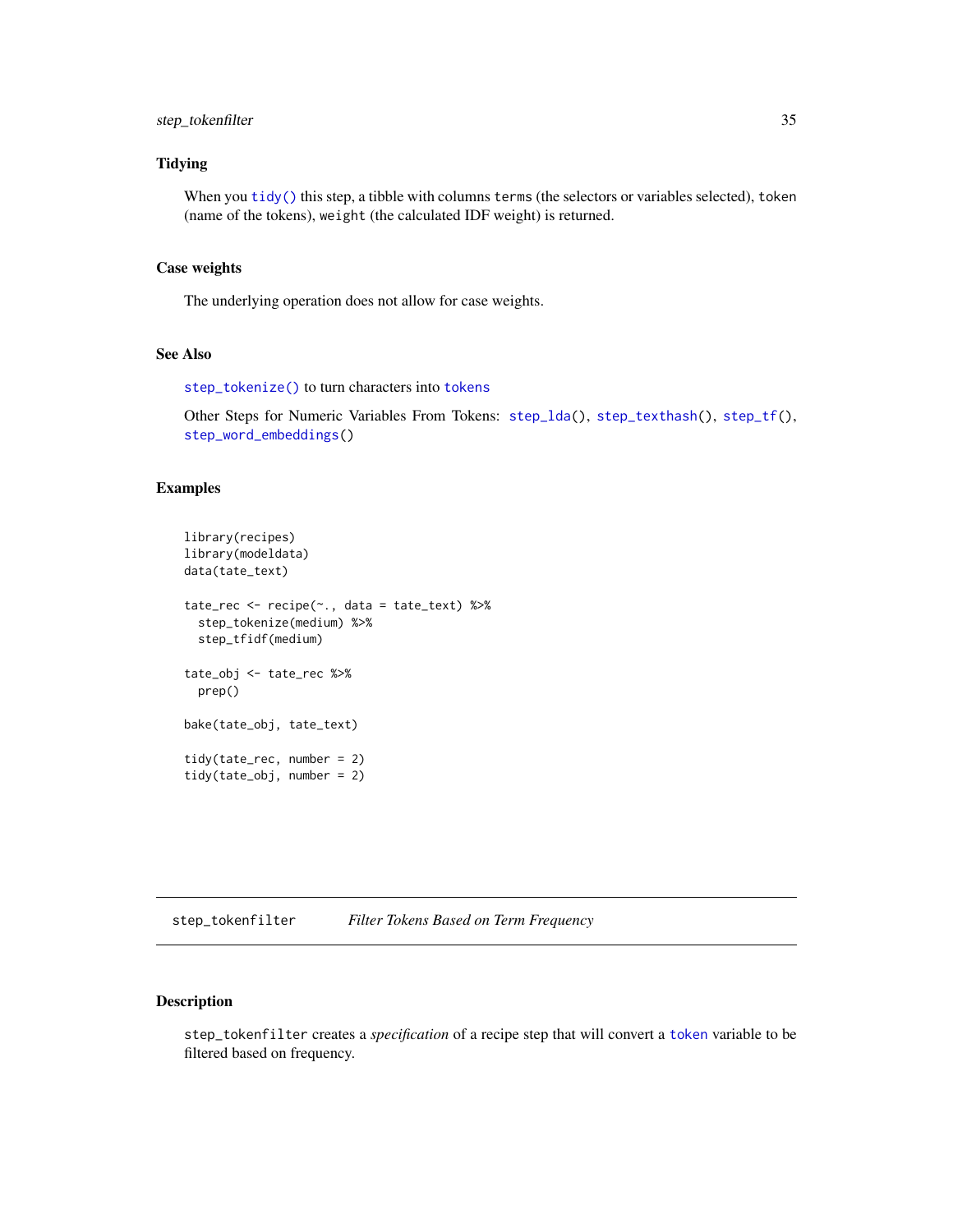# Usage

```
step_tokenfilter(
 recipe,
  ...,
 role = NA,
 trained = FALSE,
 columns = NULL,
 max_times = Inf,
 min\_times = 0,
 percentage = FALSE,
 max_tokens = 100,
 filter_fun = NULL,
 res = NULL,
 skip = FALSE,
 id = rand_id("tokenfilter")
)
```

| recipe      | A recipe object. The step will be added to the sequence of operations for this<br>recipe.                                                                                                                                                                                                                                       |
|-------------|---------------------------------------------------------------------------------------------------------------------------------------------------------------------------------------------------------------------------------------------------------------------------------------------------------------------------------|
| $\cdots$    | One or more selector functions to choose which variables are affected by the<br>step. See recipes::selections() for more details.                                                                                                                                                                                               |
| role        | Not used by this step since no new variables are created.                                                                                                                                                                                                                                                                       |
| trained     | A logical to indicate if the quantities for preprocessing have been estimated.                                                                                                                                                                                                                                                  |
| columns     | A character string of variable names that will be populated (eventually) by the<br>terms argument. This is NULL until the step is trained by recipes:: prep.recipe().                                                                                                                                                           |
| $max_times$ | An integer. Maximal number of times a word can appear before getting re-<br>moved.                                                                                                                                                                                                                                              |
| min_times   | An integer. Minimum number of times a word can appear before getting re-<br>moved.                                                                                                                                                                                                                                              |
| percentage  | A logical. Should max_times and min_times be interpreted as a percentage<br>instead of count.                                                                                                                                                                                                                                   |
| max_tokens  | An integer. Will only keep the top max_tokens tokens after filtering done by<br>max_times and min_times. Defaults to 100.                                                                                                                                                                                                       |
| filter_fun  | A function. This function should take a vector of characters, and return a logical<br>vector of the same length. This function will be applied to each observation<br>of the data set. Defaults to NULL. All other arguments will be ignored if this<br>argument is used.                                                       |
| res         | The words that will be keep will be stored here once this preprocessing step has<br>be trained by prep. recipe().                                                                                                                                                                                                               |
| skip        | A logical. Should the step be skipped when the recipe is baked by recipes: : bake. recipe()?<br>While all operations are baked when recipes::prep.recipe() is run, some<br>operations may not be able to be conducted on new data (e.g. processing the<br>outcome variable(s)). Care should be taken when using $skip =$ FALSE. |
| id          | A character string that is unique to this step to identify it.                                                                                                                                                                                                                                                                  |

<span id="page-35-0"></span>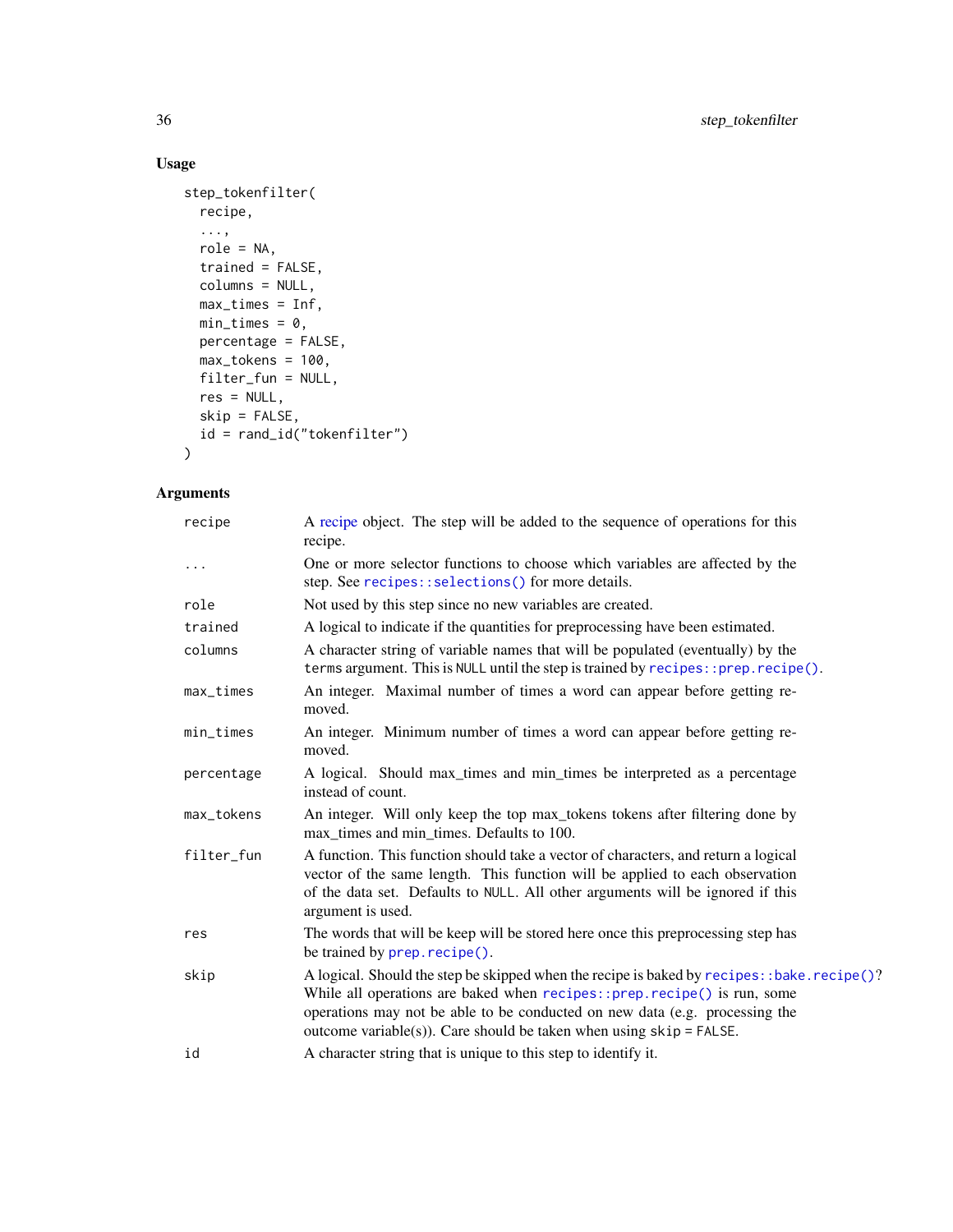<span id="page-36-0"></span>This step allow you to limit the tokens you are looking at by filtering on their occurrence in the corpus. You are able to exclude tokens if they appear too many times or too few times in the data. It can be specified as counts using max\_times and min\_times or as percentages by setting percentage as TRUE. In addition one can filter to only use the top max\_tokens used tokens. If max\_tokens is set to Inf then all the tokens will be used. This will generally lead to very large data sets when then tokens are words or trigrams. A good strategy is to start with a low token count and go up according to how much RAM you want to use.

It is strongly advised to filter before using [step\\_tf](#page-29-1) or [step\\_tfidf](#page-32-1) to limit the number of variables created.

#### Value

An updated version of recipe with the new step added to the sequence of existing steps (if any).

# **Tidying**

When you [tidy\(\)](#page-53-1) this step, a tibble with columns terms (the selectors or variables selected) and value (number of unique tokens).

#### Case weights

The underlying operation does not allow for case weights.

#### See Also

[step\\_tokenize\(\)](#page-37-1) to turn characters into [tokens](#page-55-1)

Other Steps for Token Modification: [step\\_lemma\(](#page-11-1)), [step\\_ngram\(](#page-13-1)), [step\\_pos\\_filter\(](#page-15-1)), [step\\_stem\(](#page-19-1)), [step\\_stopwords\(](#page-21-1)), [step\\_tokenmerge\(](#page-47-1))

```
library(recipes)
library(modeldata)
data(tate_text)
tate_rec <- recipe(~., data = tate_text) %>%
 step_tokenize(medium) %>%
 step_tokenfilter(medium)
tate_obj <- tate_rec %>%
 prep()
bake(tate_obj, new_data = NULL, medium) %>%
 slice(1:2)
bake(tate_obj, new_data = NULL) %>%
 slice(2) %>%
 pull(medium)
```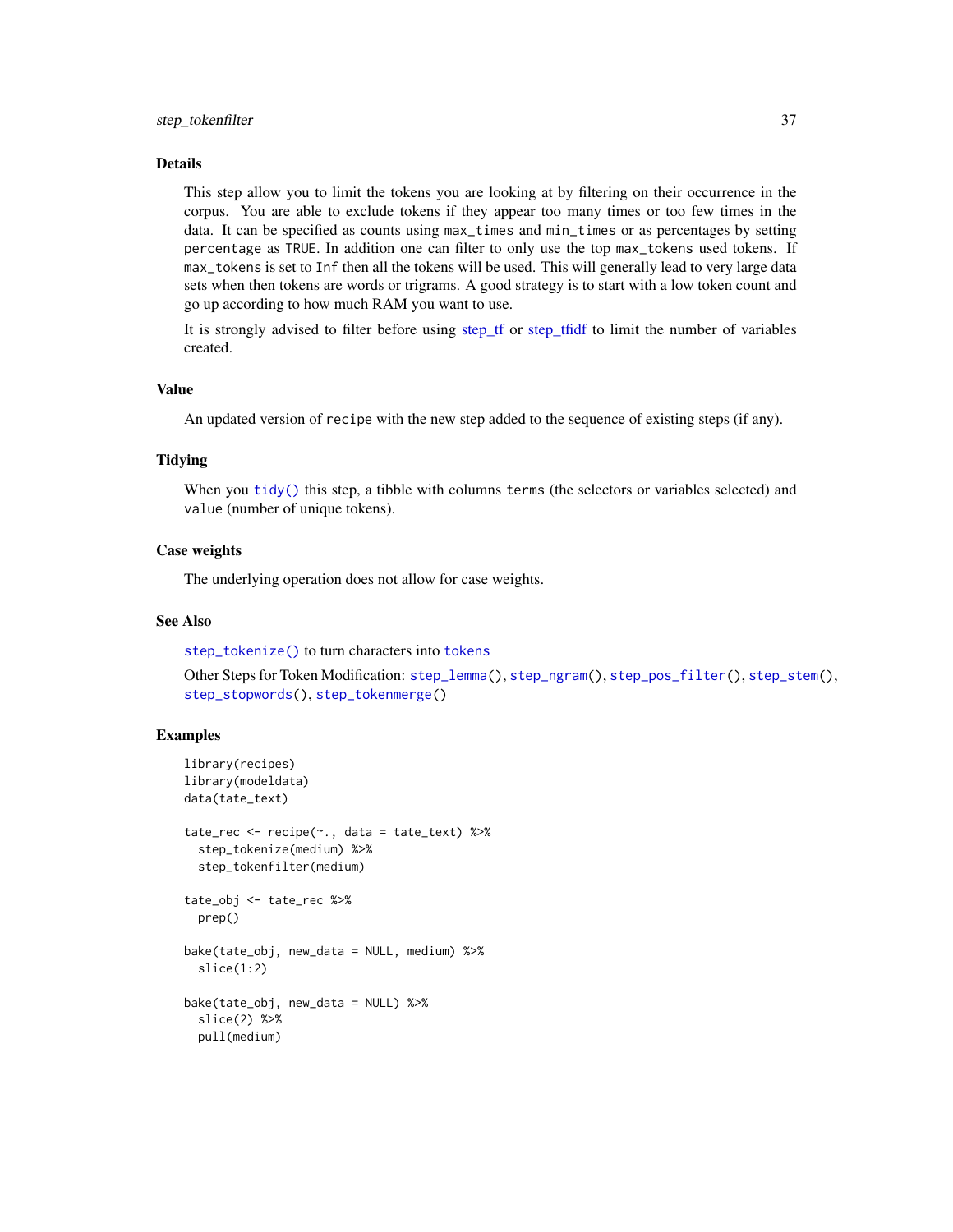```
tidy(tate_rec, number = 2)
tidy(tate_obj, number = 2)
```
# <span id="page-37-1"></span>step\_tokenize *Tokenization of Character Variables*

# Description

[step\\_tokenize\(\)](#page-37-1) creates a *specification* of a recipe step that will convert a character predictor into a [token](#page-55-1) variable.

#### Usage

```
step_tokenize(
  recipe,
  ...,
 role = NA,
  trained = FALSE,
  columns = NULL,
  training_options = list(),
  options = list(),token = "words",
  engine = "tokenizers",
  custom_token = NULL,
  skip = FALSE,
  id = rand_id("tokenize")
\mathcal{L}
```

| recipe           | A recipe object. The step will be added to the sequence of operations for this<br>recipe.                                                                                   |  |
|------------------|-----------------------------------------------------------------------------------------------------------------------------------------------------------------------------|--|
| .                | One or more selector functions to choose which variables are affected by the<br>step. See recipes::selections() for more details.                                           |  |
| role             | Not used by this step since no new variables are created.                                                                                                                   |  |
| trained          | A logical to indicate if the quantities for preprocessing have been estimated.                                                                                              |  |
| columns          | A character string of variable names that will be populated (eventually) by the<br>terms argument. This is NULL until the step is trained by $recipes$ : prep. $recipe()$ . |  |
| training_options |                                                                                                                                                                             |  |
|                  | A list of options passed to the tokenizer when it is being trained. Only applicable<br>for engine $==$ "tokenizers.bpe".                                                    |  |
| options          | A list of options passed to the tokenizer.                                                                                                                                  |  |
| token            | Unit for tokenizing. See details for options. Defaults to "words".                                                                                                          |  |
| engine           | Package that will be used for tokenization. See details for options. Defaults to<br>"tokenizers".                                                                           |  |

<span id="page-37-0"></span>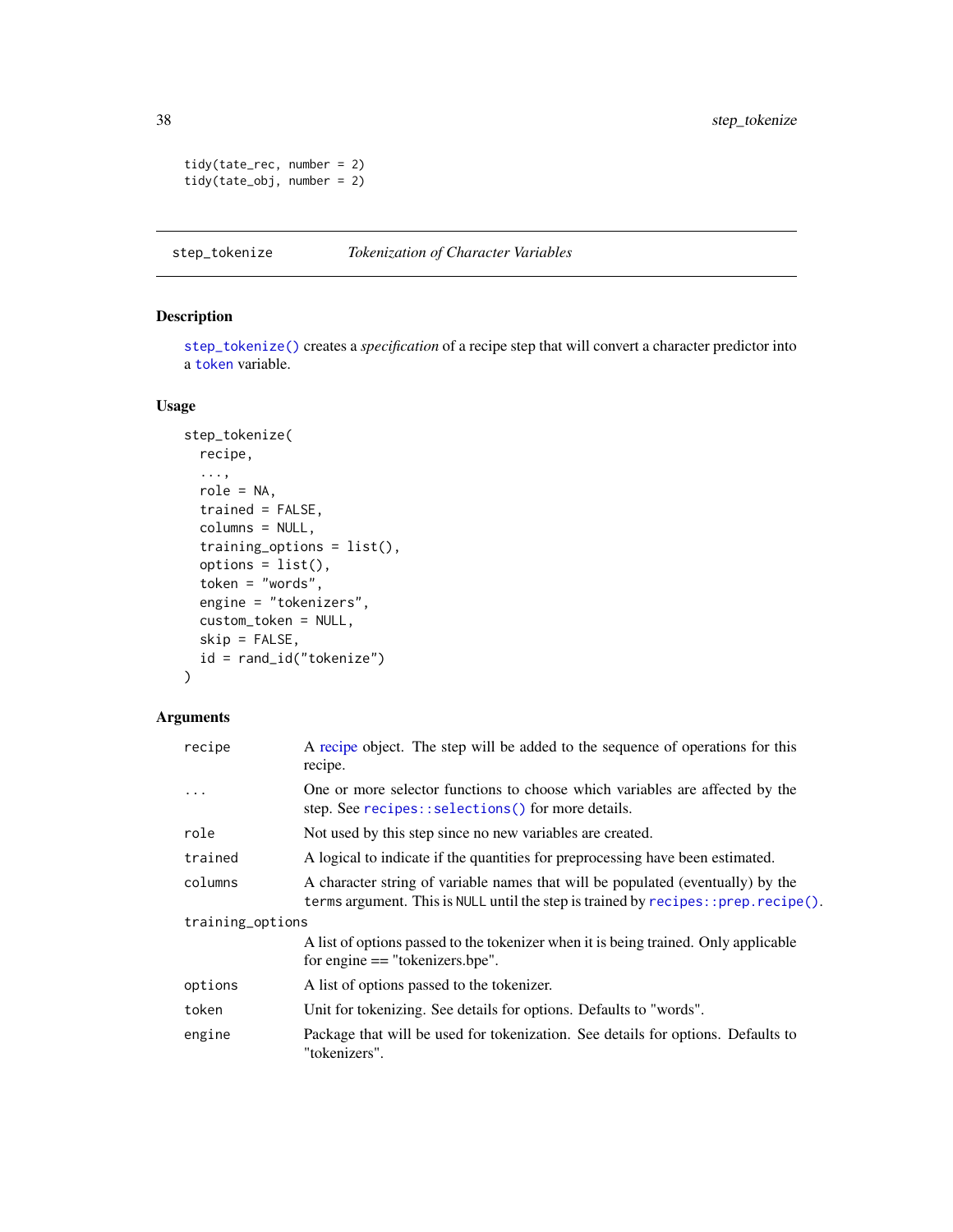<span id="page-38-0"></span>

| custom_token | User supplied tokenizer. Use of this argument will overwrite the token and en-<br>gine arguments. Must take a character vector as input and output a list of char-<br>acter vectors.                                                                                                                                                  |
|--------------|---------------------------------------------------------------------------------------------------------------------------------------------------------------------------------------------------------------------------------------------------------------------------------------------------------------------------------------|
| skip         | A logical. Should the step be skipped when the recipe is baked by $recipes$ : bake. $recipe()$ ?<br>While all operations are baked when $recipes::prep.recipe()$ is run, some<br>operations may not be able to be conducted on new data (e.g. processing the<br>outcome variable(s)). Care should be taken when using $skip =$ FALSE. |
| id           | A character string that is unique to this step to identify it.                                                                                                                                                                                                                                                                        |

Tokenization is the act of splitting a character string into smaller parts to be further analyzed. This step uses the tokenizers package which includes heuristics on how to to split the text into paragraphs tokens, word tokens, among others. textrecipes keeps the tokens as a [token](#page-55-1) variable and other steps will do their tasks on those [token](#page-55-1) variable before transforming them back to numeric variables.

Working will textrecipes will almost always start by calling step\_tokenize followed by modifying and filtering steps. This is not always the case as you sometimes want to do apply pretokenization steps, this can be done with [recipes::step\\_mutate\(\)](#page-0-0).

### Value

An updated version of recipe with the new step added to the sequence of existing steps (if any).

#### Engines

The choice of engine determines the possible choices of token.

The following is some small example data used in the following examples

```
text_tibble <- tibble(
  text = c("This is words", "They are nice!")
)
```
#### tokenizers:

The tokenizers package is the default engine and it comes with the following unit of token. All of these options correspond to a function in the tokenizers package.

- "words" (default)
- "characters"
- "character\_shingles"
- "ngrams"
- "skip\_ngrams"
- "sentences"
- "lines"
- "paragraphs"
- "regex"
- "tweets"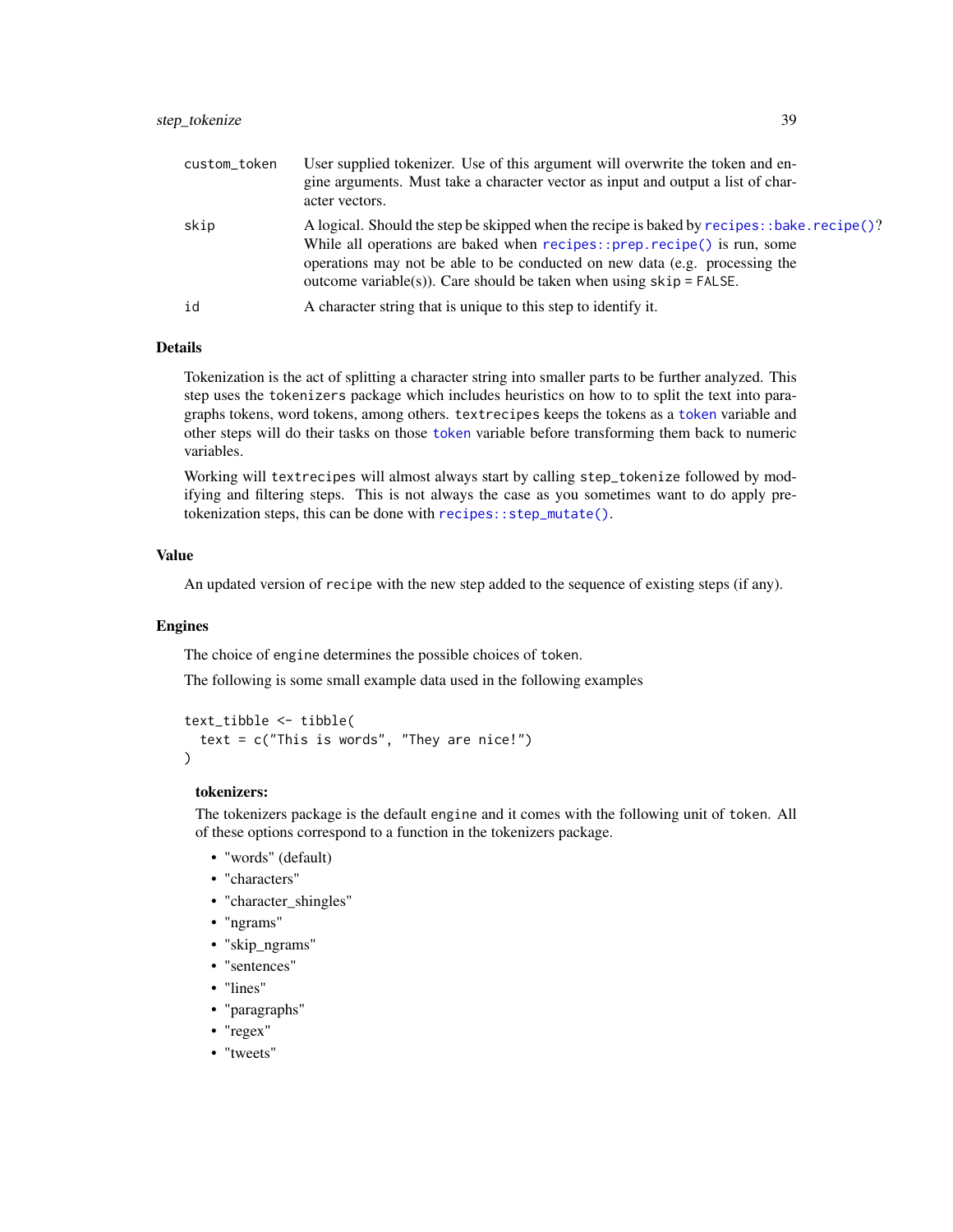- "ptb" (Penn Treebank)
- "skip\_ngrams"
- "word\_stems"

The default tokenizer is "word" which splits the text into a series of words. By using step\_tokenize() without setting any arguments you get word tokens

```
recipe(~ text, data = text_tibble) %>%
 step_tokenize(text) %>%
 show_tokens(text)
## [[1]]
## [1] "this" "is" "words"
##
## [[2]]
## [1] "they" "are" "nice"
```
This tokenizer has arguments that change how the tokenization occurs and can accessed using the options argument by passing a named list. Here we are telling [tokenizers::tokenize\\_words](#page-0-0) that we don't want to turn the words to lowercase

```
recipe(~ text, data = text_tibble) %>%
  step_tokenize(text,
                options = list(lowercase = FALSE)) %>%
 show_tokens(text)
## [[1]]
## [1] "This" "is" "words"
##
## [[2]]
## [1] "They" "are" "nice"
We can also stop removing punctuation.
recipe(~ text, data = text_tibble) %>%
  step_tokenize(text,
                options = list(strip_punct = FALSE,
                               lowercase = FALSE)) %>%
 show_tokens(text)
## [[1]]
## [1] "This" "is" "words"
##
## [[2]]
## [1] "They" "are" "nice" "!"
```
The tokenizer can be changed by setting a different token. Here we change it to return character tokens.

```
recipe(~ text, data = text_tibble) %>%
  step_tokenize(text, token = "characters") %>%
 show_tokens(text)
```
<span id="page-39-0"></span>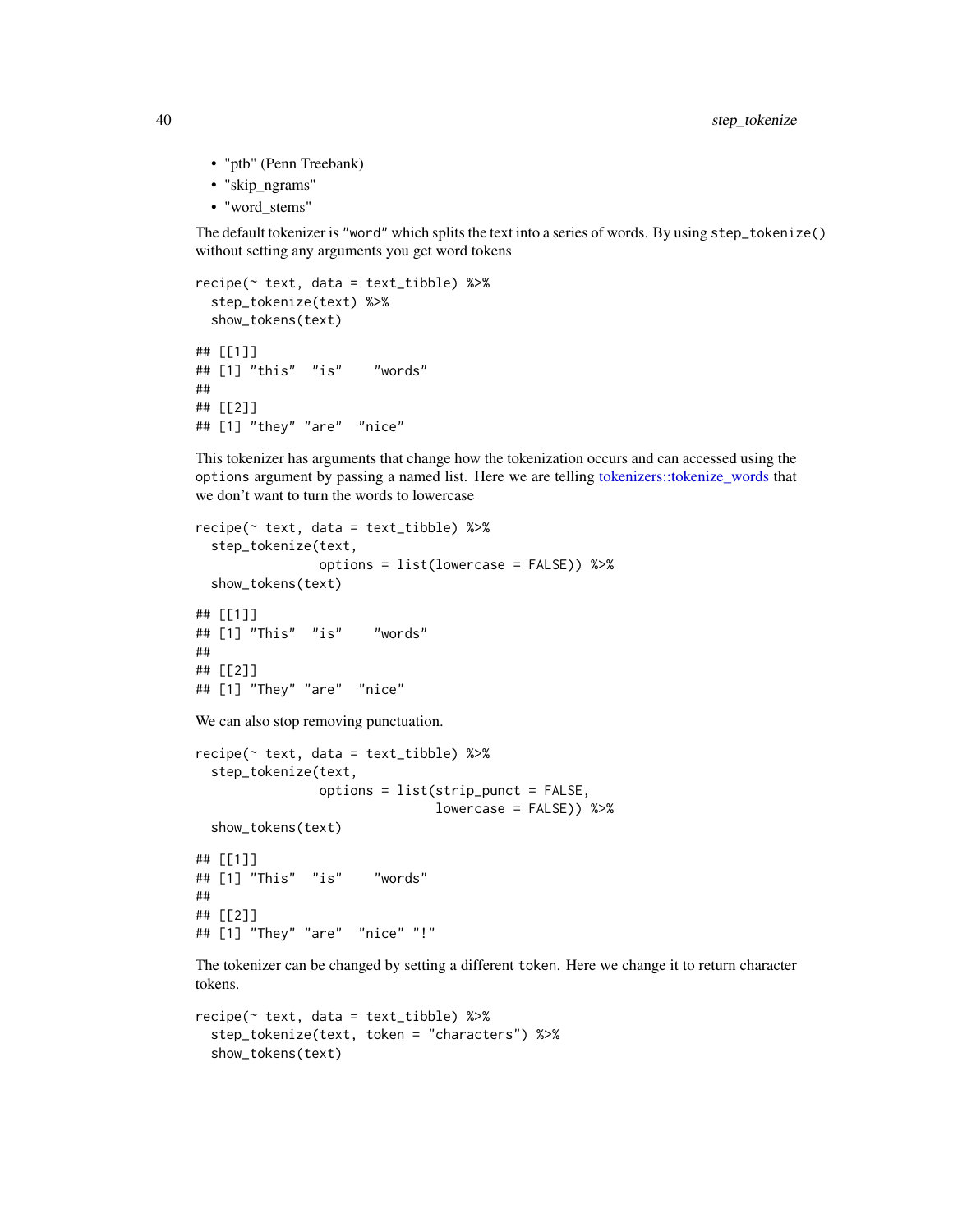```
## [[1]]
## [1] "t" "h" "i" "s" "i" "s" "w" "o" "r" "d" "s"
##
## [[2]]
## [1] "t" "h" "e" "y" "a" "r" "e" "n" "i" "c" "e"
```
It is worth noting that not all these token methods are appropriate but are included for completeness.

#### spacyr:

• "words"

#### tokenizers.bpe:

The tokeenizers.bpe engine performs Byte Pair Encoding Text Tokenization.

• "words"

This tokenizer is trained on the training set and will thus need to be passed training arguments. These are passed to the training\_options argument and the most important one is vocab\_size. The determines the number of unique tokens the tokenizer will produce. It is generally set to a much higher value, typically in the thousands, but is set to 22 here for demonstration purposes.

```
recipe(~ text, data = text_tibble) %>%
 step_tokenize(
   text,
   engine = "tokenizers.bpe",
   training_options = list(vocab_size = 22)
 ) %>%
 show_tokens(text)
## [[1]]
## [1] "_Th" "is" "_" "is" "_" "w" "o" "r" "d" "s"
##
## [[2]]
## [1] "_Th" "e" "y" "_" "a" "r" "e" "_" "n" "i" "c" "e"
## [13] "!"
```
#### udpipe:

• "words"

#### custom\_token:

Sometimes you need to perform tokenization that is not covered by the supported engines. In that case you can use the custom\_token argument to pass a function in that performs the tokenization you want.

Below is an example of a very simple space tokenization. This is a very fast way of tokenizing.

```
space_tokenizer <- function(x) {
 strsplit(x, " +")}
recipe(~ text, data = text_tibble) %>%
```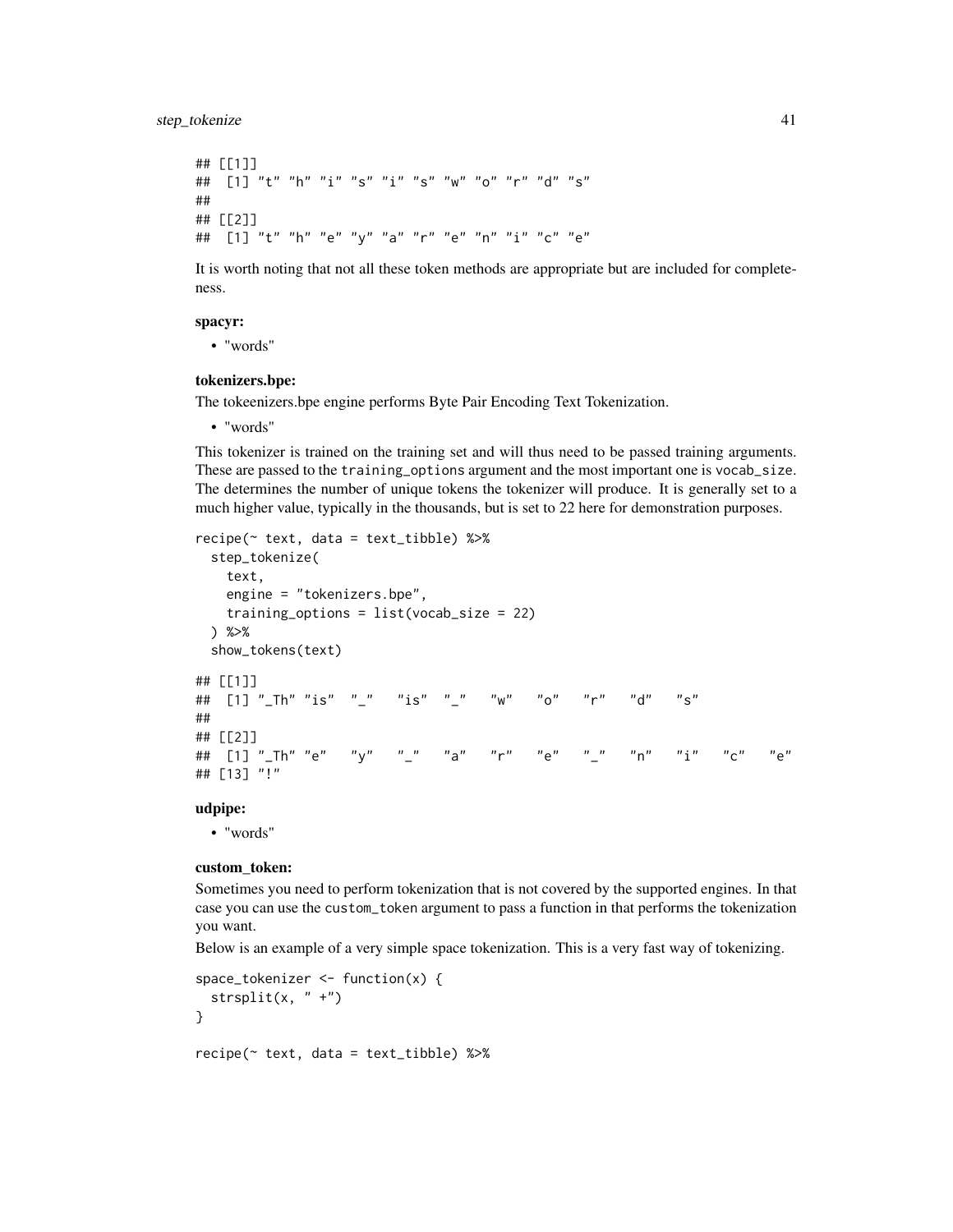```
step_tokenize(
   text,
   custom_token = space_tokenizer
 ) %>%
 show_tokens(text)
## [[1]]
## [1] "This" "is" "words"
##
## [[2]]
## [1] "They" "are" "nice!"
```
#### Tidying

When you [tidy\(\)](#page-53-1) this step, a tibble with columns terms (the selectors or variables selected) and value (unit of tokenization).

# Case weights

The underlying operation does not allow for case weights.

#### See Also

[step\\_untokenize\(\)](#page-49-1) to untokenize.

Other Steps for Tokenization: [step\\_tokenize\\_bpe\(](#page-42-1)), [step\\_tokenize\\_sentencepiece\(](#page-44-1)), [step\\_tokenize\\_wordpiece\(](#page-46-1))

```
library(recipes)
library(modeldata)
data(tate_text)
tate_rec <- recipe(~., data = tate_text) %>%
  step_tokenize(medium)
tate_obj <- tate_rec %>%
  prep()
bake(tate_obj, new_data = NULL, medium) %>%
  slice(1:2)
bake(tate_obj, new_data = NULL) %>%
  slice(2) %>%
  pull(medium)
tidy(tate_rec, number = 1)
tidy(tate_obj, number = 1)
tate_obj_chars <- recipe(~., data = tate_text) %>%
  step_tokenize(medium, token = "characters") %>%
  prep()
```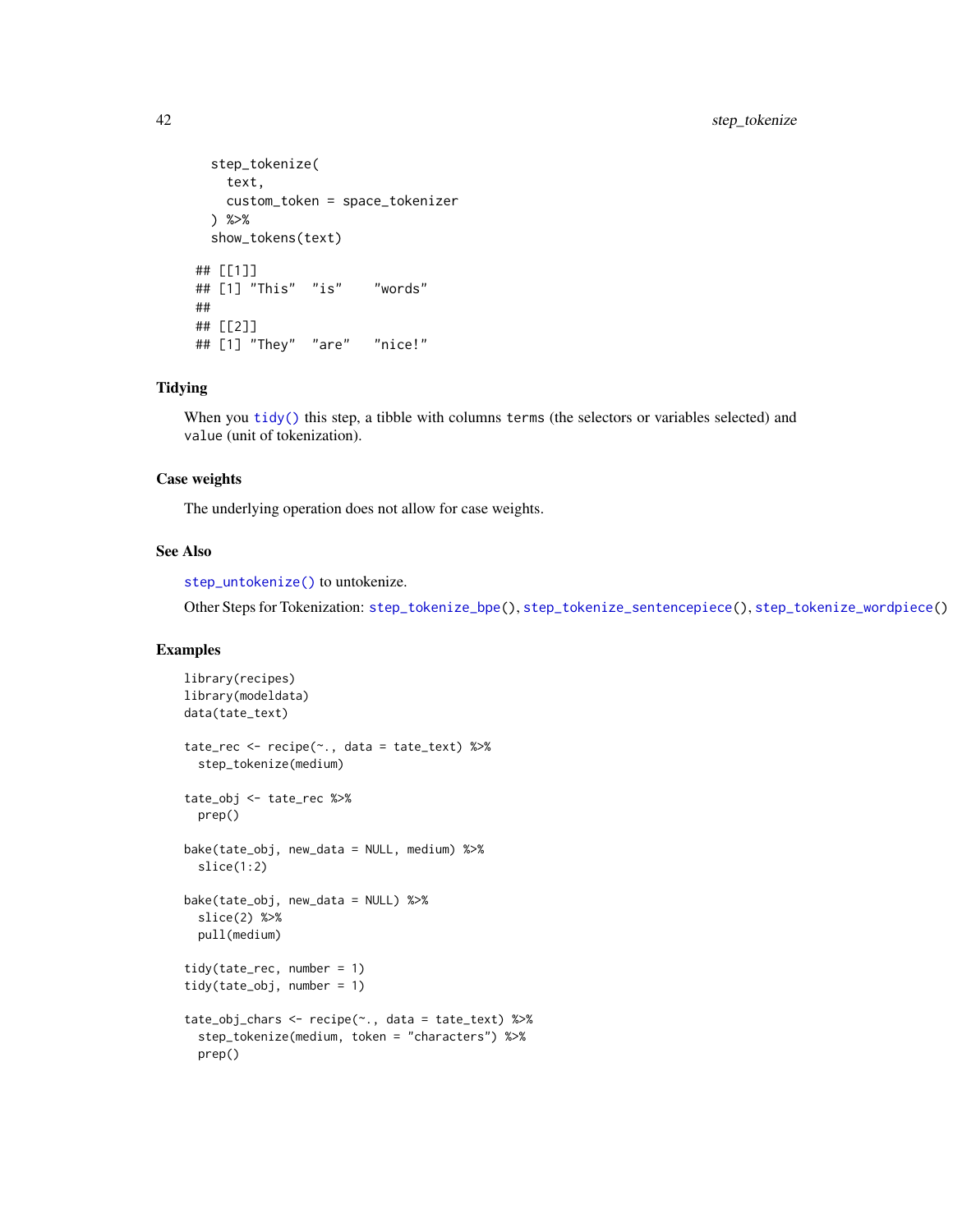```
bake(tate_obj, new_data = NULL) %>%
  slice(2) %>%
  pull(medium)
```
<span id="page-42-1"></span>step\_tokenize\_bpe *BPE Tokenization of Character Variables*

# Description

[step\\_tokenize\\_bpe\(\)](#page-42-1) creates a *specification* of a recipe step that will convert a character predictor into a [token](#page-55-1) variable using Byte Pair Encoding.

# Usage

```
step_tokenize_bpe(
  recipe,
  ...,
 role = NA,
  trained = FALSE,
 columns = NULL,
  vocabulary_size = 1000,
 options = list(),
 res = NULL,
 skip = FALSE,
  id = rand_id("tokenize_bpe")
)
```

| recipe          | A recipe object. The step will be added to the sequence of operations for this<br>recipe.                                                                                   |  |
|-----------------|-----------------------------------------------------------------------------------------------------------------------------------------------------------------------------|--|
| $\cdots$        | One or more selector functions to choose which variables are affected by the<br>step. See recipes::selections() for more details.                                           |  |
| role            | Not used by this step since no new variables are created.                                                                                                                   |  |
| trained         | A logical to indicate if the quantities for preprocessing have been estimated.                                                                                              |  |
| columns         | A character string of variable names that will be populated (eventually) by the<br>terms argument. This is NULL until the step is trained by $recipes$ : prep. $recipe()$ . |  |
| vocabulary_size |                                                                                                                                                                             |  |
|                 | Integer, indicating the number of tokens in the final vocabulary. Defaults to<br>1000. Highly encouraged to be tuned.                                                       |  |
| options         | A list of options passed to the tokenizer.                                                                                                                                  |  |
| res             | The fitted tokenizers.bpe::bpe() model tokenizer will be stored here once<br>this preprocessing step has be trained by prep. recipe().                                      |  |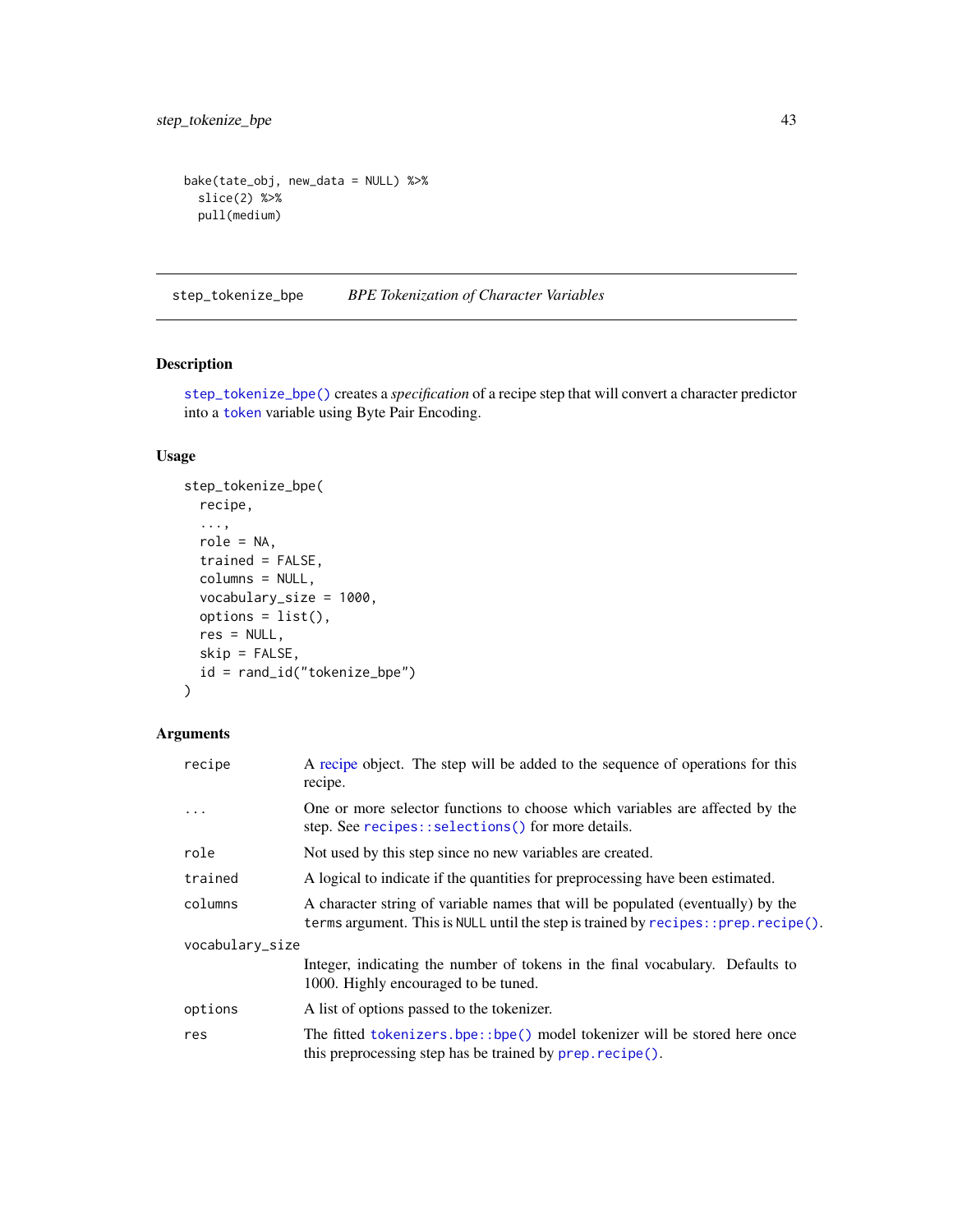# <span id="page-43-0"></span>44 step\_tokenize\_bpe

| skip | A logical. Should the step be skipped when the recipe is baked by recipes::bake.recipe()?                                                            |
|------|------------------------------------------------------------------------------------------------------------------------------------------------------|
|      | While all operations are baked when $recipes::prep.recipe()$ is run, some                                                                            |
|      | operations may not be able to be conducted on new data (e.g. processing the<br>outcome variable(s)). Care should be taken when using $skip =$ FALSE. |
|      |                                                                                                                                                      |
| id   | A character string that is unique to this step to identify it.                                                                                       |

# Value

An updated version of recipe with the new step added to the sequence of existing steps (if any).

#### **Tidying**

When you [tidy\(\)](#page-53-1) this step, a tibble with columns terms (the selectors or variables selected).

# Case weights

The underlying operation does not allow for case weights.

# See Also

[step\\_untokenize\(\)](#page-49-1) to untokenize.

Other Steps for Tokenization: [step\\_tokenize\\_sentencepiece\(](#page-44-1)), [step\\_tokenize\\_wordpiece\(](#page-46-1)), [step\\_tokenize\(](#page-37-1))

```
if (requireNamespace("tokenizers.bpe", quietly = TRUE)) {
 library(recipes)
 library(modeldata)
 data(tate_text)
 tate_rec <- recipe(~., data = tate_text) %>%
   step_tokenize_bpe(medium)
 tate_obj <- tate_rec %>%
   prep()
 bake(tate_obj, new_data = NULL, medium) %>%
   slice(1:2)
 bake(tate_obj, new_data = NULL) %>%
   slice(2) %>%
   pull(medium)
 tidy(tate_rec, number = 1)
 tidy(tate_obj, number = 1)
}
```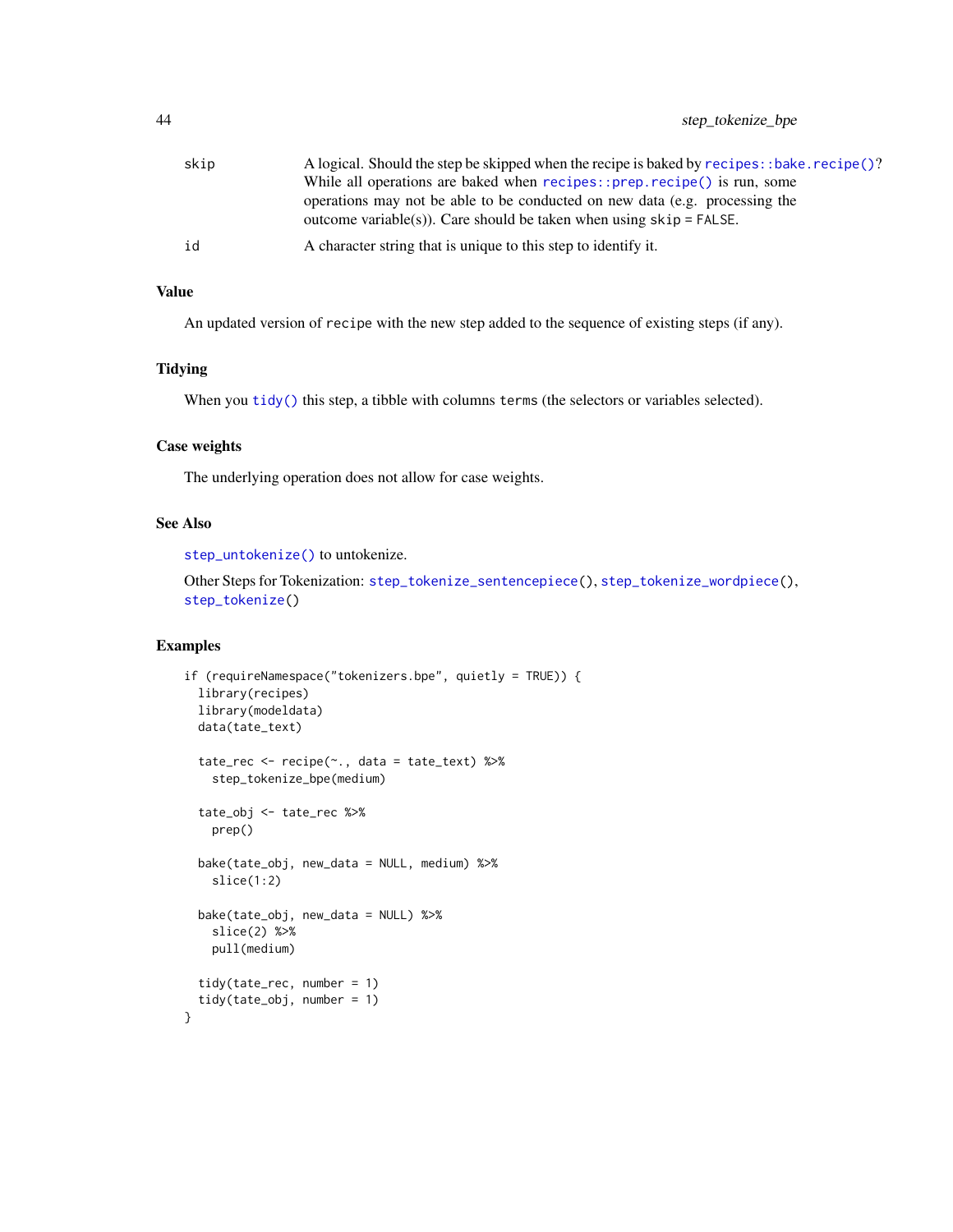<span id="page-44-1"></span><span id="page-44-0"></span>step\_tokenize\_sentencepiece

*Sentencepiece Tokenization of Character Variables*

# Description

[step\\_tokenize\\_sentencepiece\(\)](#page-44-1) creates a *specification* of a recipe step that will convert a character predictor into a [token](#page-55-1) variable using SentencePiece tokenization.

# Usage

```
step_tokenize_sentencepiece(
  recipe,
  ...,
 role = NA,
 trained = FALSE,
 columns = NULL,
 vocabulary_size = 1000,
 options = list(),
 res = NULL,
 skip = FALSE,
 id = rand_id("tokenize_sentencepiece")
)
```

| recipe          | A recipe object. The step will be added to the sequence of operations for this<br>recipe.                                                                                                                                                                                                                                         |  |
|-----------------|-----------------------------------------------------------------------------------------------------------------------------------------------------------------------------------------------------------------------------------------------------------------------------------------------------------------------------------|--|
| $\cdots$        | One or more selector functions to choose which variables are affected by the<br>step. See recipes::selections() for more details.                                                                                                                                                                                                 |  |
| role            | Not used by this step since no new variables are created.                                                                                                                                                                                                                                                                         |  |
| trained         | A logical to indicate if the quantities for preprocessing have been estimated.                                                                                                                                                                                                                                                    |  |
| columns         | A character string of variable names that will be populated (eventually) by the<br>terms argument. This is NULL until the step is trained by recipes:: prep.recipe().                                                                                                                                                             |  |
| vocabulary_size |                                                                                                                                                                                                                                                                                                                                   |  |
|                 | Integer, indicating the number of tokens in the final vocabulary. Defaults to<br>1000. Highly encouraged to be tuned.                                                                                                                                                                                                             |  |
| options         | A list of options passed to the tokenizer.                                                                                                                                                                                                                                                                                        |  |
| res             | The fitted sentencepiece::sentencepiece() model tokenizer will be stored<br>here once this preprocessing step has be trained by prep. recipe().                                                                                                                                                                                   |  |
| skip            | A logical. Should the step be skipped when the recipe is baked by recipes: : bake. recipe()?<br>While all operations are baked when recipes:: prep. recipe() is run, some<br>operations may not be able to be conducted on new data (e.g. processing the<br>outcome variable(s)). Care should be taken when using $skip =$ FALSE. |  |
| id              | A character string that is unique to this step to identify it.                                                                                                                                                                                                                                                                    |  |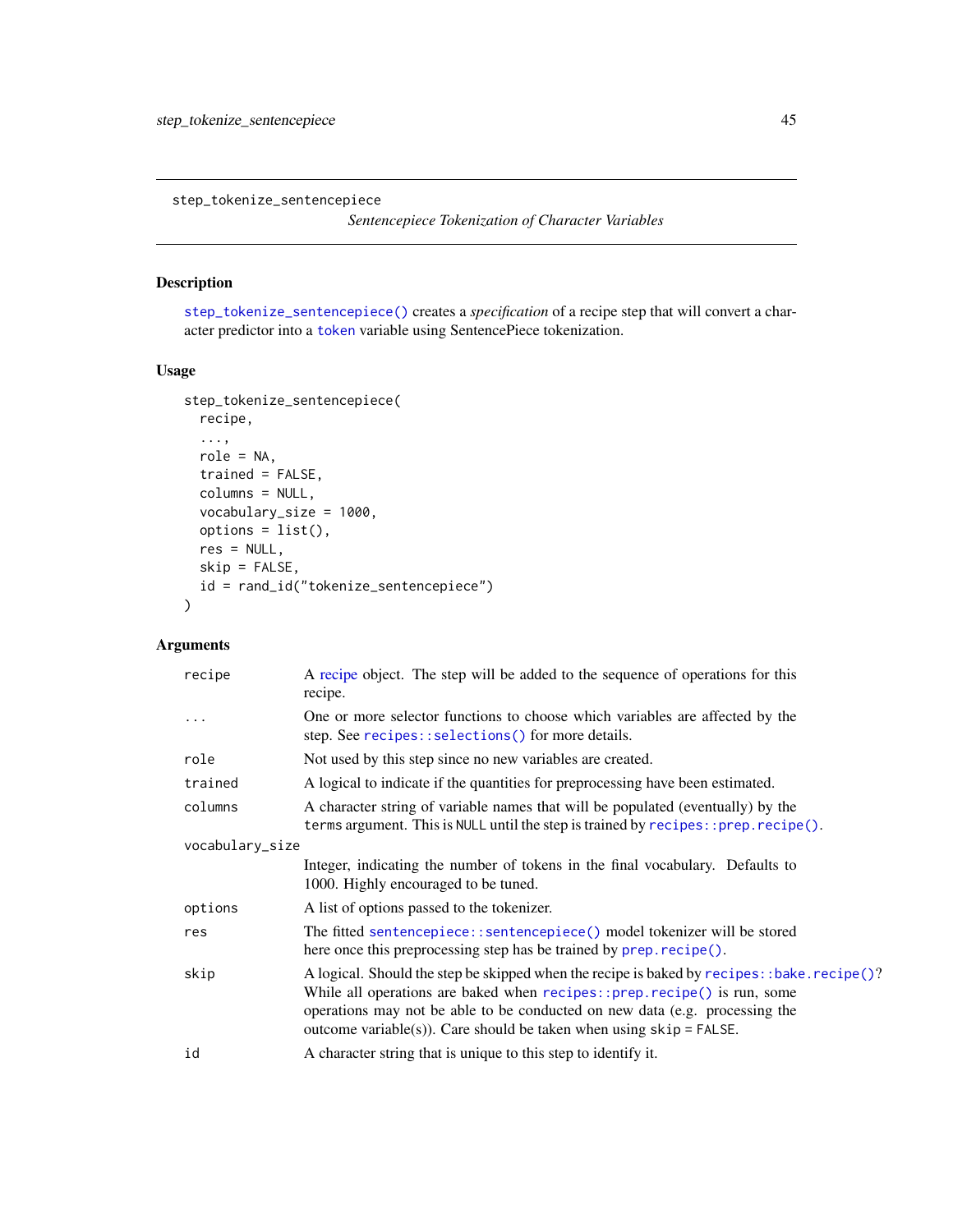<span id="page-45-0"></span>If you are running into errors, you can investigate the progress of the compiled code by setting options = list(verbose = TRUE). This can reveal if sentencepiece ran correctly or not.

#### Value

An updated version of recipe with the new step added to the sequence of existing steps (if any).

# **Tidying**

When you [tidy\(\)](#page-53-1) this step, a tibble with columns terms (the selectors or variables selected).

#### Case weights

The underlying operation does not allow for case weights.

# See Also

[step\\_untokenize\(\)](#page-49-1) to untokenize.

Other Steps for Tokenization: [step\\_tokenize\\_bpe\(](#page-42-1)), [step\\_tokenize\\_wordpiece\(](#page-46-1)), [step\\_tokenize\(](#page-37-1))

```
if (requireNamespace("sentencepiece", quietly = TRUE)) {
 library(recipes)
 library(modeldata)
 data(tate_text)
 tate_rec <- recipe(~., data = tate_text) %>%
   step_tokenize_sentencepiece(medium)
 tate_obj <- tate_rec %>%
   prep()
 bake(tate_obj, new_data = NULL, medium) %>%
   slice(1:2)
 bake(tate_obj, new_data = NULL) %>%
   slice(2) %>%
   pull(medium)
 tidy(tate_rec, number = 1)
 tidy(tate_obj, number = 1)
}
```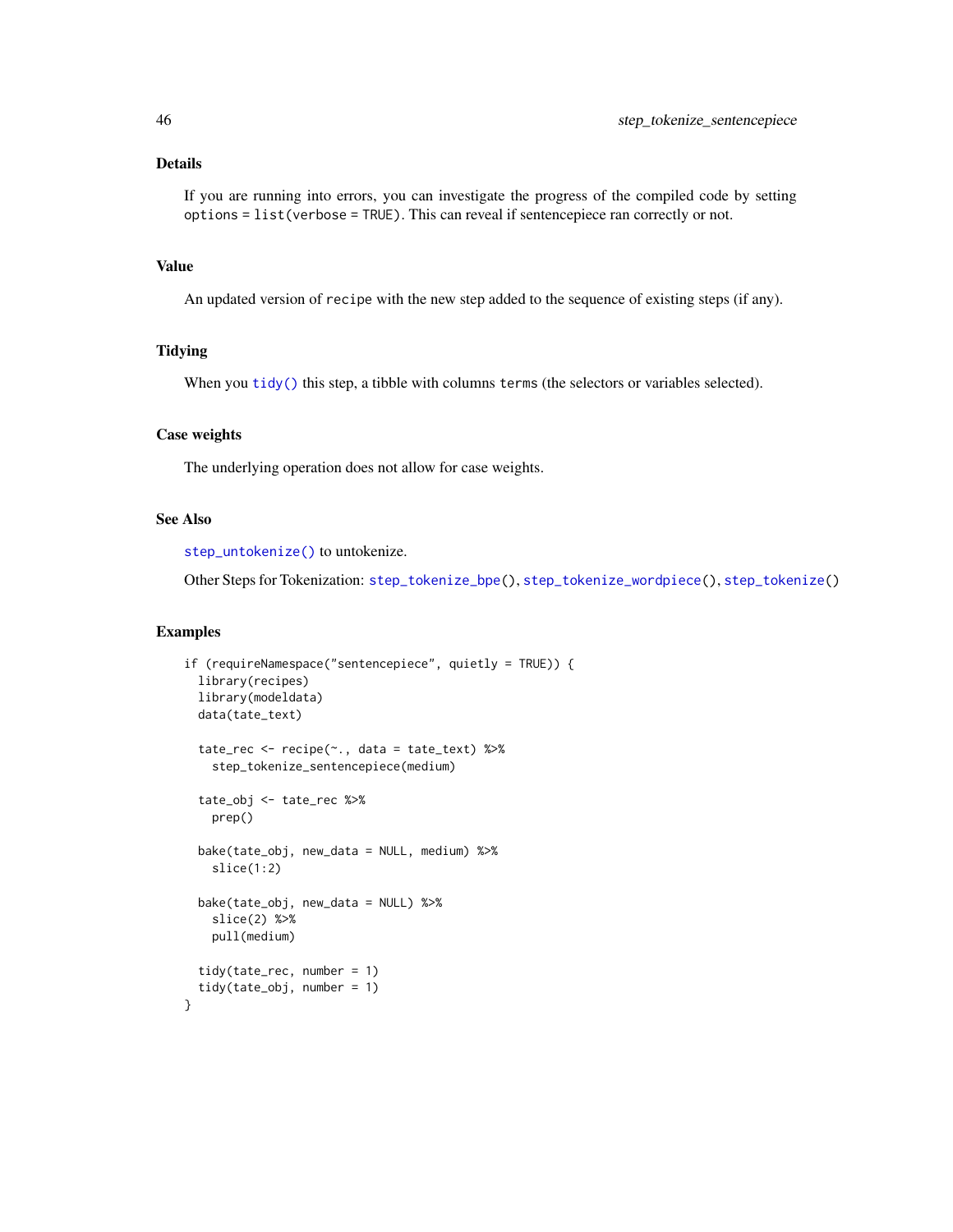<span id="page-46-1"></span><span id="page-46-0"></span>step\_tokenize\_wordpiece

*Wordpiece Tokenization of Character Variables*

# Description

[step\\_tokenize\\_wordpiece\(\)](#page-46-1) creates a *specification* of a recipe step that will convert a character predictor into a [token](#page-55-1) variable using WordPiece tokenization.

# Usage

```
step_tokenize_wordpiece(
 recipe,
  ...,
 role = NA,
  trained = FALSE,
  columns = NULL,
  vocab = wordpiece::wordpiece_vocab(),
 unk_token = "[UNK]",
 max_{\text{chars}} = 100,
 skip = FALSE,
  id = rand_id("tokenize_wordpiece")
\lambda
```

| recipe    | A recipe object. The step will be added to the sequence of operations for this<br>recipe.                                                                                                                                                                                                                                       |  |
|-----------|---------------------------------------------------------------------------------------------------------------------------------------------------------------------------------------------------------------------------------------------------------------------------------------------------------------------------------|--|
| .         | One or more selector functions to choose which variables are affected by the<br>step. See recipes::selections() for more details.                                                                                                                                                                                               |  |
| role      | Not used by this step since no new variables are created.                                                                                                                                                                                                                                                                       |  |
| trained   | A logical to indicate if the quantities for preprocessing have been estimated.                                                                                                                                                                                                                                                  |  |
| columns   | A character string of variable names that will be populated (eventually) by the<br>terms argument. This is NULL until the step is trained by recipes:: prep.recipe().                                                                                                                                                           |  |
| vocab     | Character of Character vector of vocabulary tokens. Defaults to wordpiece_vocab().                                                                                                                                                                                                                                              |  |
| unk_token | Token to represent unknown words. Defaults to "[UNK]".                                                                                                                                                                                                                                                                          |  |
| max_chars | Integer, Maximum length of word recognized. Defaults to 100.                                                                                                                                                                                                                                                                    |  |
| skip      | A logical. Should the step be skipped when the recipe is baked by recipes: : bake. recipe()?<br>While all operations are baked when recipes::prep.recipe() is run, some<br>operations may not be able to be conducted on new data (e.g. processing the<br>outcome variable(s)). Care should be taken when using $skip =$ FALSE. |  |
| id        | A character string that is unique to this step to identify it.                                                                                                                                                                                                                                                                  |  |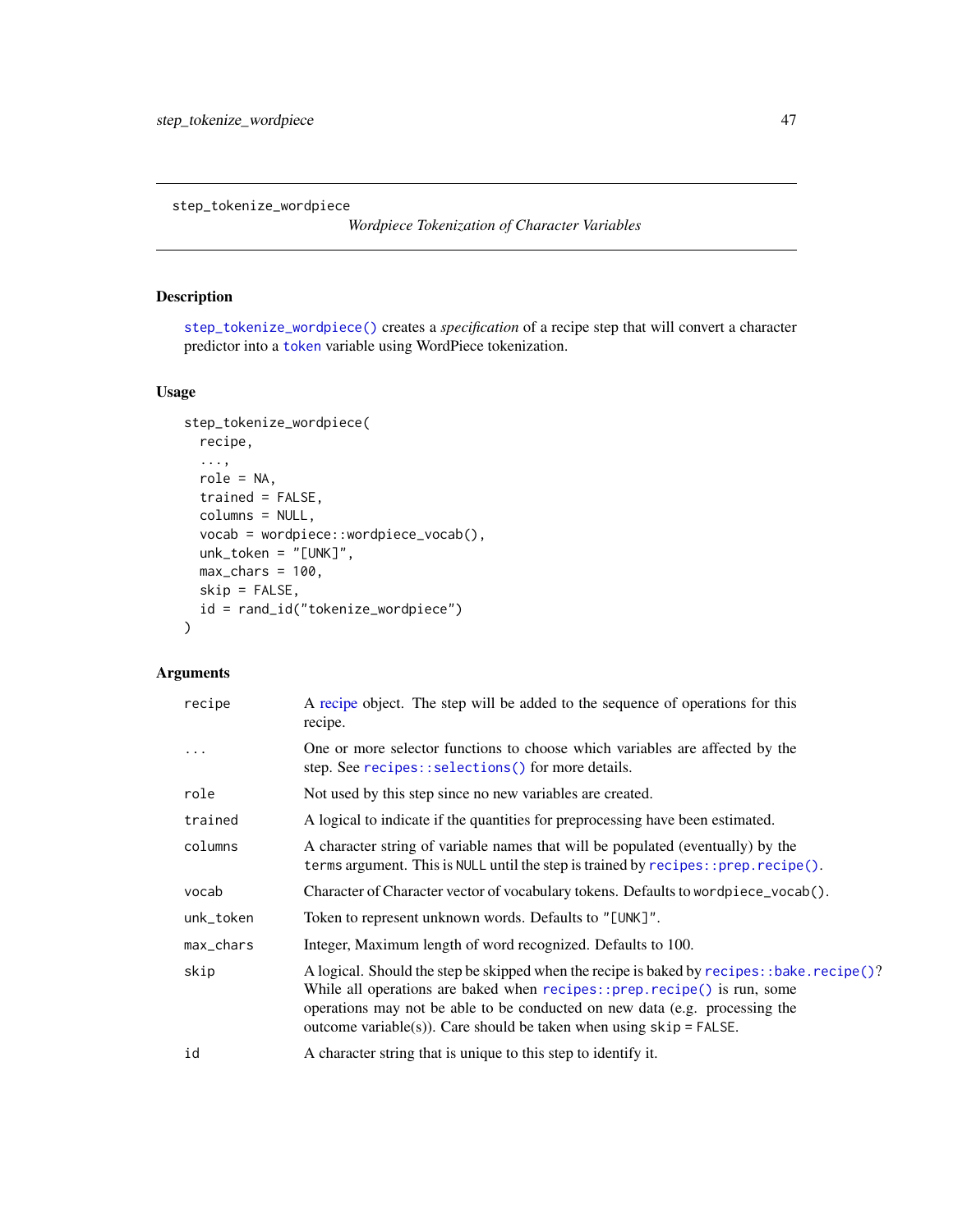# <span id="page-47-0"></span>Value

An updated version of recipe with the new step added to the sequence of existing steps (if any).

# Tidying

When you  $\text{tidy}()$  this step, a tibble with columns terms (the selectors or variables selected).

#### Case weights

The underlying operation does not allow for case weights.

# See Also

[step\\_untokenize\(\)](#page-49-1) to untokenize.

Other Steps for Tokenization: [step\\_tokenize\\_bpe\(](#page-42-1)), [step\\_tokenize\\_sentencepiece\(](#page-44-1)), [step\\_tokenize\(](#page-37-1))

#### Examples

```
if (requireNamespace("wordpiece", quietly = TRUE)) {
 library(recipes)
 library(modeldata)
 data(tate_text)
 tate_rec <- recipe(~., data = tate_text) %>%
   step_tokenize_wordpiece(medium)
 tate_obj <- tate_rec %>%
   prep()
 bake(tate_obj, new_data = NULL, medium) %>%
   slice(1:2)
 bake(tate_obj, new_data = NULL) %>%
   slice(2) %>%
   pull(medium)
 tidy(tate_rec, number = 1)
 tidy(tate_obj, number = 1)
}
```
<span id="page-47-1"></span>step\_tokenmerge *Combine Multiple Token Variables Into One*

#### Description

step\_tokenmerge creates a *specification* of a recipe step that will take multiple [token](#page-55-1) variables and combine them into one [token](#page-55-1) variable.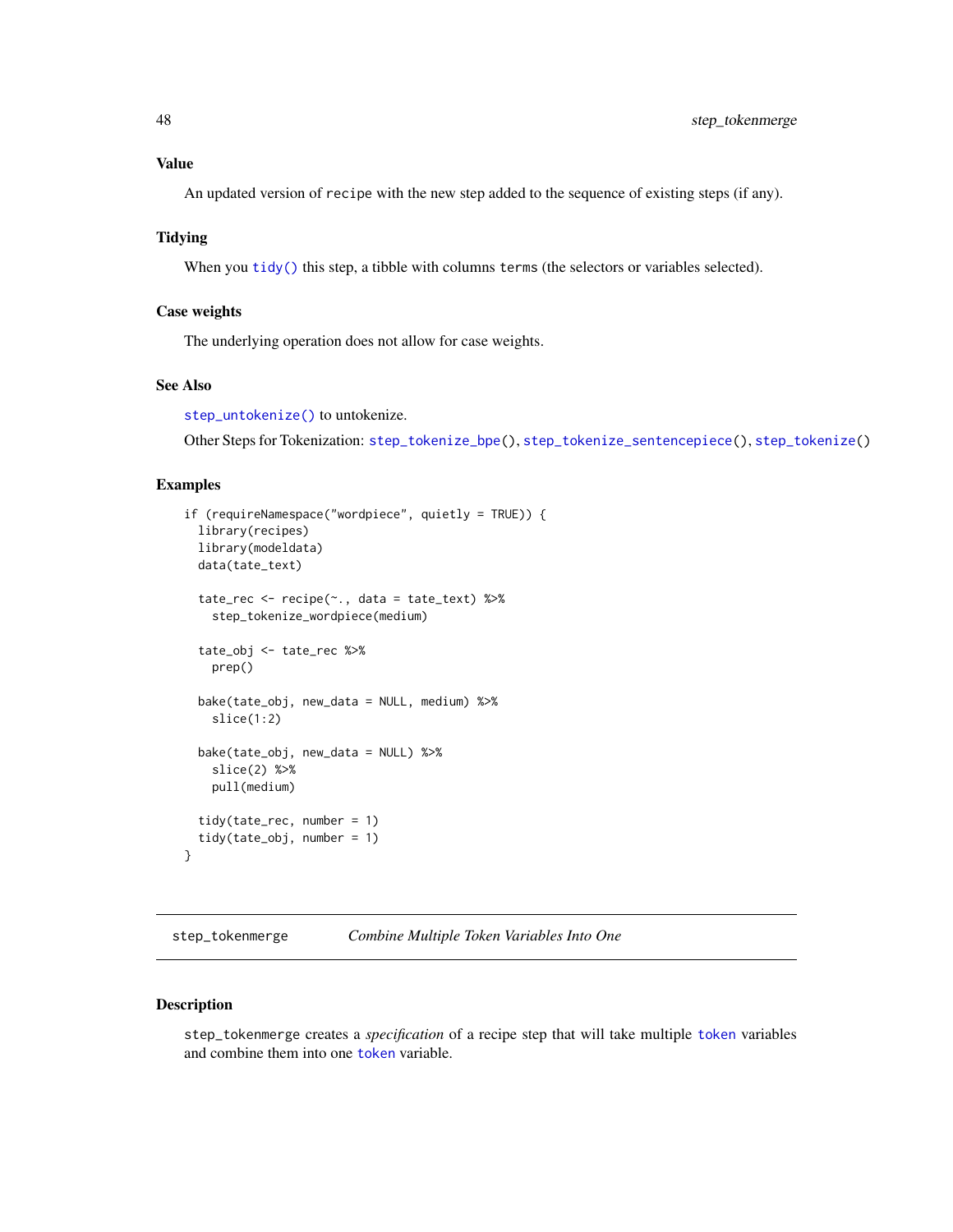<span id="page-48-0"></span>step\_tokenmerge 49

# Usage

```
step_tokenmerge(
 recipe,
  ...,
 role = "predictor",
  trained = FALSE,
  columns = NULL,
 prefix = "tokenmerge",
 skip = FALSE,
 id = rand_id("tokenmerge")
\mathcal{L}
```
### Arguments

| recipe  | A recipe object. The step will be added to the sequence of operations for this<br>recipe.                                                                                                                                                                                                                                         |  |
|---------|-----------------------------------------------------------------------------------------------------------------------------------------------------------------------------------------------------------------------------------------------------------------------------------------------------------------------------------|--|
| .       | One or more selector functions to choose which variables are affected by the<br>step. See recipes::selections() for more details.                                                                                                                                                                                                 |  |
| role    | For model terms created by this step, what analysis role should they be as-<br>signed?. By default, the function assumes that the new columns created by the<br>original variables will be used as predictors in a model.                                                                                                         |  |
| trained | A logical to indicate if the quantities for preprocessing have been estimated.                                                                                                                                                                                                                                                    |  |
| columns | A character string of variable names that will be populated (eventually) by the<br>terms argument. This is NULL until the step is trained by recipes:: prep.recipe().                                                                                                                                                             |  |
| prefix  | A prefix for generated column names, default to "tokenmerge".                                                                                                                                                                                                                                                                     |  |
| skip    | A logical. Should the step be skipped when the recipe is baked by recipes: : bake. recipe()?<br>While all operations are baked when $recipes::prep.recipe()$ is run, some<br>operations may not be able to be conducted on new data (e.g. processing the<br>outcome variable(s)). Care should be taken when using $skip =$ FALSE. |  |
| id      | A character string that is unique to this step to identify it.                                                                                                                                                                                                                                                                    |  |

# Value

An updated version of recipe with the new step added to the sequence of existing steps (if any).

# Tidying

When you [tidy\(\)](#page-53-1) this step, a tibble with columns terms (the selectors or variables selected).

# Case weights

The underlying operation does not allow for case weights.

#### See Also

[step\\_tokenize\(\)](#page-37-1) to turn characters into [tokens](#page-55-1) Other Steps for Token Modification: [step\\_lemma\(](#page-11-1)), [step\\_ngram\(](#page-13-1)), [step\\_pos\\_filter\(](#page-15-1)), [step\\_stem\(](#page-19-1)), [step\\_stopwords\(](#page-21-1)), [step\\_tokenfilter\(](#page-34-1))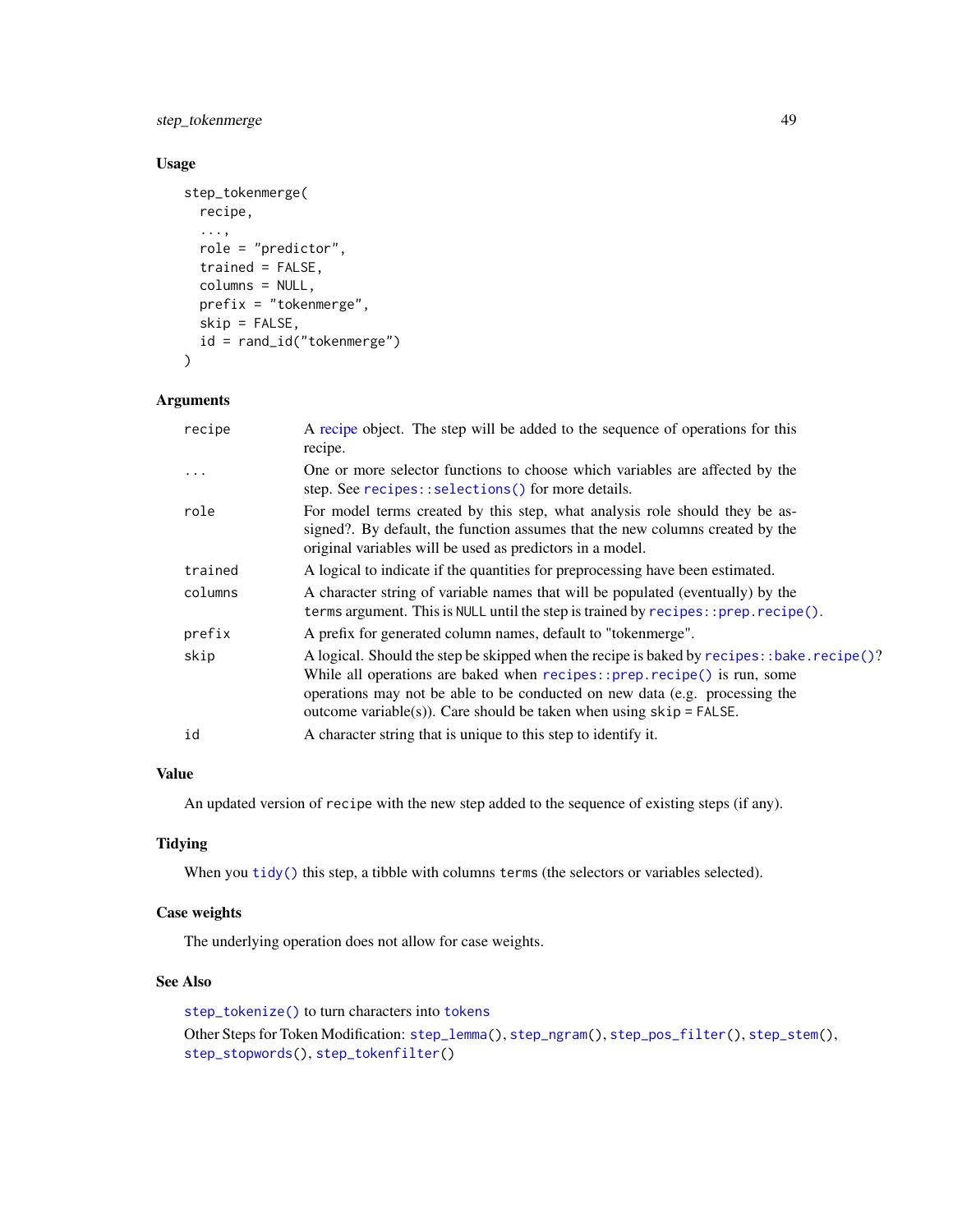# Examples

```
library(recipes)
library(modeldata)
data(tate_text)
tate_rec <- recipe(~., data = tate_text) %>%
  step_tokenize(medium, artist) %>%
  step_tokenmerge(medium, artist)
tate_obj <- tate_rec %>%
  prep()
bake(tate_obj, new_data = NULL)
tidy(tate_rec, number = 2)
tidy(tate_obj, number = 2)
```
<span id="page-49-1"></span>step\_untokenize *Untokenization of Token Variables*

#### Description

step\_untokenize creates a *specification* of a recipe step that will convert a [token](#page-55-1) variable into a character predictor.

# Usage

```
step_untokenize(
  recipe,
  ...,
  role = NA,
  trained = FALSE,
  columns = NULL,
  sep = " " ,skip = FALSE,
  id = rand_id("untokenize")
\mathcal{L}
```

| recipe  | A recipe object. The step will be added to the sequence of operations for this<br>recipe.                                         |  |
|---------|-----------------------------------------------------------------------------------------------------------------------------------|--|
| $\cdot$ | One or more selector functions to choose which variables are affected by the<br>step. See recipes::selections() for more details. |  |
| role    | Not used by this step since no new variables are created.                                                                         |  |
| trained | A logical to indicate if the quantities for preprocessing have been estimated.                                                    |  |

<span id="page-49-0"></span>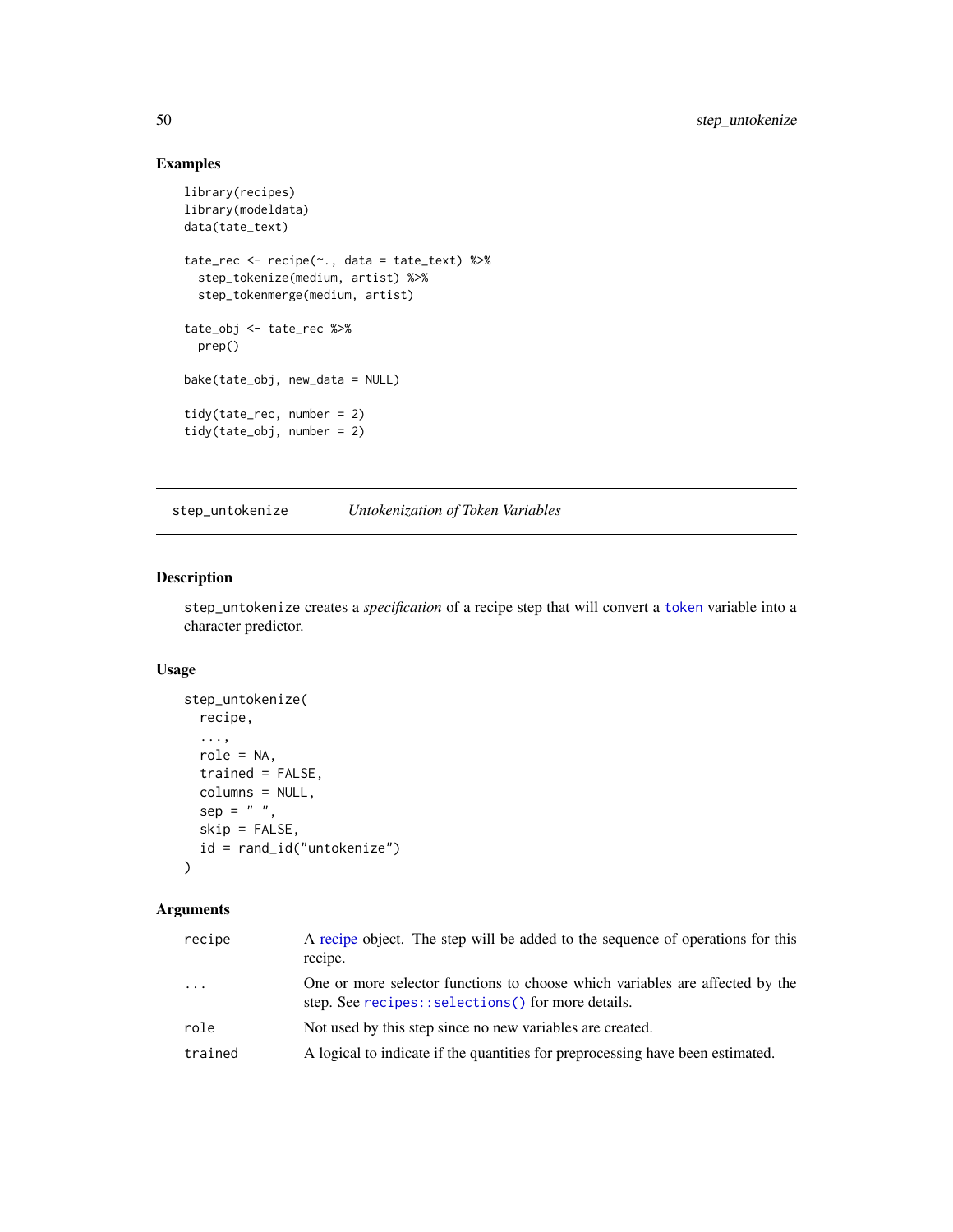<span id="page-50-0"></span>

| columns | A character string of variable names that will be populated (eventually) by the<br>terms argument. This is NULL until the step is trained by $recipes$ : prep. $recipe()$ .                                                                                                                                                     |  |
|---------|---------------------------------------------------------------------------------------------------------------------------------------------------------------------------------------------------------------------------------------------------------------------------------------------------------------------------------|--|
| sep     | a character to determine how the tokens should be separated when pasted to-<br>gether. Defaults to "".                                                                                                                                                                                                                          |  |
| skip    | A logical. Should the step be skipped when the recipe is baked by recipes: : bake. recipe()?<br>While all operations are baked when recipes::prep.recipe() is run, some<br>operations may not be able to be conducted on new data (e.g. processing the<br>outcome variable(s)). Care should be taken when using $skip =$ FALSE. |  |
| id      | A character string that is unique to this step to identify it.                                                                                                                                                                                                                                                                  |  |

This steps will turn a [token](#page-55-1) vector back into a character vector. This step is calling paste internally to put the tokens back together to a character.

#### Value

An updated version of recipe with the new step added to the sequence of existing steps (if any).

#### Tidying

When you [tidy\(\)](#page-53-1) this step, a tibble with columns terms (the selectors or variables selected) and value (seperator used for collapsing).

# Case weights

The underlying operation does not allow for case weights.

### See Also

[step\\_tokenize\(\)](#page-37-1) to turn characters into [tokens](#page-55-1)

```
library(recipes)
library(modeldata)
data(tate_text)
tate_rec <- recipe(~., data = tate_text) %>%
  step_tokenize(medium) %>%
  step_untokenize(medium)
tate_obj <- tate_rec %>%
  prep()
bake(tate_obj, new_data = NULL, medium) %>%
  slice(1:2)
bake(tate_obj, new_data = NULL) %>%
  slice(2) %>%
```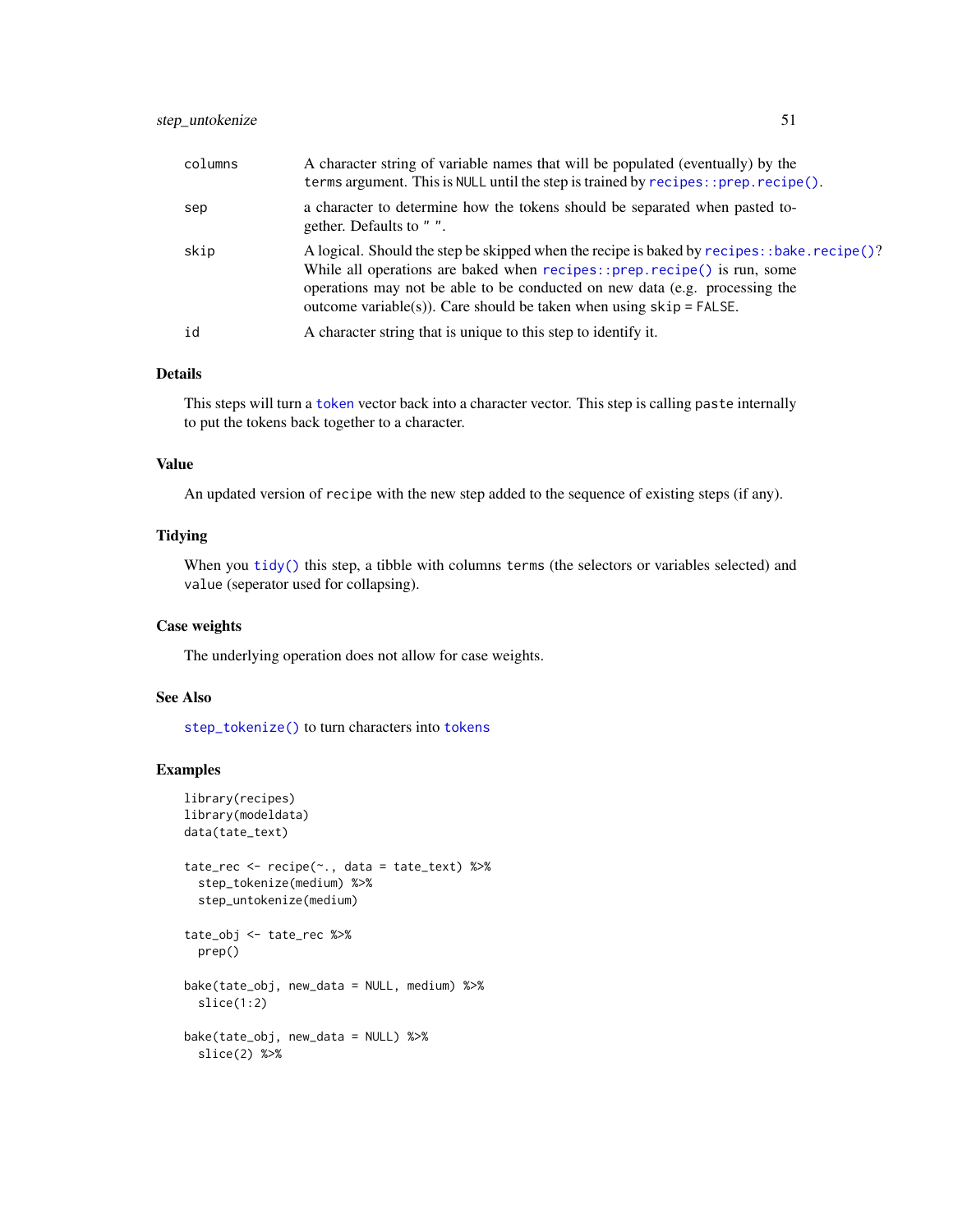```
pull(medium)
```

```
tidy(tate_rec, number = 2)
tidy(tate_obj, number = 2)
```
<span id="page-51-1"></span>step\_word\_embeddings *Pretrained Word Embeddings of Tokens*

# Description

step\_word\_embeddings creates a *specification* of a recipe step that will convert a [token](#page-55-1) variable into word-embedding dimensions by aggregating the vectors of each token from a pre-trained embedding.

#### Usage

```
step_word_embeddings(
  recipe,
  ...,
  role = "predictor",
  trained = FALSE,
  columns = NULL,
  embeddings,
  aggregation = c("sum", "mean", "min", "max"),
  aggregation\_default = 0,prefix = "wordembed",
  keep_original_cols = FALSE,
  skip = FALSE,
  id = rand_id("word_embeddings")
)
```

| recipe     | A recipe object. The step will be added to the sequence of operations for this<br>recipe.                                                                                                                                            |  |
|------------|--------------------------------------------------------------------------------------------------------------------------------------------------------------------------------------------------------------------------------------|--|
| $\ddots$   | One or more selector functions to choose which variables are affected by the<br>step. See recipes::selections() for more details.                                                                                                    |  |
| role       | For model terms created by this step, what analysis role should they be as-<br>signed?. By default, the function assumes that the new columns created by the<br>original variables will be used as predictors in a model.            |  |
| trained    | A logical to indicate if the quantities for preprocessing have been estimated.                                                                                                                                                       |  |
| columns    | A character string of variable names that will be populated (eventually) by the<br>terms argument. This is NULL until the step is trained by recipes:: prep.recipe().                                                                |  |
| embeddings | A tibble of pre-trained word embeddings, such as those returned by the embed-<br>ding glove function from the textdata package. The first column should contain<br>tokens, and additional columns should contain embeddings vectors. |  |

<span id="page-51-0"></span>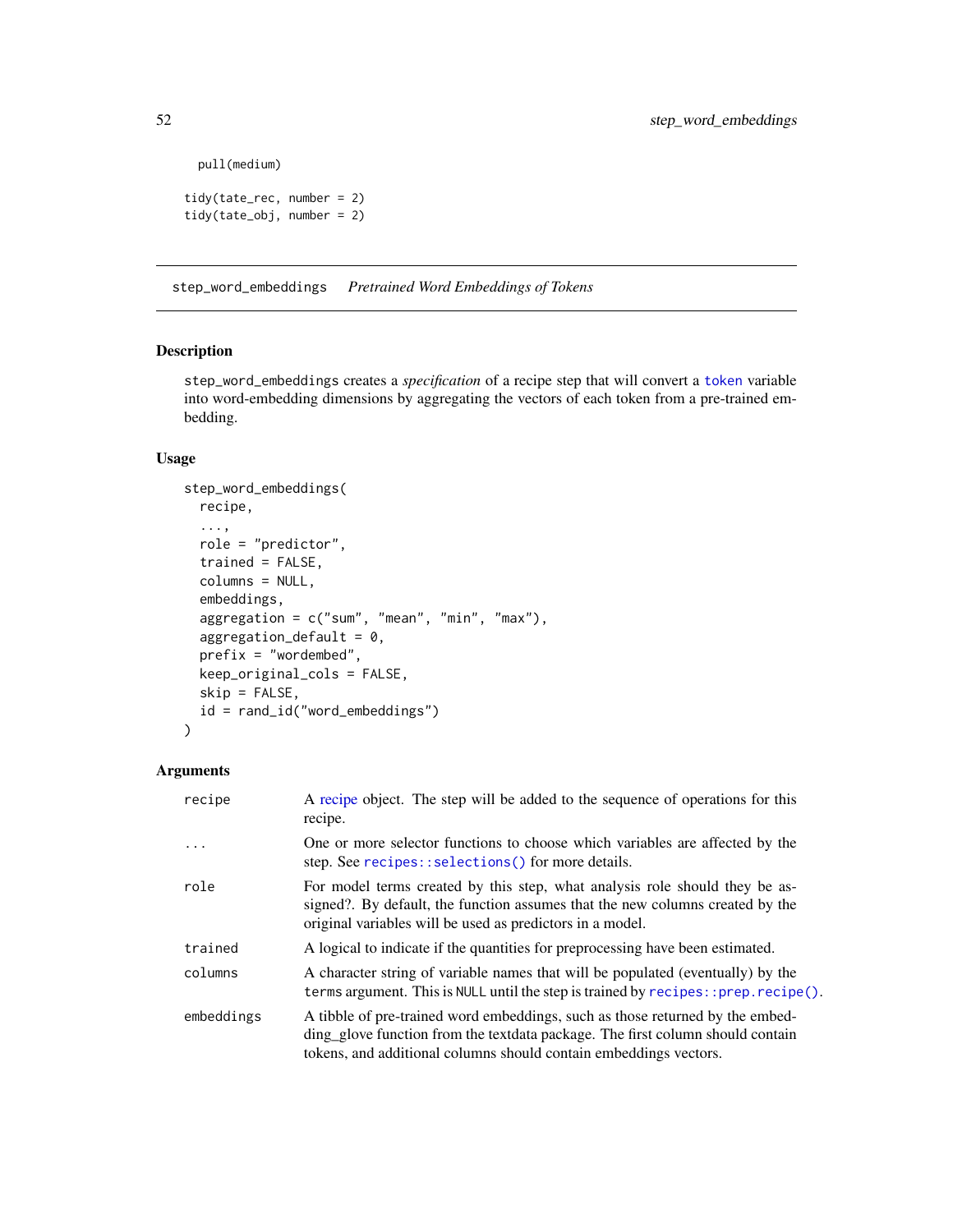<span id="page-52-0"></span>

| aggregation         | A character giving the name of the aggregation function to use. Must be one of<br>"sum", "mean", "min", and "max". Defaults to "sum".                                                                                                                                                                                         |  |
|---------------------|-------------------------------------------------------------------------------------------------------------------------------------------------------------------------------------------------------------------------------------------------------------------------------------------------------------------------------|--|
| aggregation_default |                                                                                                                                                                                                                                                                                                                               |  |
|                     | A numeric denoting the default value for case with no words are matched in<br>embedding. Defaults to 0.                                                                                                                                                                                                                       |  |
| prefix              | A character string that will be the prefix to the resulting new variables. See notes<br>below.                                                                                                                                                                                                                                |  |
| keep_original_cols  |                                                                                                                                                                                                                                                                                                                               |  |
|                     | A logical to keep the original variables in the output. Defaults to FALSE.                                                                                                                                                                                                                                                    |  |
| skip                | A logical. Should the step be skipped when the recipe is baked by recipes: :bake.recipe()?<br>While all operations are baked when recipes::prep.recipe() is run, some<br>operations may not be able to be conducted on new data (e.g. processing the<br>outcome variable(s)). Care should be taken when using $skip =$ FALSE. |  |
| id                  | A character string that is unique to this step to identify it.                                                                                                                                                                                                                                                                |  |

Word embeddings map words (or other tokens) into a high-dimensional feature space. This function maps pre-trained word embeddings onto the tokens in your data.

The argument embeddings provides the pre-trained vectors. Each dimension present in this tibble becomes a new feature column, with each column aggregated across each row of your text using the function supplied in the aggregation argument.

The new components will have names that begin with prefix, then the name of the aggregation function, then the name of the variable from the embeddings tibble (usually something like "d7"). For example, using the default "wordembedding" prefix, and the GloVe embeddings from the textdata package (where the column names are d1, d2, etc), new columns would be wordembedding\_d1, wordembedding\_d1, etc.

# Value

An updated version of recipe with the new step added to the sequence of existing steps (if any).

#### Tidying

When you [tidy\(\)](#page-53-1) this step, a tibble with columns terms (the selectors or variables selected), embedding\_rows (number of rows in embedding), and aggregation (the aggregation method).

#### Case weights

The underlying operation does not allow for case weights.

# See Also

[step\\_tokenize\(\)](#page-37-1) to turn characters into [tokens](#page-55-1)

Other Steps for Numeric Variables From Tokens: [step\\_lda\(](#page-9-1)), [step\\_texthash\(](#page-25-1)), [step\\_tfidf\(](#page-32-1)), [step\\_tf\(](#page-29-1))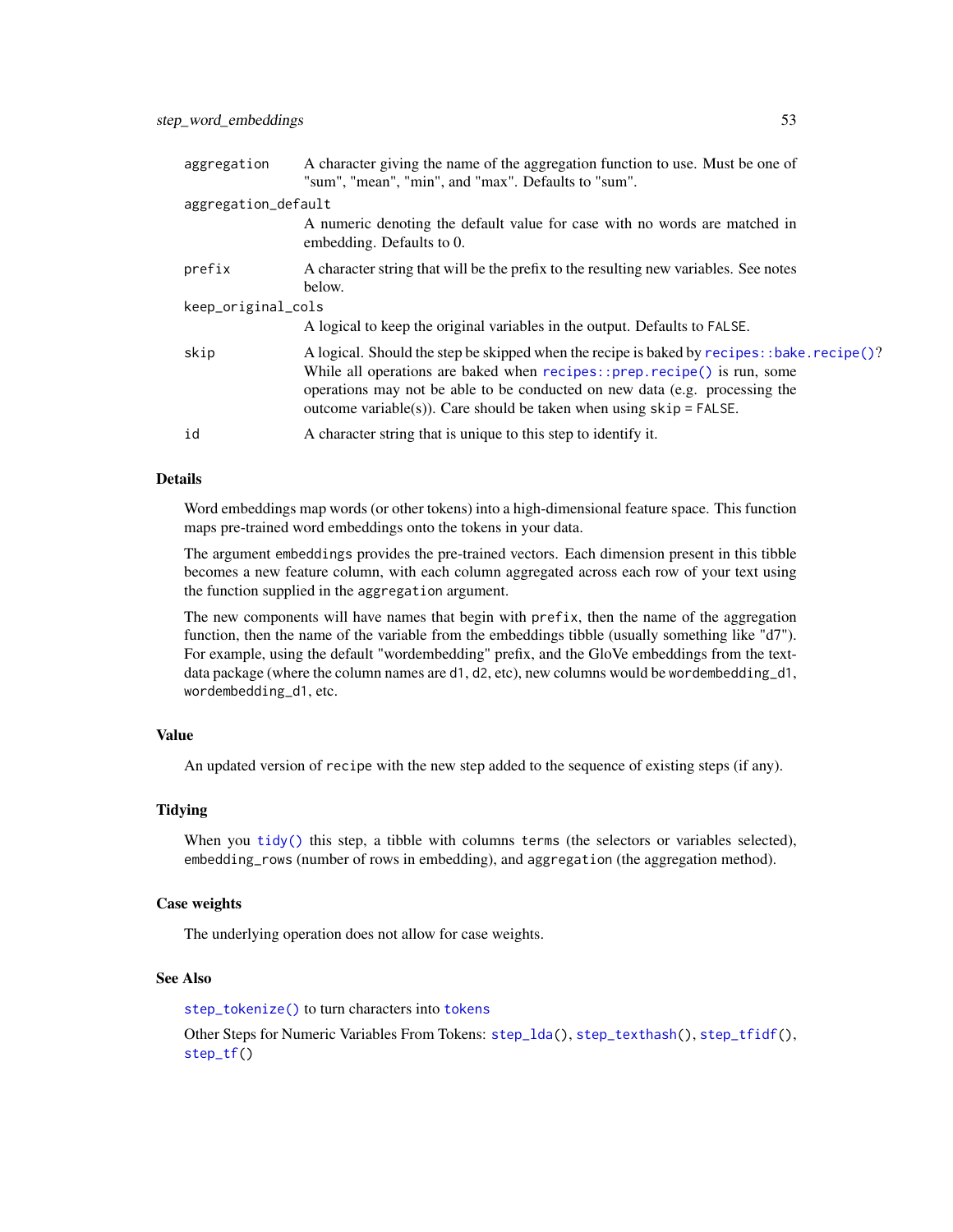#### Examples

library(recipes)

```
embeddings <- tibble(
  tokens = c("the", "cat", "ran"),d1 = c(1, 0, 0),d2 = c(0, 1, 0),
  d3 = c(0, 0, 1)\mathcal{L}sample_data <- tibble(
  text = c("The.",
    "The cat.",
    "The cat ran."
 ),
  text_label = c("fragment", "fragment", "sentence")
\mathcal{L}rec <- recipe(text_label ~ ., data = sample_data) %>%
  step_tokenize(text) %>%
  step_word_embeddings(text, embeddings = embeddings)
obj <- rec %>%
  prep()
bake(obj, sample_data)
tidy(rec, number = 2)
tidy(obj, number = 2)
```
tidy.step\_clean\_levels

*Tidy the Result of a Recipe*

# <span id="page-53-1"></span>Description

tidy will return a data frame that contains information regarding a recipe or operation within the recipe (when a tidy method for the operation exists). See [recipes::tidy.recipe](#page-0-0) for more information.

#### Usage

```
## S3 method for class 'step_clean_levels'
tidy(x, \ldots)## S3 method for class 'step_clean_names'
tidy(x, ...)
## S3 method for class 'step_word_embeddings'
```
<span id="page-53-0"></span>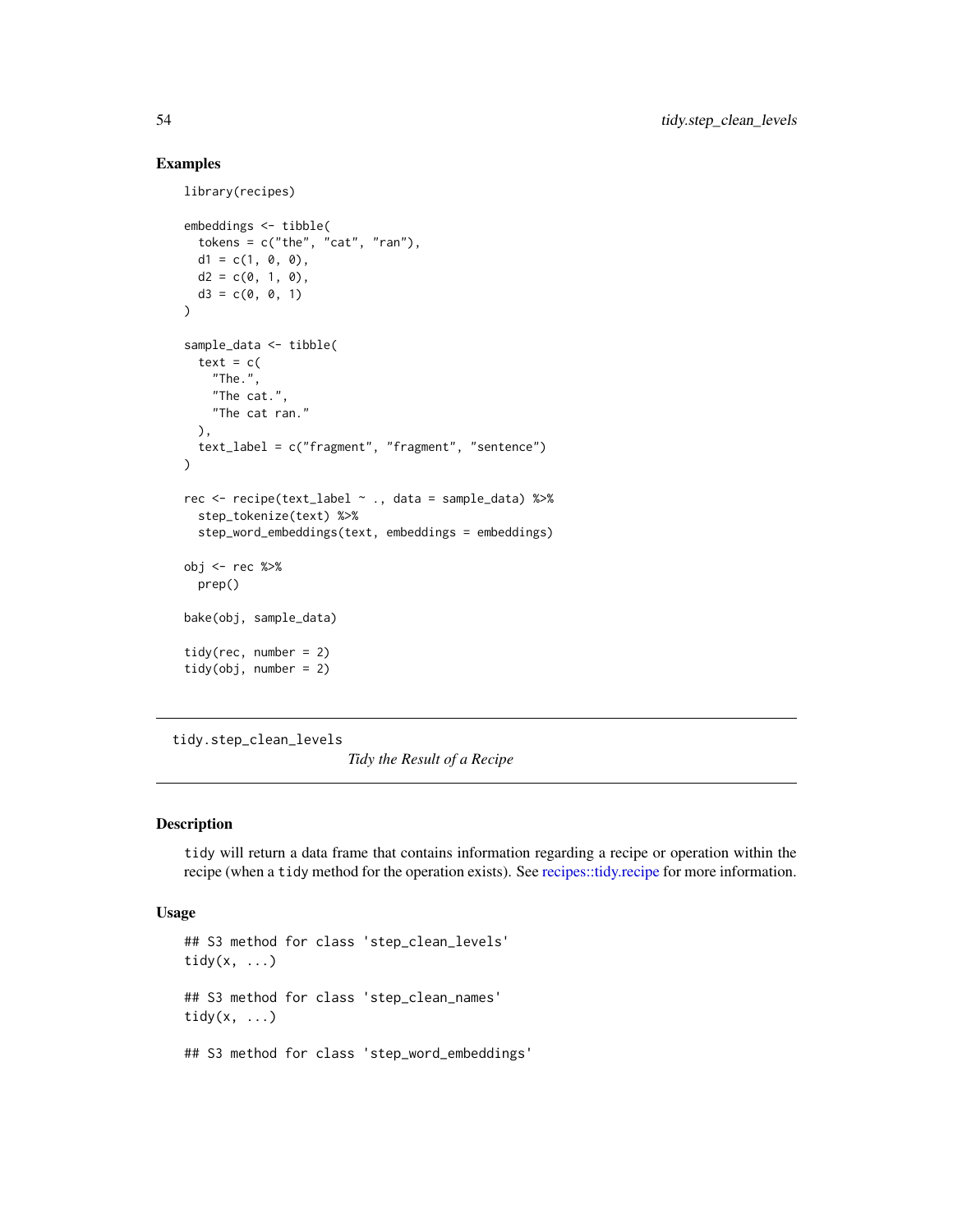tidy $(x, \ldots)$ ## S3 method for class 'step\_texthash' tidy $(x, \ldots)$ ## S3 method for class 'step\_dummy\_hash' tidy $(x, \ldots)$ ## S3 method for class 'step\_lda' tidy $(x, \ldots)$ ## S3 method for class 'step\_lemma' tidy $(x, \ldots)$ ## S3 method for class 'step\_ngram' tidy $(x, \ldots)$ ## S3 method for class 'step\_pos\_filter' tidy $(x, \ldots)$ ## S3 method for class 'step\_sequence\_onehot' tidy(x, ...) ## S3 method for class 'step\_stem' tidy $(x, \ldots)$ ## S3 method for class 'step\_stopwords' tidy(x, ...) ## S3 method for class 'step\_text\_normalization' tidy $(x, \ldots)$ ## S3 method for class 'step\_textfeature' tidy $(x, \ldots)$ ## S3 method for class 'step\_tf' tidy $(x, \ldots)$ ## S3 method for class 'step\_tfidf' tidy(x, ...) ## S3 method for class 'step\_tokenfilter' tidy $(x, \ldots)$ ## S3 method for class 'step\_tokenize' tidy $(x, \ldots)$ 

## S3 method for class 'step\_tokenize\_bpe'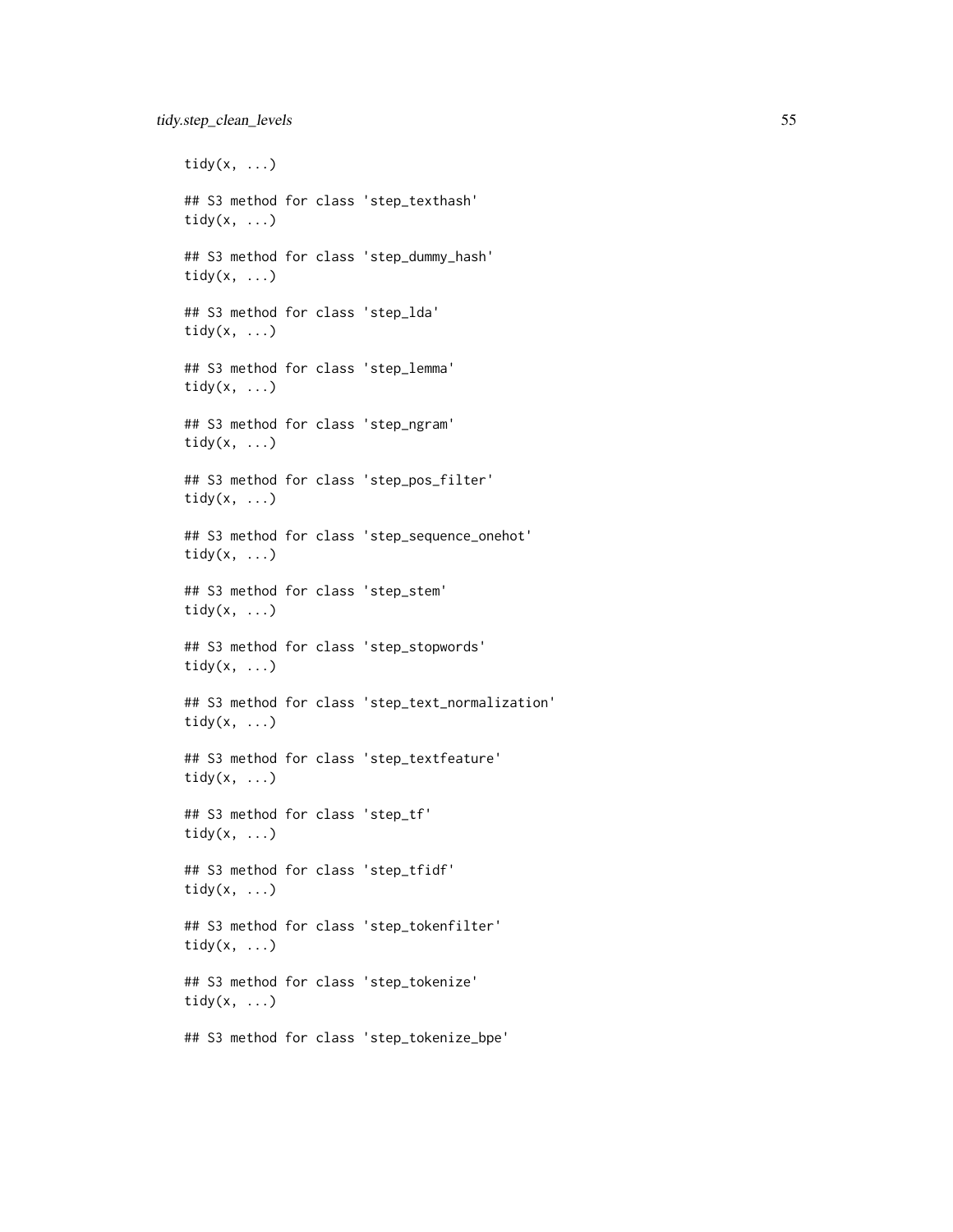#### <span id="page-55-0"></span>56 tokenlist

```
tidy(x, \ldots)## S3 method for class 'step_tokenize_sentencepiece'
tidy(x, \ldots)## S3 method for class 'step_tokenize_wordpiece'
tidy(x, \ldots)## S3 method for class 'step_tokenmerge'
tidy(x, ...)
## S3 method for class 'step_untokenize'
tidy(x, ...)
```
# Arguments

|          | A step_untokenize object. |
|----------|---------------------------|
| $\cdots$ | Not currently used.       |

#### <span id="page-55-1"></span>tokenlist *Create Token Object*

# Description

A [tokenlist](#page-55-1) object is a thin wrapper around a list of character vectors, with a few attributes.

# Usage

tokenlist(tokens = list(), lemma = NULL, pos = NULL)

#### Arguments

| tokens | List of character vectors                                    |
|--------|--------------------------------------------------------------|
| lemma  | List of character vectors, must be same size and shape as x. |
| pos    | List of character vectors, must be same size and shape as x. |

#### Value

a [tokenlist](#page-55-1) object.

# Examples

abc <- list(letters, LETTERS) tokenlist(abc)

unclass(tokenlist(abc))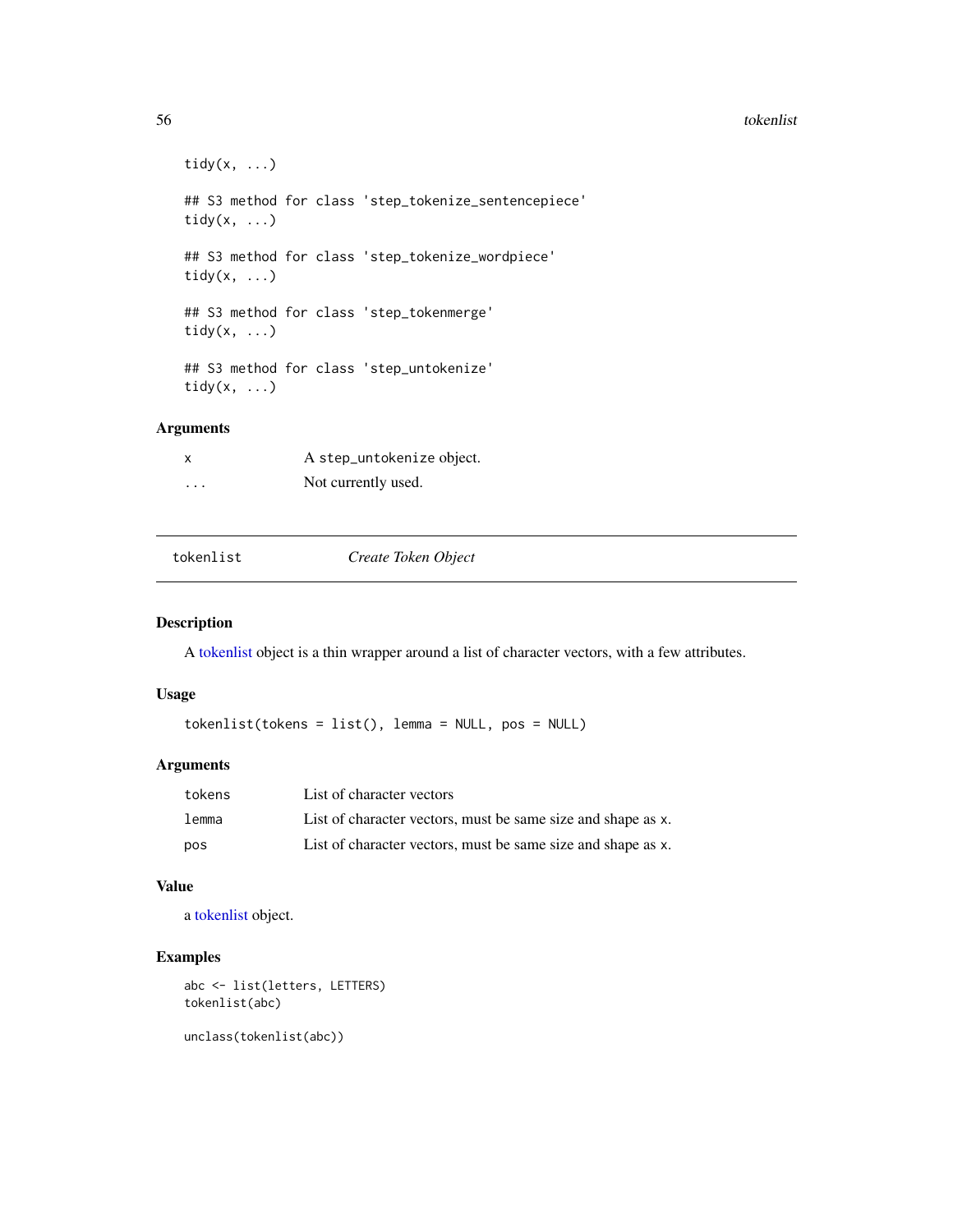#### tokenlist 57

```
tibble(text = tokenlist(abc))
library(tokenizers)
library(modeldata)
data(tate_text)
tokens <- tokenize_words(as.character(tate_text$medium))
```
tokenlist(tokens)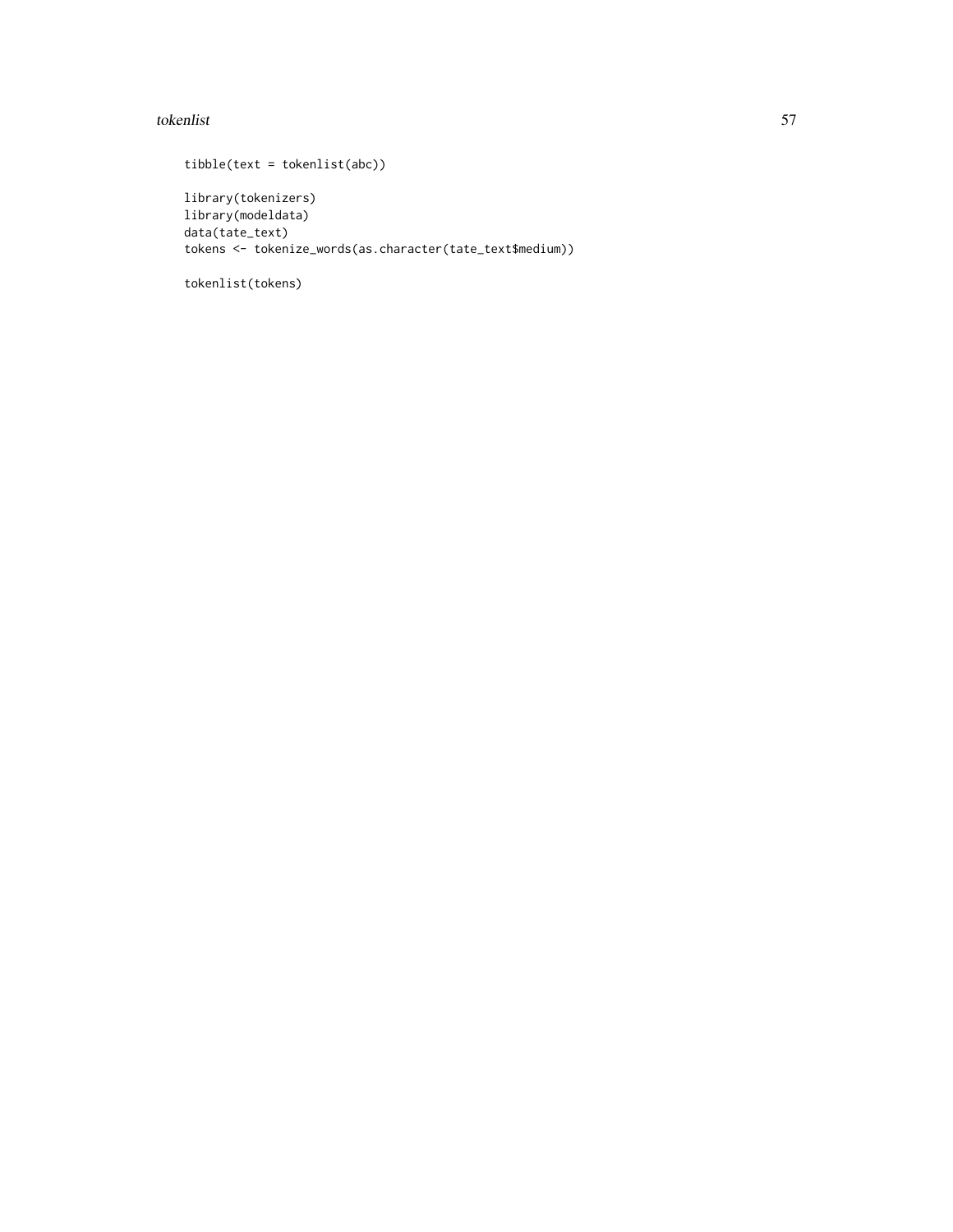# <span id="page-57-0"></span>**Index**

∗ Steps for Numeric Variables From **Characters** step\_dummy\_hash, [7](#page-6-0) step\_sequence\_onehot, [18](#page-17-0) step\_textfeature, [24](#page-23-0) ∗ Steps for Numeric Variables From Tokens step\_lda, [10](#page-9-0) step\_texthash, [26](#page-25-0) step\_tf, [30](#page-29-0) step\_tfidf, [33](#page-32-0) step\_word\_embeddings, [52](#page-51-0) ∗ Steps for Text Cleaning step\_clean\_levels, [4](#page-3-0) step\_clean\_names, [6](#page-5-0) ∗ Steps for Text Normalization step\_text\_normalization, [29](#page-28-0) ∗ Steps for Token Modification step\_lemma, [12](#page-11-0) step\_ngram, [14](#page-13-0) step\_pos\_filter, [16](#page-15-0) step\_stem, [20](#page-19-0) step\_stopwords, [22](#page-21-0) step\_tokenfilter, [35](#page-34-0) step\_tokenmerge, [48](#page-47-0) ∗ Steps for Tokenization step\_tokenize, [38](#page-37-0) step\_tokenize\_bpe, [43](#page-42-0) step\_tokenize\_sentencepiece, [45](#page-44-0) step\_tokenize\_wordpiece, [47](#page-46-0) ∗ Steps for Un-Tokenization step\_untokenize, [50](#page-49-0) ∗ datasets emoji\_samples, [3](#page-2-0) all\_tokenized, [2](#page-1-0) all\_tokenized\_predictors *(*all\_tokenized*)*, [2](#page-1-0)

```
count_functions, 25
```
dplyr::recode\_factor(), *[5](#page-4-0)* emoji\_samples, [3](#page-2-0) prep.recipe(), *[31](#page-30-0)*, *[34](#page-33-0)*, *[36](#page-35-0)*, *[43](#page-42-0)*, *[45](#page-44-0)* recipe, *[4](#page-3-0)*, *[6](#page-5-0)*, *[8](#page-7-0)*, *[10](#page-9-0)*, *[12](#page-11-0)*, *[14](#page-13-0)*, *[16](#page-15-0)*, *[18](#page-17-0)*, *[20](#page-19-0)*, *[22](#page-21-0)*, *[25](#page-24-0)*, *[27](#page-26-0)*, *[29](#page-28-0)*, *[31](#page-30-0)*, *[33](#page-32-0)*, *[36](#page-35-0)*, *[38](#page-37-0)*, *[43](#page-42-0)*, *[45](#page-44-0)*, *[47](#page-46-0)*, *[49,](#page-48-0) [50](#page-49-0)*, *[52](#page-51-0)* recipes::bake.recipe(), *[5,](#page-4-0) [6](#page-5-0)*, *[8](#page-7-0)*, *[11](#page-10-0)*, *[13](#page-12-0)*, *[15,](#page-14-0) [16](#page-15-0)*, *[19,](#page-18-0) [20](#page-19-0)*, *[23](#page-22-0)*, *[25](#page-24-0)*, *[27](#page-26-0)*, *[29](#page-28-0)*, *[31](#page-30-0)*, *[34](#page-33-0)*, *[36](#page-35-0)*, *[39](#page-38-0)*, *[44,](#page-43-0) [45](#page-44-0)*, *[47](#page-46-0)*, *[49](#page-48-0)*, *[51](#page-50-0)*, *[53](#page-52-0)* recipes::has\_role(), *[3](#page-2-0)* recipes::prep.recipe(), *[4](#page-3-0)[–6](#page-5-0)*, *[8](#page-7-0)*, *[10,](#page-9-0) [11](#page-10-0)*, *[13](#page-12-0)[–16](#page-15-0)*, *[18](#page-17-0)[–20](#page-19-0)*, *[23](#page-22-0)*, *[25](#page-24-0)*, *[27](#page-26-0)*, *[29](#page-28-0)*, *[31](#page-30-0)*, *[34](#page-33-0)*, *[36](#page-35-0)*, *[38,](#page-37-0) [39](#page-38-0)*, *[43](#page-42-0)[–45](#page-44-0)*, *[47](#page-46-0)*, *[49](#page-48-0)*, *[51](#page-50-0)[–53](#page-52-0)* recipes::selections(), *[4](#page-3-0)*, *[6](#page-5-0)*, *[8](#page-7-0)*, *[10](#page-9-0)*, *[12](#page-11-0)*, *[14](#page-13-0)*, *[16](#page-15-0)*, *[18](#page-17-0)*, *[20](#page-19-0)*, *[22](#page-21-0)*, *[25](#page-24-0)*, *[27](#page-26-0)*, *[29](#page-28-0)*, *[31](#page-30-0)*, *[33](#page-32-0)*, *[36](#page-35-0)*, *[38](#page-37-0)*, *[43](#page-42-0)*, *[45](#page-44-0)*, *[47](#page-46-0)*, *[49,](#page-48-0) [50](#page-49-0)*, *[52](#page-51-0)* recipes::step\_dummy(), *[9](#page-8-0)* recipes::step\_factor2string(), *[5](#page-4-0)*, *[7](#page-6-0)* recipes::step\_mutate(), *[39](#page-38-0)* recipes::step\_novel(), *[5](#page-4-0)*, *[7](#page-6-0)* recipes::step\_other(), *[5](#page-4-0)*, *[7](#page-6-0)* recipes::step\_regex(), *[5](#page-4-0)*, *[7](#page-6-0)* recipes::step\_string2factor(), *[5](#page-4-0)*, *[7](#page-6-0)* recipes::step\_unknown(), *[5](#page-4-0)*, *[7](#page-6-0)* recipes::tidy.recipe, *[54](#page-53-0)*

```
sentencepiece::sentencepiece(), 45
show_tokens, 3
step_clean_levels, 4, 7
step_clean_levels(), 7
step_clean_names, 5, 6
step_clean_names(), 5
step_dummy_hash, 7, 19, 26
step_lda, 10, 28, 32, 35, 53
step_lemma, 12, 15, 17, 21, 23, 37, 49
step_ngram, 13, 14, 17, 21, 23, 37, 49
step_pos_filter, 13, 15, 16, 21, 23, 37, 49
```